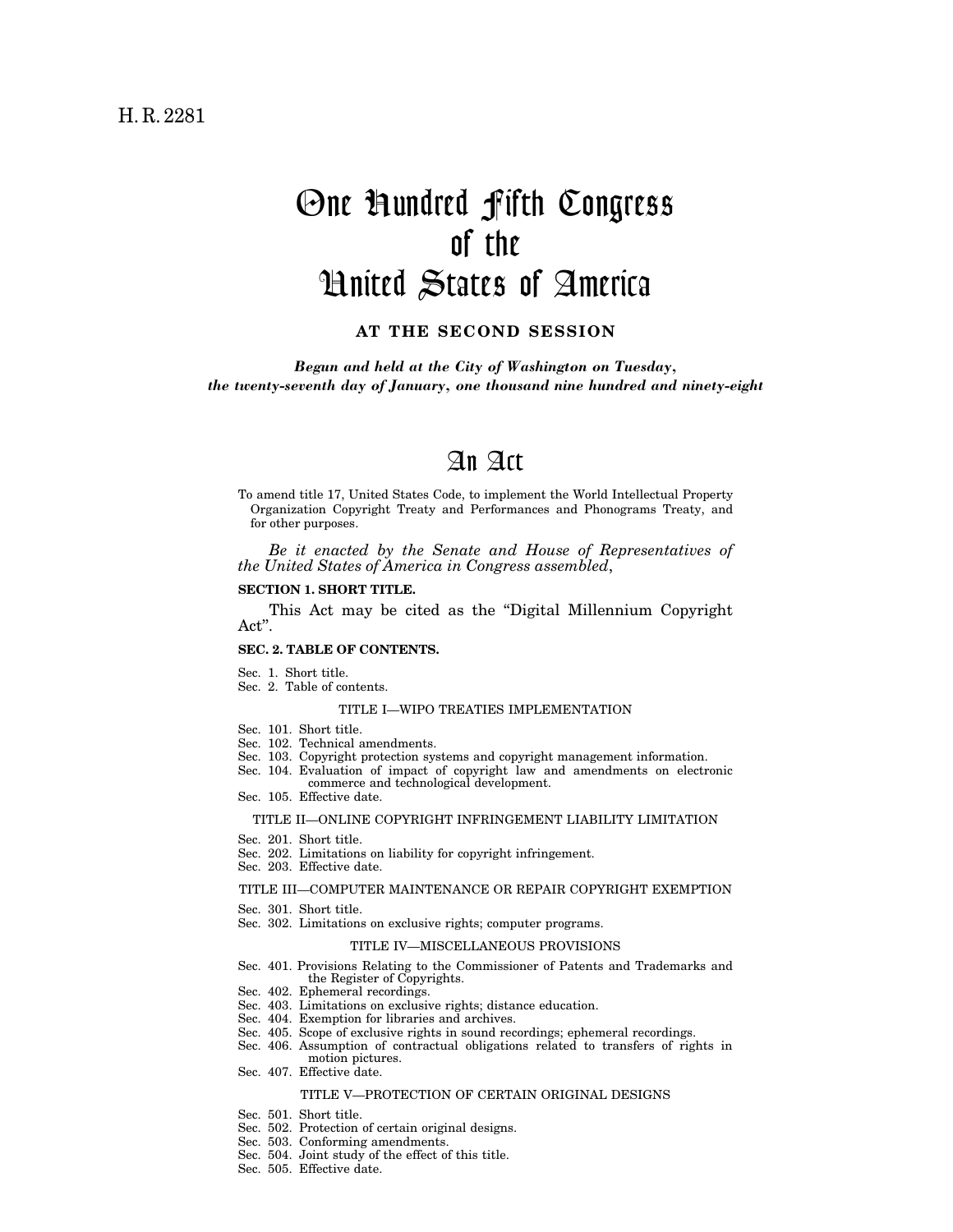# **TITLE I—WIPO TREATIES IMPLEMENTATION**

#### **SEC. 101. SHORT TITLE.**

This title may be cited as the ''WIPO Copyright and Performances and Phonograms Treaties Implementation Act of 1998''.

#### **SEC. 102. TECHNICAL AMENDMENTS.**

(a) DEFINITIONS.—Section 101 of title 17, United States Code, is amended—

(1) by striking the definition of ''Berne Convention work''; (2) in the definition of ''The 'country of origin' of a Berne Convention work''—

(A) by striking ''The 'country of origin' of a Berne Convention work, for purposes of section 411, is the United States if" and inserting "For purposes of section 411, a work is a 'United States work' only if'';

 $(B)$  in paragraph  $(1)$ —

(i) in subparagraph (B) by striking ''nation or nations adhering to the Berne Convention'' and inserting ''treaty party or parties'';

(ii) in subparagraph (C) by striking ''does not adhere to the Berne Convention'' and inserting ''is not a treaty party''; and

(iii) in subparagraph (D) by striking ''does not adhere to the Berne Convention'' and inserting ''is not a treaty party''; and

(C) in the matter following paragraph (3) by striking ''For the purposes of section 411, the 'country of origin' of any other Berne Convention work is not the United States.'';

(3) by inserting after the definition of ''fixed'' the following:

''The 'Geneva Phonograms Convention' is the Convention for the Protection of Producers of Phonograms Against Unauthorized Duplication of Their Phonograms, concluded at Geneva, Switzerland, on October 29, 1971.'';

(4) by inserting after the definition of ''including'' the following:

''An 'international agreement' is—

''(1) the Universal Copyright Convention;

''(2) the Geneva Phonograms Convention;

"(3) the Berne Convention;

''(4) the WTO Agreement;

''(5) the WIPO Copyright Treaty;

"(6) the WIPO Performances and Phonograms Treaty; and

"(7) any other copyright treaty to which the United States is a party.'';

(5) by inserting after the definition of ''transmit'' the following:

"A 'treaty party' is a country or intergovernmental organization other than the United States that is a party to an international agreement.'';

(6) by inserting after the definition of ''widow'' the following: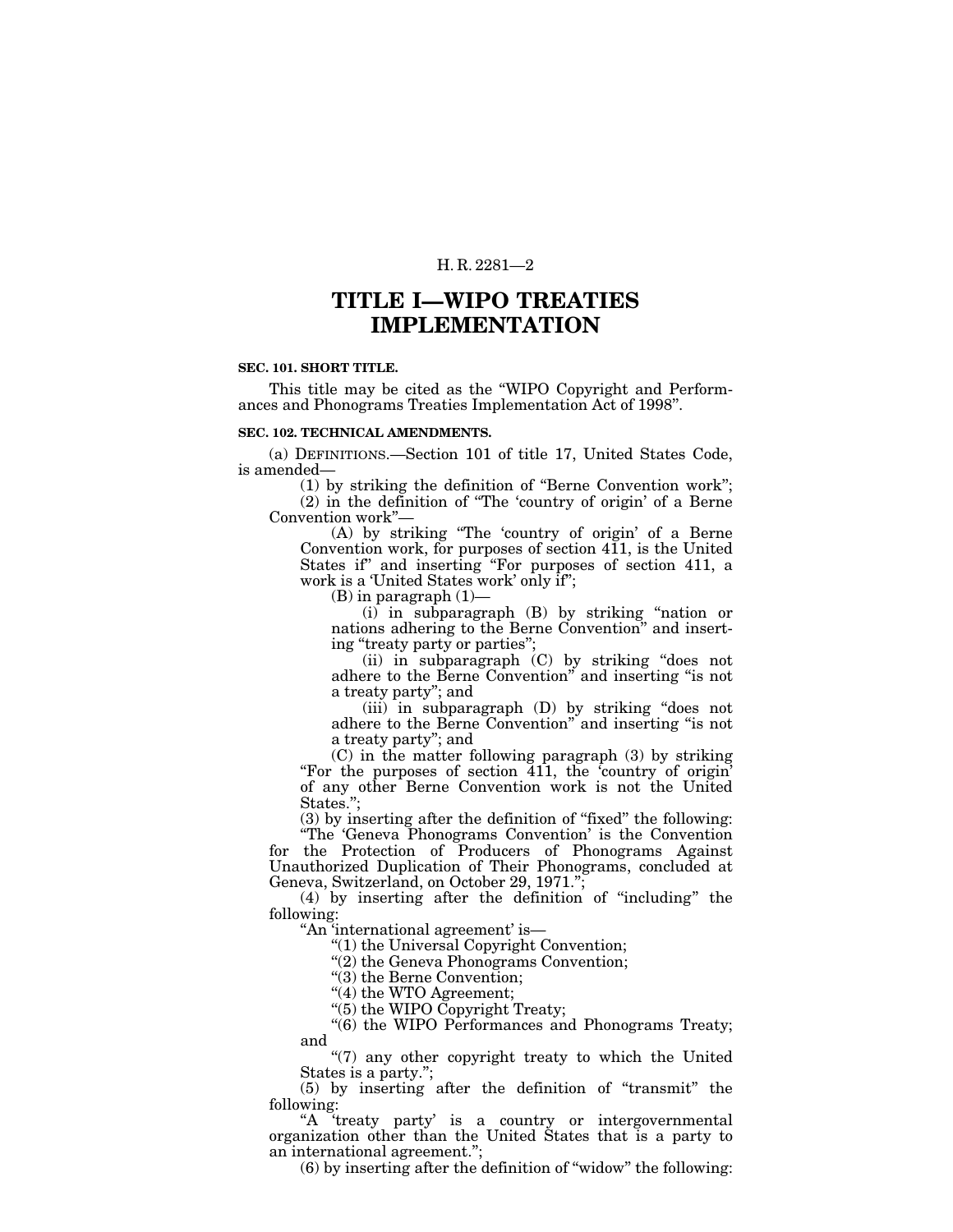''The 'WIPO Copyright Treaty' is the WIPO Copyright Treaty concluded at Geneva, Switzerland, on December 20, 1996.'';

(7) by inserting after the definition of ''The 'WIPO Copyright Treaty' '' the following:

''The 'WIPO Performances and Phonograms Treaty' is the WIPO Performances and Phonograms Treaty concluded at Geneva, Switzerland, on December 20, 1996.''; and

(8) by inserting after the definition of ''work made for hire" the following:

''The terms 'WTO Agreement' and 'WTO member country' have the meanings given those terms in paragraphs (9) and (10), respectively, of section 2 of the Uruguay Round Agreements Act.''.

(b) SUBJECT MATTER OF COPYRIGHT; NATIONAL ORIGIN.—Section 104 of title 17, United States Code, is amended—

 $(1)$  in subsection  $(b)$ –

(A) in paragraph (1) by striking ''foreign nation that is a party to a copyright treaty to which the United States is also a party" and inserting "treaty party";

(B) in paragraph (2) by striking ''party to the Universal Copyright Convention" and inserting "treaty party";

 $(C)$  by redesignating paragraph (5) as paragraph (6);

(D) by redesignating paragraph (3) as paragraph (5) and inserting it after paragraph (4);

(E) by inserting after paragraph (2) the following:

"(3) the work is a sound recording that was first fixed in a treaty party; or'';

(F) in paragraph (4) by striking ''Berne Convention work'' and inserting ''pictorial, graphic, or sculptural work that is incorporated in a building or other structure, or an architectural work that is embodied in a building and the building or structure is located in the United States or a treaty party''; and

(G) by inserting after paragraph (6), as so redesignated, the following:

''For purposes of paragraph (2), a work that is published in the United States or a treaty party within 30 days after publication in a foreign nation that is not a treaty party shall be considered to be first published in the United States or such treaty party, as the case may be.''; and

(2) by adding at the end the following new subsection: ''(d) EFFECT OF PHONOGRAMS TREATIES.—Notwithstanding the provisions of subsection (b), no works other than sound recordings shall be eligible for protection under this title solely by virtue of the adherence of the United States to the Geneva Phonograms Convention or the WIPO Performances and Phonograms Treaty.''.

(c) COPYRIGHT IN RESTORED WORKS.—Section 104A(h) of title 17, United States Code, is amended—

(1) in paragraph (1), by striking subparagraphs (A) and (B) and inserting the following:

''(A) a nation adhering to the Berne Convention;

"(B) a WTO member country;

''(C) a nation adhering to the WIPO Copyright Treaty; ''(D) a nation adhering to the WIPO Performances and Phonograms Treaty; or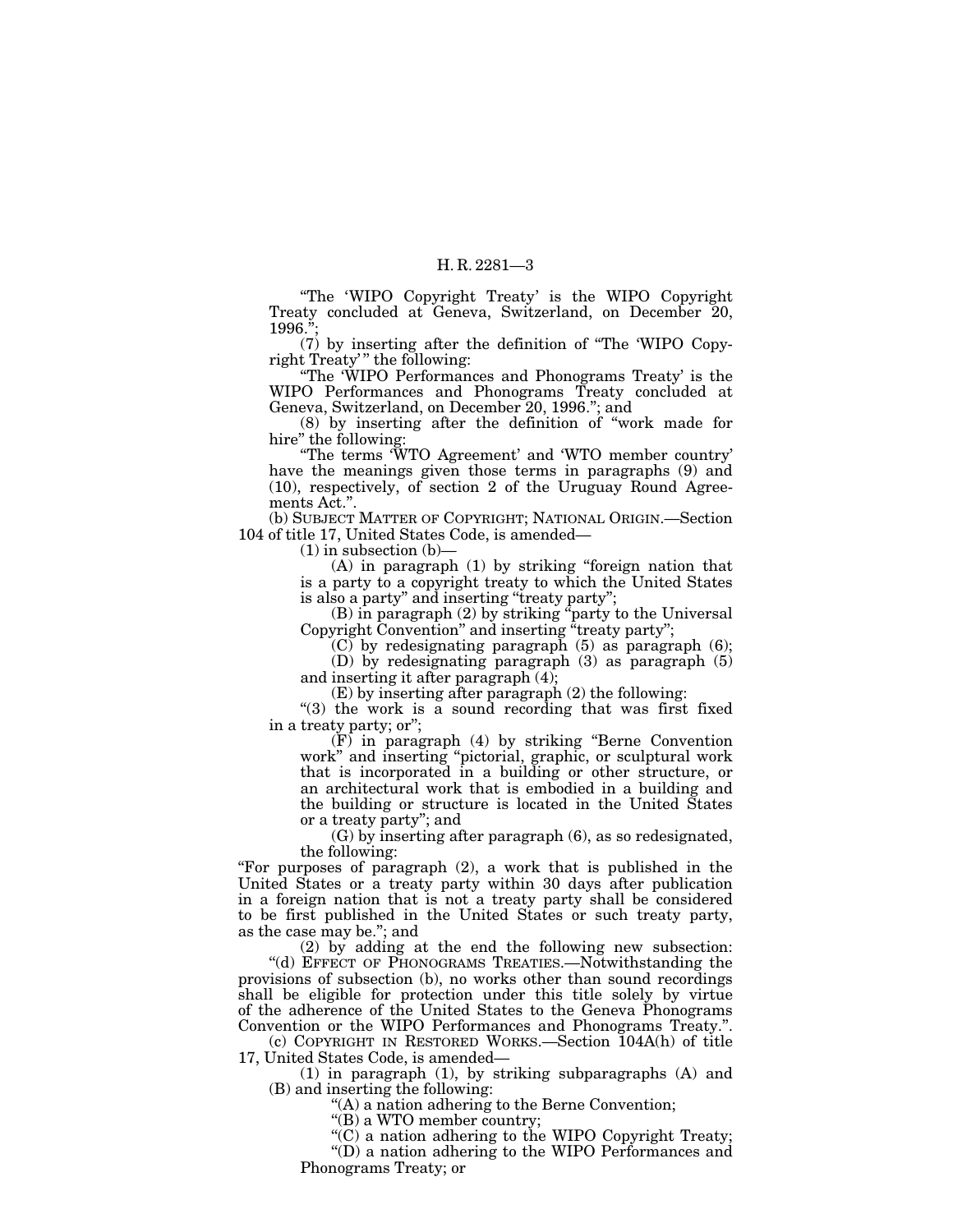"(E) subject to a Presidential proclamation under subsection (g).";

(2) by amending paragraph (3) to read as follows:

''(3) The term 'eligible country' means a nation, other than the United States, that—

"(A) becomes a WTO member country after the date of the enactment of the Uruguay Round Agreements Act;

''(B) on such date of enactment is, or after such date of enactment becomes, a nation adhering to the Berne Convention;

''(C) adheres to the WIPO Copyright Treaty;

''(D) adheres to the WIPO Performances and Phonograms Treaty; or

" $(\mathbf{E})$  after such date of enactment becomes subject to a proclamation under subsection (g).'';

 $(3)$  in paragraph  $(6)$ —

 $(A)$  in subparagraph  $(C)(iii)$  by striking "and" after the semicolon;

(B) at the end of subparagraph (D) by striking the period and inserting ''; and''; and

(C) by adding after subparagraph (D) the following:

"(E) if the source country for the work is an eligible country solely by virtue of its adherence to the WIPO Performances and Phonograms Treaty, is a sound recording.'';

 $(4)$  in paragraph  $(8)(B)(i)$ —

 $(A)$  by inserting "of which" before "the majority"; and (B) by striking ''of eligible countries''; and

(5) by striking paragraph (9).

(d) REGISTRATION AND INFRINGEMENT ACTIONS.—Section 411(a) of title 17, United States Code, is amended in the first sentence—

(1) by striking ''actions for infringement of copyright in Berne Convention works whose country of origin is not the United States and''; and

(2) by inserting ''United States'' after ''no action for infringement of the copyright in any''.

(e) STATUTE OF LIMITATIONS.—Section 507(a) of title 17, United State Code, is amended by striking ''No'' and inserting ''Except as expressly provided otherwise in this title, no''.

#### **SEC. 103. COPYRIGHT PROTECTION SYSTEMS AND COPYRIGHT MANAGEMENT INFORMATION.**

(a) IN GENERAL.—Title 17, United States Code, is amended by adding at the end the following new chapter:

# **''CHAPTER 12—COPYRIGHT PROTECTION AND MANAGEMENT SYSTEMS**

''Sec. ''1201. Circumvention of copyright protection systems. ''1202. Integrity of copyright management information. ''1203. Civil remedies. ''1204. Criminal offenses and penalties.

"1205. Savings clause.

#### **''§ 1201. Circumvention of copyright protection systems**

"(a) VIOLATIONS REGARDING CIRCUMVENTION OF TECHNO-LOGICAL MEASURES. $-(1)(A)$  No person shall circumvent a technological measure that effectively controls access to a work protected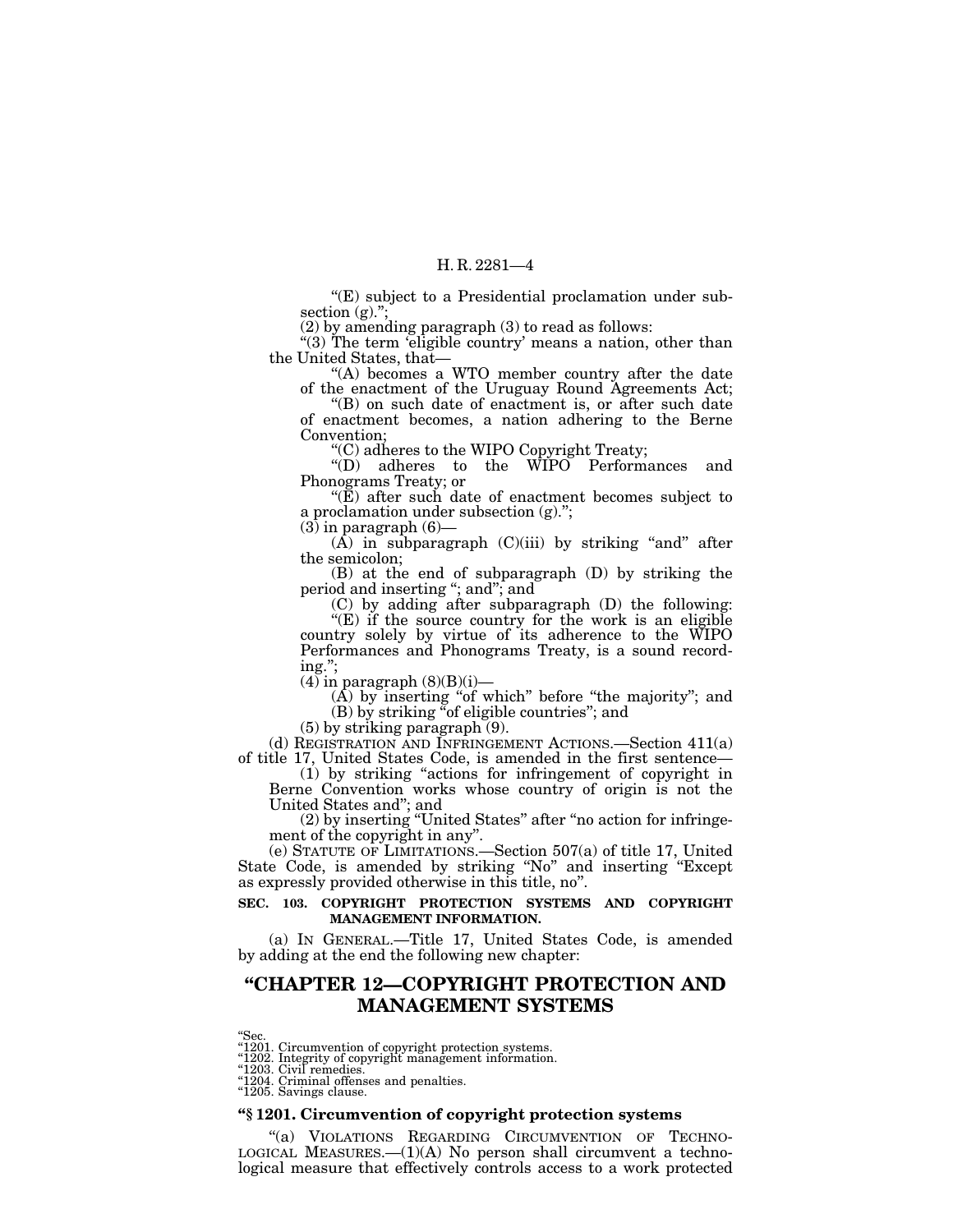under this title. The prohibition contained in the preceding sentence shall take effect at the end of the 2-year period beginning on the date of the enactment of this chapter.

''(B) The prohibition contained in subparagraph (A) shall not apply to persons who are users of a copyrighted work which is in a particular class of works, if such persons are, or are likely to be in the succeeding 3-year period, adversely affected by virtue of such prohibition in their ability to make noninfringing uses of that particular class of works under this title, as determined under subparagraph (C).

"(C) During the 2-year period described in subparagraph  $(A)$ , and during each succeeding 3-year period, the Librarian of Congress, upon the recommendation of the Register of Copyrights, who shall consult with the Assistant Secretary for Communications and Information of the Department of Commerce and report and comment on his or her views in making such recommendation, shall make the determination in a rulemaking proceeding on the record for purposes of subparagraph (B) of whether persons who are users of a copyrighted work are, or are likely to be in the succeeding 3-year period, adversely affected by the prohibition under subparagraph (A) in their ability to make noninfringing uses under this title of a particular class of copyrighted works. In conducting such rulemaking, the Librarian shall examine—

"(i) the availability for use of copyrighted works;

"(ii) the availability for use of works for nonprofit archival, preservation, and educational purposes;

''(iii) the impact that the prohibition on the circumvention of technological measures applied to copyrighted works has on criticism, comment, news reporting, teaching, scholarship, or research;

"(iv) the effect of circumvention of technological measures on the market for or value of copyrighted works; and

" $(v)$  such other factors as the Librarian considers appropriate.

''(D) The Librarian shall publish any class of copyrighted works for which the Librarian has determined, pursuant to the rulemaking conducted under subparagraph (C), that noninfringing uses by persons who are users of a copyrighted work are, or are likely to be, adversely affected, and the prohibition contained in subparagraph (A) shall not apply to such users with respect to such class of works for the ensuing 3-year period.

" $(E)$  Neither the exception under subparagraph  $(B)$  from the applicability of the prohibition contained in subparagraph (A), nor any determination made in a rulemaking conducted under subparagraph (C), may be used as a defense in any action to enforce any provision of this title other than this paragraph.

"(2) No person shall manufacture, import, offer to the public, provide, or otherwise traffic in any technology, product, service, device, component, or part thereof, that—

''(A) is primarily designed or produced for the purpose of circumventing a technological measure that effectively controls access to a work protected under this title;

''(B) has only limited commercially significant purpose or use other than to circumvent a technological measure that effectively controls access to a work protected under this title; or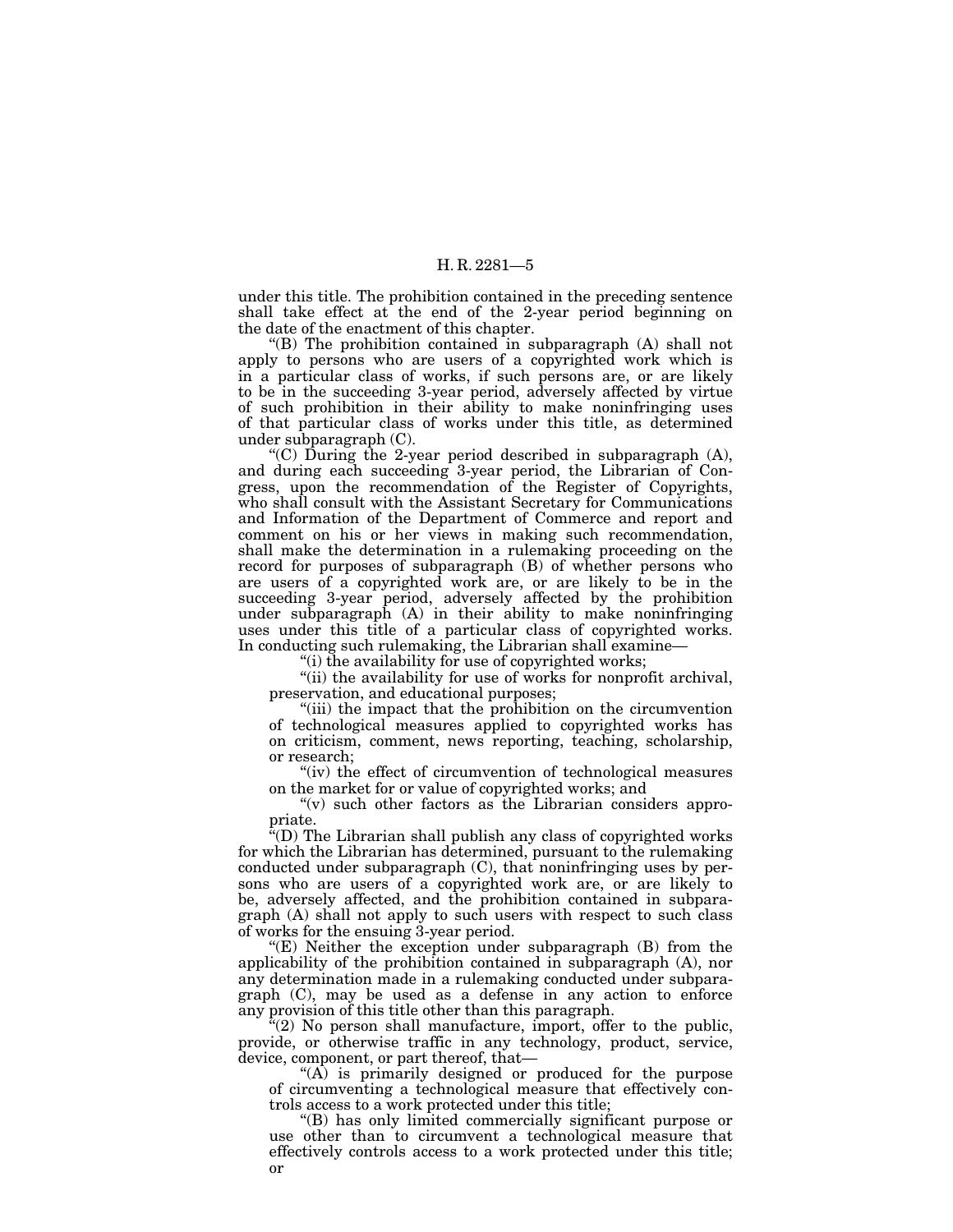''(C) is marketed by that person or another acting in concert with that person with that person's knowledge for use in circumventing a technological measure that effectively controls access to a work protected under this title.

''(3) As used in this subsection—

"(A) to 'circumvent a technological measure' means to descramble a scrambled work, to decrypt an encrypted work, or otherwise to avoid, bypass, remove, deactivate, or impair a technological measure, without the authority of the copyright owner; and

''(B) a technological measure 'effectively controls access to a work' if the measure, in the ordinary course of its operation, requires the application of information, or a process or a treatment, with the authority of the copyright owner, to gain access to the work.

''(b) ADDITIONAL VIOLATIONS.—(1) No person shall manufacture, import, offer to the public, provide, or otherwise traffic in any technology, product, service, device, component, or part thereof, that—

''(A) is primarily designed or produced for the purpose of circumventing protection afforded by a technological measure that effectively protects a right of a copyright owner under this title in a work or a portion thereof;

''(B) has only limited commercially significant purpose or use other than to circumvent protection afforded by a technological measure that effectively protects a right of a copyright owner under this title in a work or a portion thereof; or

''(C) is marketed by that person or another acting in concert with that person with that person's knowledge for use in circumventing protection afforded by a technological measure that effectively protects a right of a copyright owner under this title in a work or a portion thereof.

''(2) As used in this subsection—

 $f(A)$  to 'circumvent protection afforded by a technological measure' means avoiding, bypassing, removing, deactivating, or otherwise impairing a technological measure; and

''(B) a technological measure 'effectively protects a right of a copyright owner under this title' if the measure, in the ordinary course of its operation, prevents, restricts, or otherwise limits the exercise of a right of a copyright owner under this title.

"(c) OTHER RIGHTS, ETC., NOT AFFECTED.  $-(1)$  Nothing in this section shall affect rights, remedies, limitations, or defenses to copyright infringement, including fair use, under this title.

" $(2)$  Nothing in this section shall enlarge or diminish vicarious or contributory liability for copyright infringement in connection with any technology, product, service, device, component, or part thereof.

"(3) Nothing in this section shall require that the design of, or design and selection of parts and components for, a consumer electronics, telecommunications, or computing product provide for a response to any particular technological measure, so long as such part or component, or the product in which such part or component is integrated, does not otherwise fall within the prohibitions of subsection  $(a)(2)$  or  $(b)(1)$ .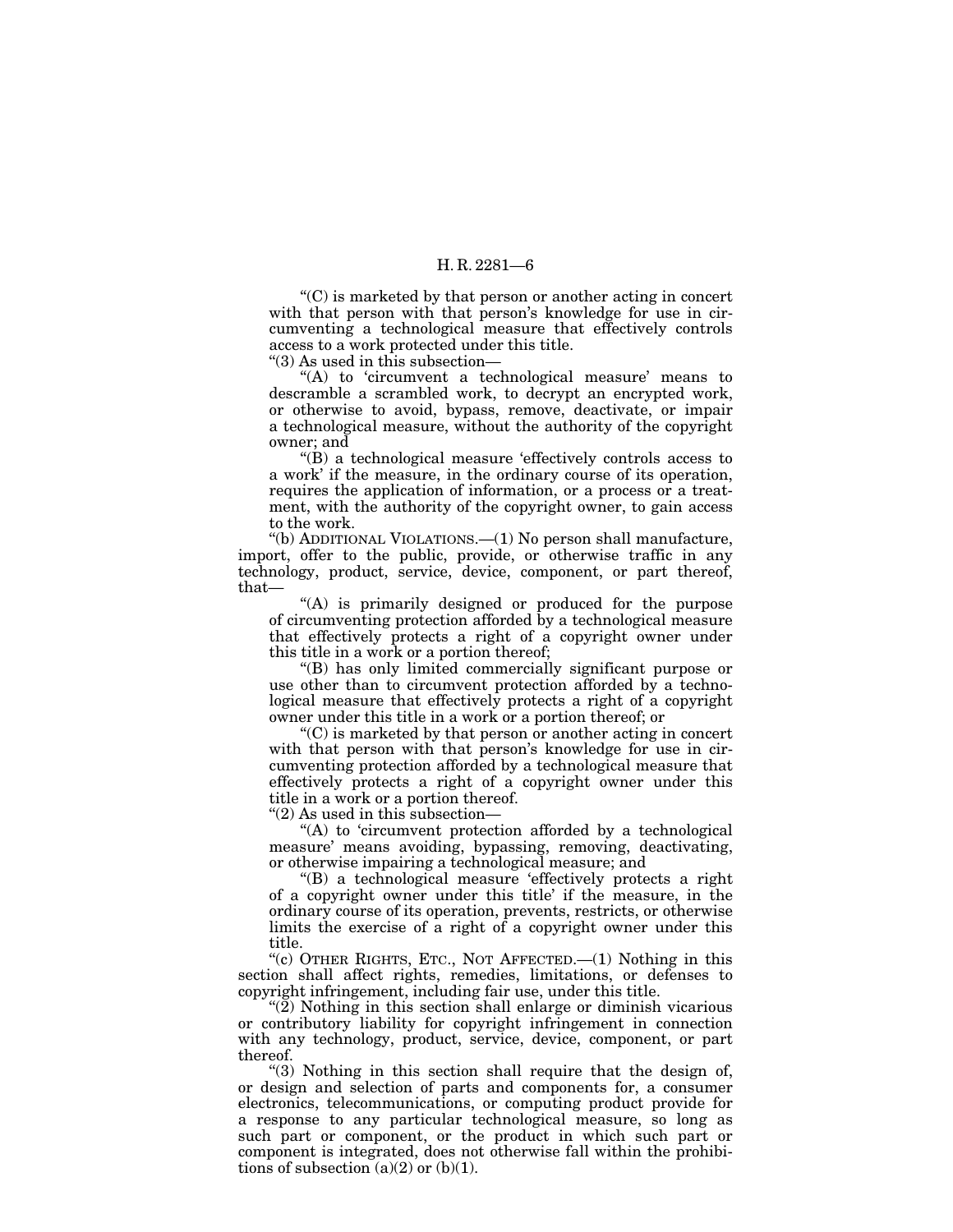''(4) Nothing in this section shall enlarge or diminish any rights of free speech or the press for activities using consumer electronics, telecommunications, or computing products.

''(d) EXEMPTION FOR NONPROFIT LIBRARIES, ARCHIVES, AND EDU-CATIONAL INSTITUTIONS.—(1) A nonprofit library, archives, or educational institution which gains access to a commercially exploited copyrighted work solely in order to make a good faith determination of whether to acquire a copy of that work for the sole purpose of engaging in conduct permitted under this title shall not be in violation of subsection  $(a)(1)(A)$ . A copy of a work to which access has been gained under this paragraph—

"(A) may not be retained longer than necessary to make such good faith determination; and

''(B) may not be used for any other purpose.

" $(2)$  The exemption made available under paragraph  $(1)$  shall only apply with respect to a work when an identical copy of that work is not reasonably available in another form.

''(3) A nonprofit library, archives, or educational institution that willfully for the purpose of commercial advantage or financial gain violates paragraph (1)—

"(A) shall, for the first offense, be subject to the civil remedies under section 1203; and

''(B) shall, for repeated or subsequent offenses, in addition to the civil remedies under section 1203, forfeit the exemption provided under paragraph (1).

"(4) This subsection may not be used as a defense to a claim under subsection  $(a)(2)$  or  $(b)$ , nor may this subsection permit a nonprofit library, archives, or educational institution to manufacture, import, offer to the public, provide, or otherwise traffic in any technology, product, service, component, or part thereof, which circumvents a technological measure.

" $(5)$  In order for a library or archives to qualify for the exemption under this subsection, the collections of that library or archives shall be—

''(A) open to the public; or

''(B) available not only to researchers affiliated with the library or archives or with the institution of which it is a part, but also to other persons doing research in a specialized field.

''(e) LAW ENFORCEMENT, INTELLIGENCE, AND OTHER GOVERN- MENT ACTIVITIES.—This section does not prohibit any lawfully authorized investigative, protective, information security, or intelligence activity of an officer, agent, or employee of the United States, a State, or a political subdivision of a State, or a person acting pursuant to a contract with the United States, a State, or a political subdivision of a State. For purposes of this subsection, the term 'information security' means activities carried out in order to identify and address the vulnerabilities of a government computer, computer system, or computer network.

" $(f)$  REVERSE ENGINEERING.— $(1)$  Notwithstanding the provisions of subsection  $(a)(1)(A)$ , a person who has lawfully obtained the right to use a copy of a computer program may circumvent a technological measure that effectively controls access to a particular portion of that program for the sole purpose of identifying and analyzing those elements of the program that are necessary to achieve interoperability of an independently created computer program with other programs, and that have not previously been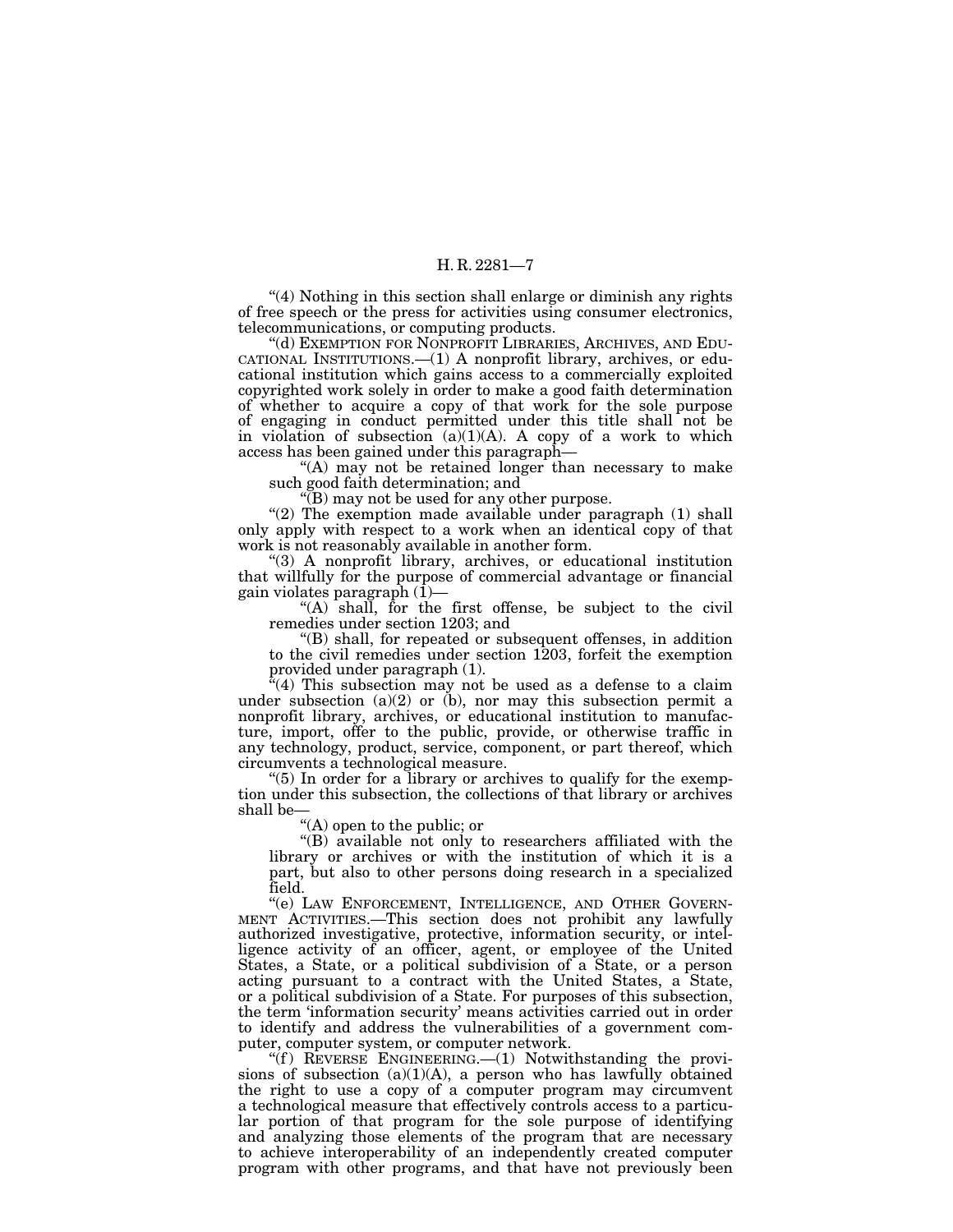readily available to the person engaging in the circumvention, to the extent any such acts of identification and analysis do not constitute infringement under this title.

"(2) Notwithstanding the provisions of subsections  $(a)(2)$  and (b), a person may develop and employ technological means to circumvent a technological measure, or to circumvent protection afforded by a technological measure, in order to enable the identification and analysis under paragraph (1), or for the purpose of enabling interoperability of an independently created computer program with other programs, if such means are necessary to achieve such interoperability, to the extent that doing so does not constitute infringement under this title.

 $(3)$  The information acquired through the acts permitted under paragraph (1), and the means permitted under paragraph (2), may be made available to others if the person referred to in paragraph (1) or (2), as the case may be, provides such information or means solely for the purpose of enabling interoperability of an independently created computer program with other programs, and to the extent that doing so does not constitute infringement under this title or violate applicable law other than this section.

 $(4)$  For purposes of this subsection, the term 'interoperability' means the ability of computer programs to exchange information, and of such programs mutually to use the information which has been exchanged.

''(g) ENCRYPTION RESEARCH.—

 $!(1)$  DEFINITIONS.—For purposes of this subsection—

"(A) the term 'encryption research' means activities necessary to identify and analyze flaws and vulnerabilities of encryption technologies applied to copyrighted works, if these activities are conducted to advance the state of knowledge in the field of encryption technology or to assist in the development of encryption products; and

"(B) the term 'encryption technology' means the scrambling and descrambling of information using mathematical formulas or algorithms.

"(2) PERMISSIBLE ACTS OF ENCRYPTION RESEARCH.—Notwithstanding the provisions of subsection  $(a)(1)(A)$ , it is not a violation of that subsection for a person to circumvent a technological measure as applied to a copy, phonorecord, performance, or display of a published work in the course of an act of good faith encryption research if—

" $(A)$  the person lawfully obtained the encrypted copy, phonorecord, performance, or display of the published work;

''(B) such act is necessary to conduct such encryption

research;

''(C) the person made a good faith effort to obtain authorization before the circumvention; and

''(D) such act does not constitute infringement under this title or a violation of applicable law other than this section, including section 1030 of title 18 and those provisions of title 18 amended by the Computer Fraud and Abuse Act of 1986.

''(3) FACTORS IN DETERMINING EXEMPTION.—In determining whether a person qualifies for the exemption under paragraph (2), the factors to be considered shall include—

''(A) whether the information derived from the encryption research was disseminated, and if so, whether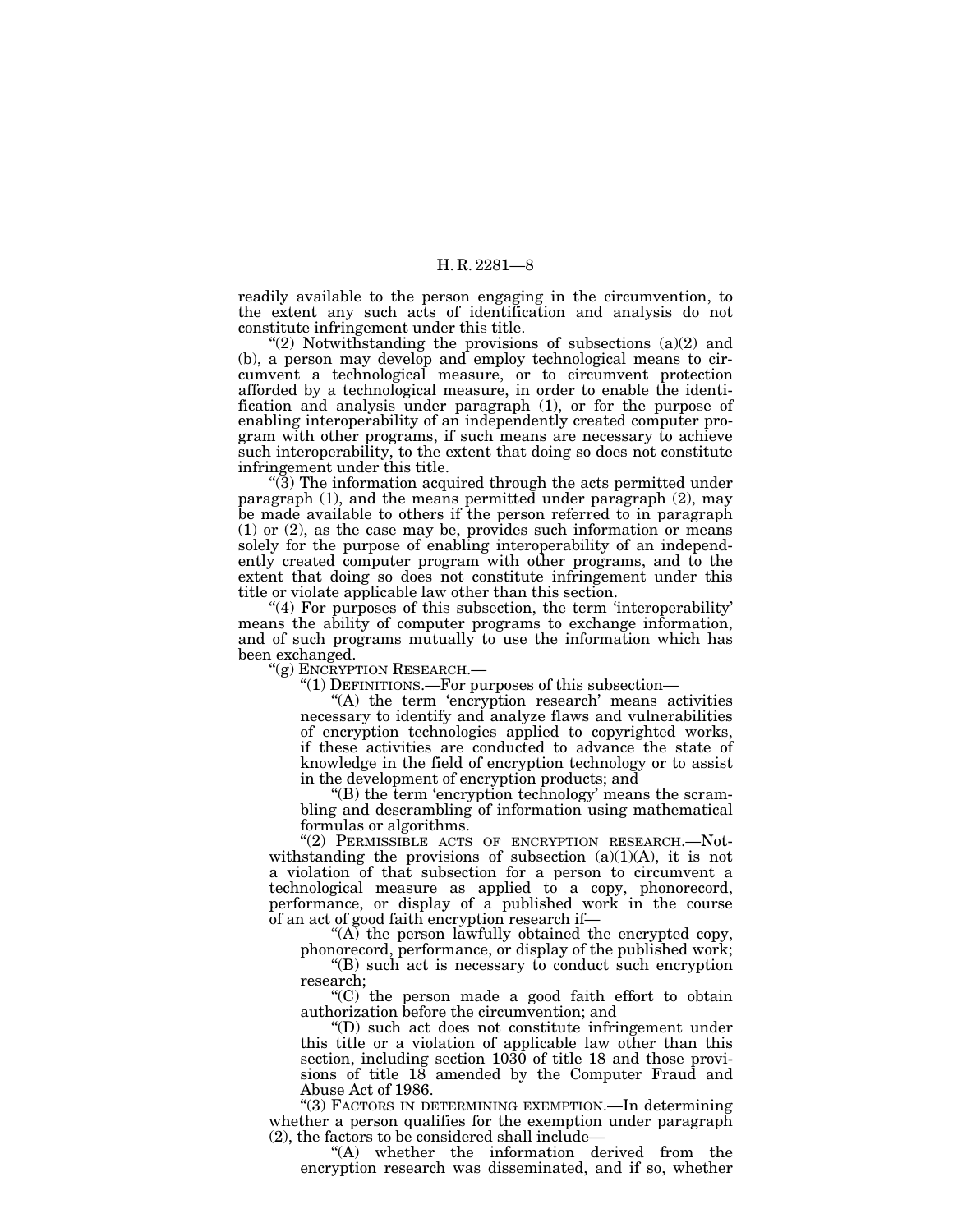it was disseminated in a manner reasonably calculated to advance the state of knowledge or development of encryption technology, versus whether it was disseminated in a manner that facilitates infringement under this title or a violation of applicable law other than this section, including a violation of privacy or breach of security;

 $'(B)$  whether the person is engaged in a legitimate course of study, is employed, or is appropriately trained or experienced, in the field of encryption technology; and

''(C) whether the person provides the copyright owner of the work to which the technological measure is applied with notice of the findings and documentation of the research, and the time when such notice is provided.

"(4) USE OF TECHNOLOGICAL MEANS FOR RESEARCH ACTIVI-TIES.—Notwithstanding the provisions of subsection  $(a)(2)$ , it is not a violation of that subsection for a person to—

''(A) develop and employ technological means to circumvent a technological measure for the sole purpose of that person performing the acts of good faith encryption research described in paragraph (2); and

''(B) provide the technological means to another person with whom he or she is working collaboratively for the purpose of conducting the acts of good faith encryption research described in paragraph (2) or for the purpose of having that other person verify his or her acts of good faith encryption research described in paragraph (2).

"(5) REPORT TO CONGRESS.—Not later than 1 year after the date of the enactment of this chapter, the Register of Copyrights and the Assistant Secretary for Communications and Information of the Department of Commerce shall jointly report to the Congress on the effect this subsection has had on—

''(A) encryption research and the development of encryption technology;

''(B) the adequacy and effectiveness of technological measures designed to protect copyrighted works; and

''(C) protection of copyright owners against the unauthorized access to their encrypted copyrighted works. The report shall include legislative recommendations, if any.

''(h) EXCEPTIONS REGARDING MINORS.—In applying subsection (a) to a component or part, the court may consider the necessity for its intended and actual incorporation in a technology, product, service, or device, which—

''(1) does not itself violate the provisions of this title; and  $''(2)$  has the sole purpose to prevent the access of minors to material on the Internet.

''(i) PROTECTION OF PERSONALLY IDENTIFYING INFORMATION.—

(1) CIRCUMVENTION PERMITTED.—Notwithstanding the provisions of subsection  $(a)(1)(A)$ , it is not a violation of that subsection for a person to circumvent a technological measure that effectively controls access to a work protected under this title, if—

"(A) the technological measure, or the work it protects, contains the capability of collecting or disseminating personally identifying information reflecting the online activities of a natural person who seeks to gain access to the work protected;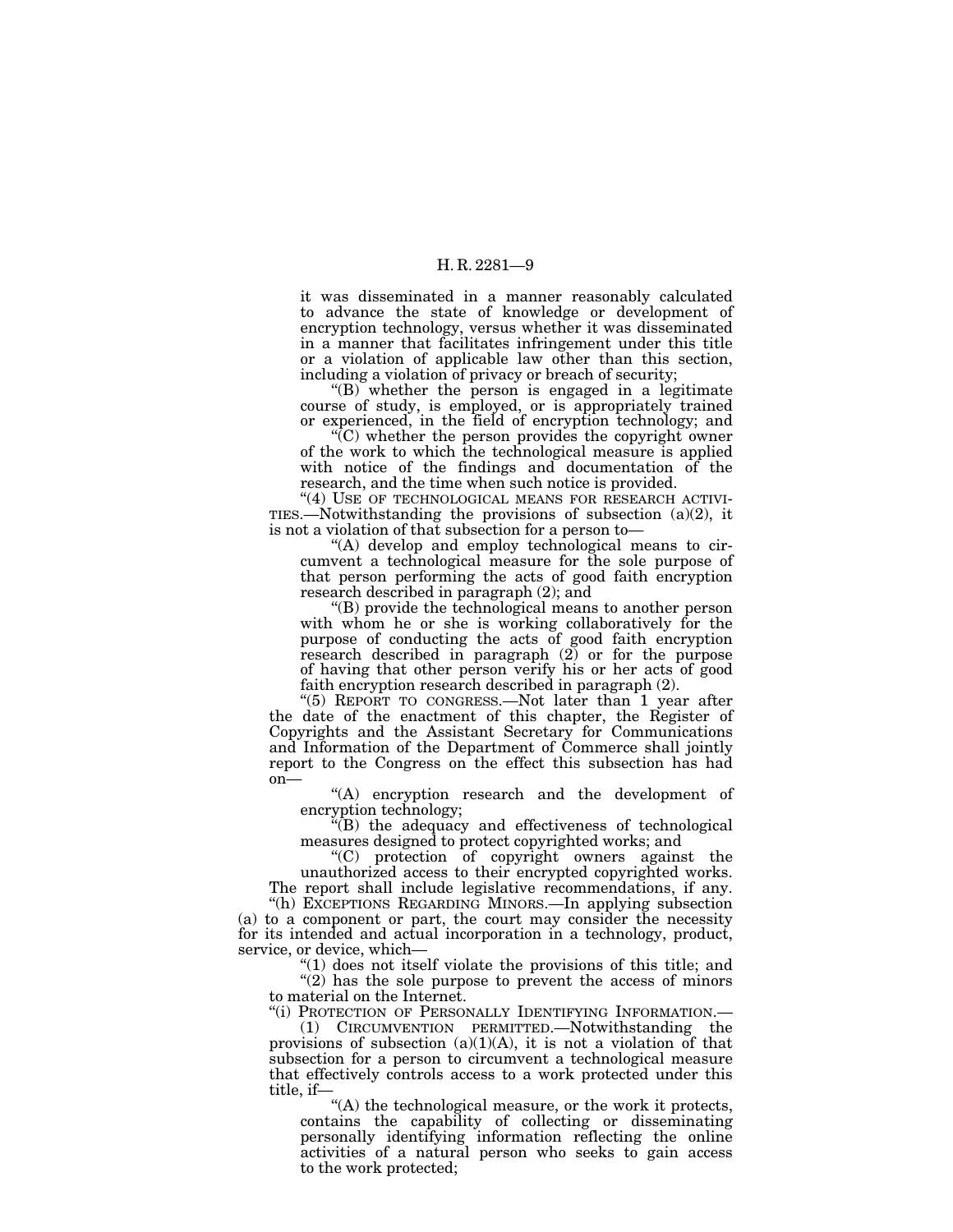$f(B)$  in the normal course of its operation, the technological measure, or the work it protects, collects or disseminates personally identifying information about the person who seeks to gain access to the work protected, without providing conspicuous notice of such collection or dissemination to such person, and without providing such person with the capability to prevent or restrict such collection or dissemination;

''(C) the act of circumvention has the sole effect of identifying and disabling the capability described in subparagraph (A), and has no other effect on the ability of any person to gain access to any work; and

 $\cdot$ <sup>"(D)</sup> the act of circumvention is carried out solely for the purpose of preventing the collection or dissemination of personally identifying information about a natural person who seeks to gain access to the work protected, and is not in violation of any other law.<br>
"(2) INAPPLICABILITY TO CERTAIN

INAPPLICABILITY TO CERTAIN TECHNOLOGICAL MEASURES.—This subsection does not apply to a technological measure, or a work it protects, that does not collect or disseminate personally identifying information and that is disclosed to a user as not having or using such capability.

''( j) SECURITY TESTING.—

" $(1)$  DEFINITION.—For purposes of this subsection, the term 'security testing' means accessing a computer, computer system, or computer network, solely for the purpose of good faith testing, investigating, or correcting, a security flaw or vulnerability, with the authorization of the owner or operator of such computer, computer system, or computer network.

"(2) PERMISSIBLE ACTS OF SECURITY TESTING.—Notwithstanding the provisions of subsection  $(a)(1)(A)$ , it is not a violation of that subsection for a person to engage in an act of security testing, if such act does not constitute infringement under this title or a violation of applicable law other than this section, including section 1030 of title 18 and those provisions of title 18 amended by the Computer Fraud and Abuse Act of 1986.

''(3) FACTORS IN DETERMINING EXEMPTION.—In determining whether a person qualifies for the exemption under paragraph (2), the factors to be considered shall include—

''(A) whether the information derived from the security testing was used solely to promote the security of the owner or operator of such computer, computer system or computer network, or shared directly with the developer of such computer, computer system, or computer network; and

''(B) whether the information derived from the security testing was used or maintained in a manner that does not facilitate infringement under this title or a violation of applicable law other than this section, including a violation of privacy or breach of security.

"(4) USE OF TECHNOLOGICAL MEANS FOR SECURITY TEST- $ING.$ —Notwithstanding the provisions of subsection  $(a)(2)$ , it is not a violation of that subsection for a person to develop, produce, distribute or employ technological means for the sole purpose of performing the acts of security testing described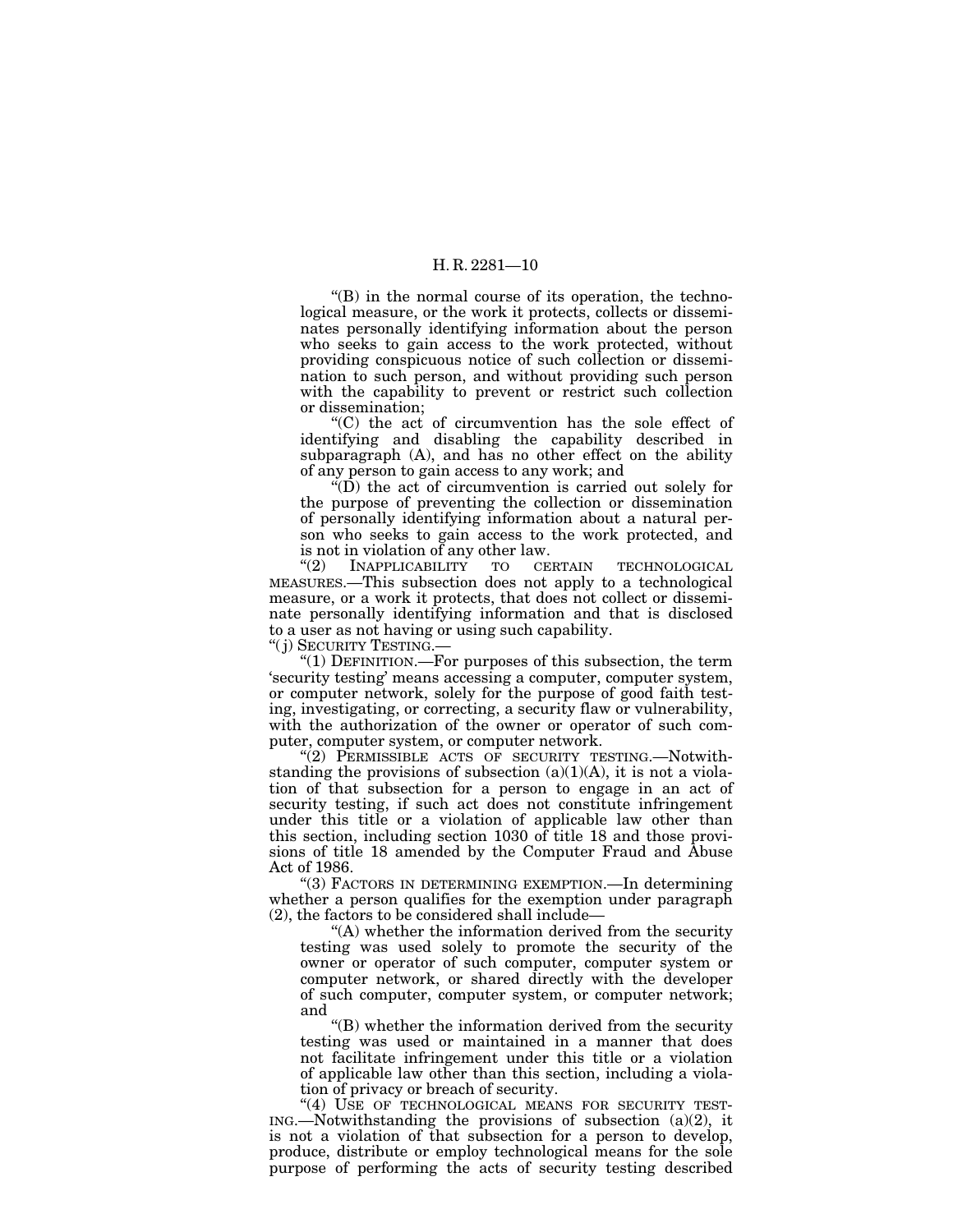in subsection (2), provided such technological means does not otherwise violate section (a)(2).

"(k) CERTAIN ANALOG DEVICES AND CERTAIN TECHNOLOGICAL MEASURES.—

''(1) CERTAIN ANALOG DEVICES.—

"(A) Effective 18 months after the date of the enactment of this chapter, no person shall manufacture, import, offer to the public, provide or otherwise traffic in any—

''(i) VHS format analog video cassette recorder unless such recorder conforms to the automatic gain control copy control technology;

''(ii) 8mm format analog video cassette camcorder unless such camcorder conforms to the automatic gain control technology;

''(iii) Beta format analog video cassette recorder, unless such recorder conforms to the automatic gain control copy control technology, except that this requirement shall not apply until there are 1,000 Beta format analog video cassette recorders sold in the United States in any one calendar year after the date of the enactment of this chapter;

''(iv) 8mm format analog video cassette recorder that is not an analog video cassette camcorder, unless such recorder conforms to the automatic gain control copy control technology, except that this requirement shall not apply until there are 20,000 such recorders sold in the United States in any one calendar year after the date of the enactment of this chapter; or

''(v) analog video cassette recorder that records using an NTSC format video input and that is not otherwise covered under clauses (i) through (iv), unless such device conforms to the automatic gain control copy control technology.

''(B) Effective on the date of the enactment of this chapter, no person shall manufacture, import, offer to the public, provide or otherwise traffic in—

''(i) any VHS format analog video cassette recorder or any 8mm format analog video cassette recorder if the design of the model of such recorder has been modified after such date of enactment so that a model of recorder that previously conformed to the automatic gain control copy control technology no longer conforms to such technology; or

"(ii) any  $\tilde{V}$ HS format analog video cassette recorder, or any 8mm format analog video cassette recorder that is not an 8mm analog video cassette camcorder, if the design of the model of such recorder has been modified after such date of enactment so that a model of recorder that previously conformed to the four-line colorstripe copy control technology no longer conforms to such technology.

Manufacturers that have not previously manufactured or sold a VHS format analog video cassette recorder, or an 8mm format analog cassette recorder, shall be required to conform to the four-line colorstripe copy control technology in the initial model of any such recorder manufactured after the date of the enactment of this chapter,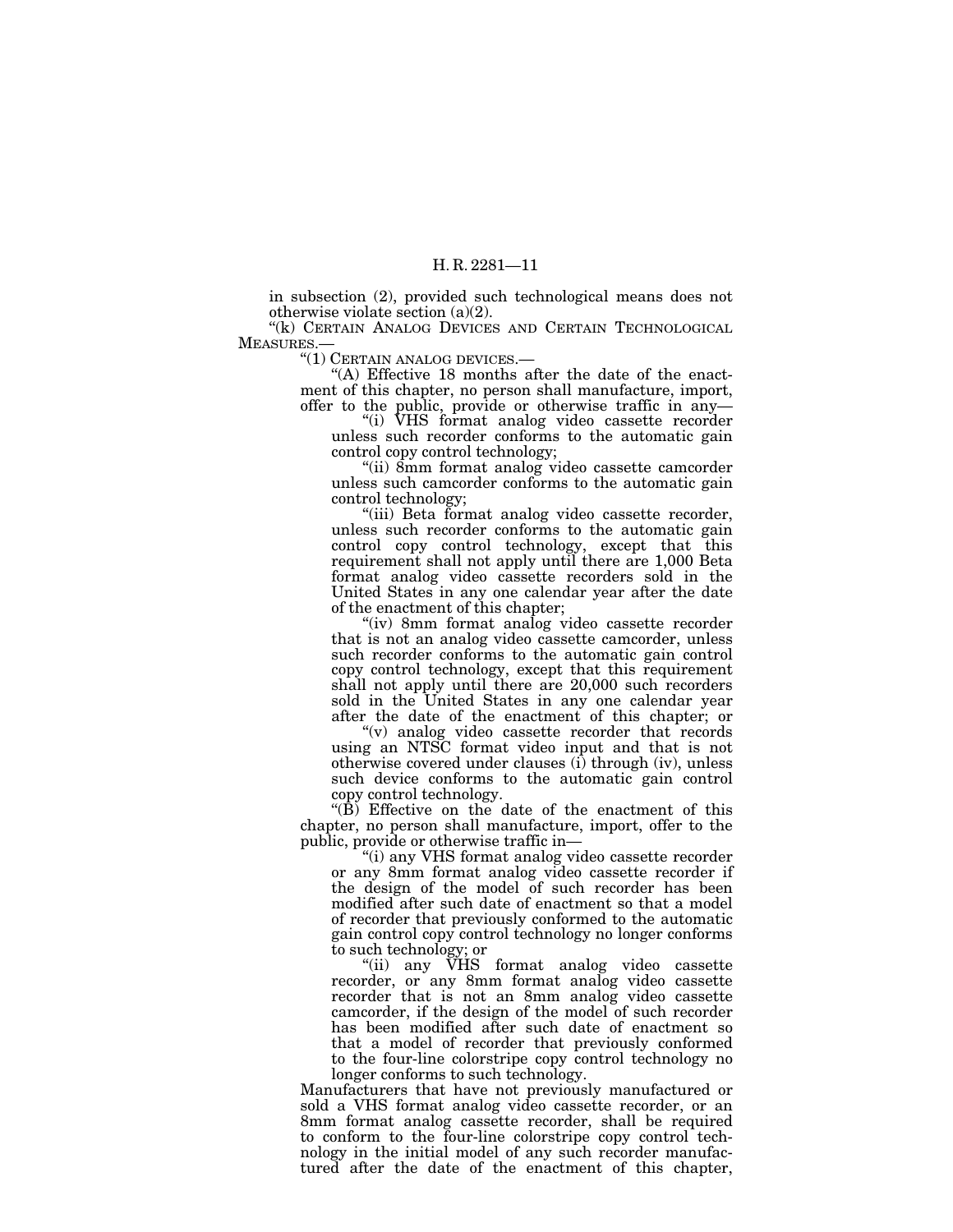and thereafter to continue conforming to the four-line colorstripe copy control technology. For purposes of this subparagraph, an analog video cassette recorder 'conforms to' the four-line colorstripe copy control technology if it records a signal that, when played back by the playback function of that recorder in the normal viewing mode, exhibits, on a reference display device, a display containing distracting visible lines through portions of the viewable picture.

''(2) CERTAIN ENCODING RESTRICTIONS.—No person shall apply the automatic gain control copy control technology or colorstripe copy control technology to prevent or limit consumer copying except such copying—

''(A) of a single transmission, or specified group of transmissions, of live events or of audiovisual works for which a member of the public has exercised choice in selecting the transmissions, including the content of the transmissions or the time of receipt of such transmissions, or both, and as to which such member is charged a separate fee for each such transmission or specified group of transmissions;

''(B) from a copy of a transmission of a live event or an audiovisual work if such transmission is provided by a channel or service where payment is made by a member of the public for such channel or service in the form of a subscription fee that entitles the member of the public to receive all of the programming contained in such channel or service;

''(C) from a physical medium containing one or more prerecorded audiovisual works; or

''(D) from a copy of a transmission described in subparagraph (A) or from a copy made from a physical medium described in subparagraph (C).

In the event that a transmission meets both the conditions set forth in subparagraph (A) and those set forth in subparagraph (B), the transmission shall be treated as a transmission described in subparagraph (A).

''(3) INAPPLICABILITY.—This subsection shall not—

''(A) require any analog video cassette camcorder to conform to the automatic gain control copy control technology with respect to any video signal received through a camera lens;

''(B) apply to the manufacture, importation, offer for sale, provision of, or other trafficking in, any professional analog video cassette recorder; or

''(C) apply to the offer for sale or provision of, or other trafficking in, any previously owned analog video cassette recorder, if such recorder was legally manufactured and sold when new and not subsequently modified in violation of paragraph  $(1)(B)$ .

" $(4)$  DEFINITIONS.—For purposes of this subsection:

"(A) An 'analog video cassette recorder' means a device that records, or a device that includes a function that records, on electromagnetic tape in an analog format the electronic impulses produced by the video and audio portions of a television program, motion picture, or other form of audiovisual work.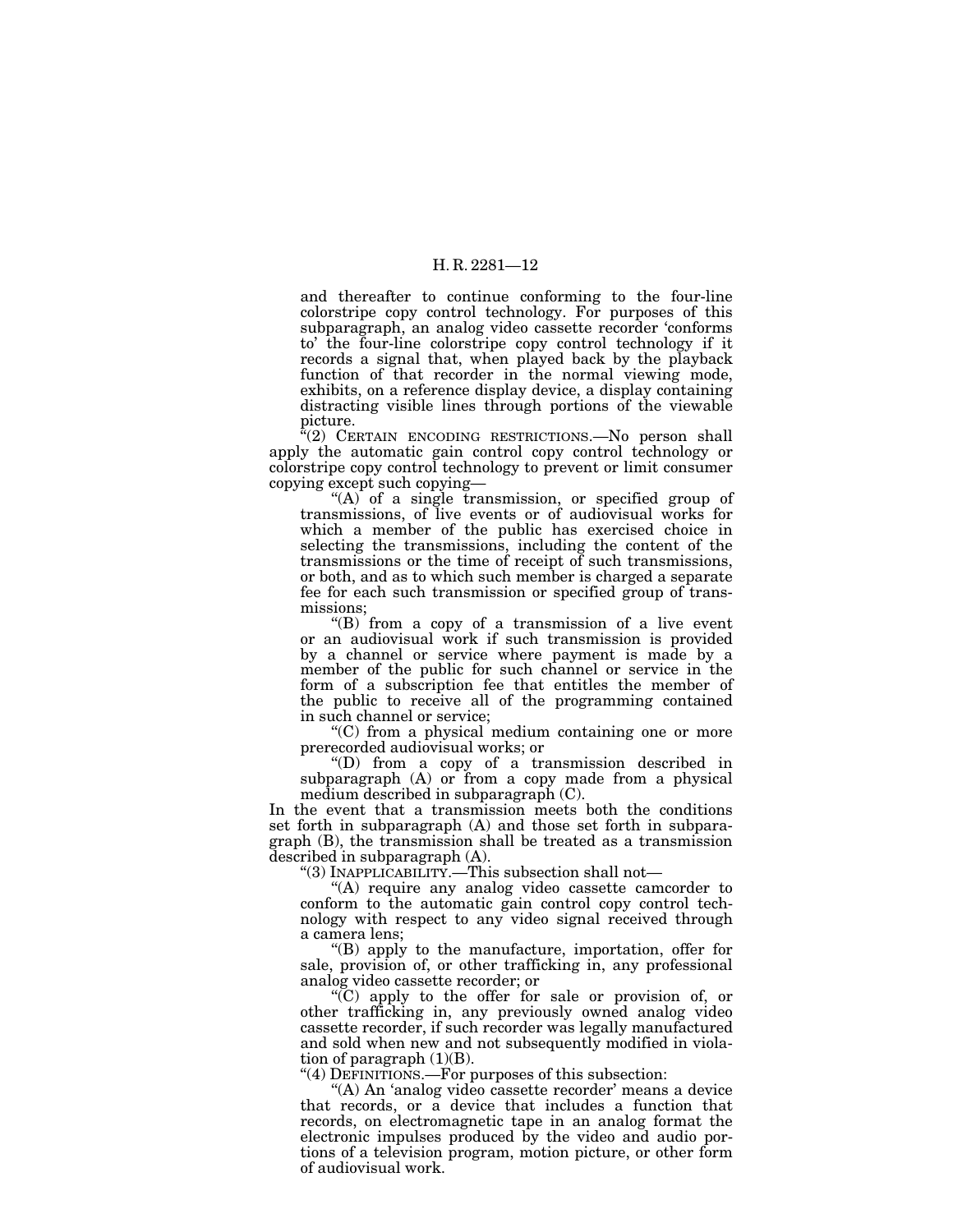"(B) An 'analog video cassette camcorder' means an analog video cassette recorder that contains a recording function that operates through a camera lens and through a video input that may be connected with a television or other video playback device.

''(C) An analog video cassette recorder 'conforms' to the automatic gain control copy control technology if it—

"(i) detects one or more of the elements of such technology and does not record the motion picture or transmission protected by such technology; or

''(ii) records a signal that, when played back, exhibits a meaningfully distorted or degraded display.

''(D) The term 'professional analog video cassette recorder' means an analog video cassette recorder that is designed, manufactured, marketed, and intended for use by a person who regularly employs such a device for a lawful business or industrial use, including making, performing, displaying, distributing, or transmitting copies of motion pictures on a commercial scale.

(E) The terms 'VHS format', '8mm format', 'Beta format', 'automatic gain control copy control technology', 'colorstripe copy control technology', 'four-line version of the colorstripe copy control technology', and 'NTSC' have the meanings that are commonly understood in the consumer electronics and motion picture industries as of the date of the enactment of this chapter.

''(5) VIOLATIONS.—Any violation of paragraph (1) of this subsection shall be treated as a violation of subsection  $(b)(1)$ of this section. Any violation of paragraph (2) of this subsection shall be deemed an 'act of circumvention' for the purposes of section  $1203(c)(3)(A)$  of this chapter.

#### **''§ 1202. Integrity of copyright management information**

''(a) FALSE COPYRIGHT MANAGEMENT INFORMATION.—No person shall knowingly and with the intent to induce, enable, facilitate, or conceal infringement—

''(1) provide copyright management information that is false, or

 $\cdot$ (2) distribute or import for distribution copyright management information that is false.

''(b) REMOVAL OR ALTERATION OF COPYRIGHT MANAGEMENT INFORMATION.—No person shall, without the authority of the copyright owner or the law—

"(1) intentionally remove or alter any copyright management information,

''(2) distribute or import for distribution copyright management information knowing that the copyright management information has been removed or altered without authority of the copyright owner or the law, or

''(3) distribute, import for distribution, or publicly perform works, copies of works, or phonorecords, knowing that copyright management information has been removed or altered without authority of the copyright owner or the law,

knowing, or, with respect to civil remedies under section 1203, having reasonable grounds to know, that it will induce, enable, facilitate, or conceal an infringement of any right under this title.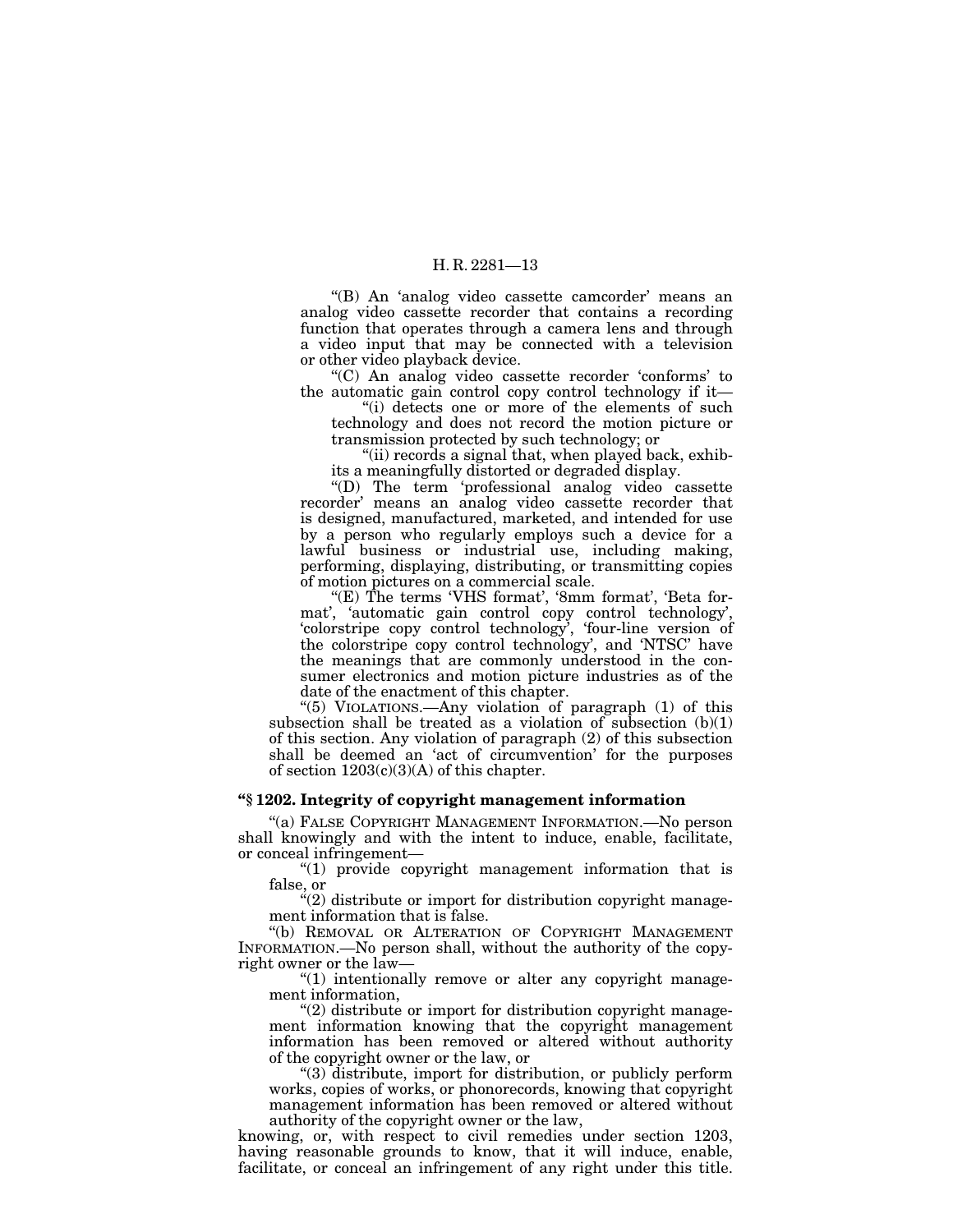''(c) DEFINITION.—As used in this section, the term 'copyright management information' means any of the following information conveyed in connection with copies or phonorecords of a work or performances or displays of a work, including in digital form, except that such term does not include any personally identifying information about a user of a work or of a copy, phonorecord, performance, or display of a work:

 $f''(1)$  The title and other information identifying the work, including the information set forth on a notice of copyright.

" $(2)$  The name of, and other identifying information about, the author of a work.

''(3) The name of, and other identifying information about, the copyright owner of the work, including the information set forth in a notice of copyright.

" $(4)$  With the exception of public performances of works by radio and television broadcast stations, the name of, and other identifying information about, a performer whose performance is fixed in a work other than an audiovisual work.

"(5) With the exception of public performances of works" by radio and television broadcast stations, in the case of an audiovisual work, the name of, and other identifying information about, a writer, performer, or director who is credited in the audiovisual work.

''(6) Terms and conditions for use of the work.

"(7) Identifying numbers or symbols referring to such information or links to such information.

''(8) Such other information as the Register of Copyrights may prescribe by regulation, except that the Register of Copyrights may not require the provision of any information concerning the user of a copyrighted work.

''(d) LAW ENFORCEMENT, INTELLIGENCE, AND OTHER GOVERN- MENT ACTIVITIES.—This section does not prohibit any lawfully authorized investigative, protective, information security, or intelligence activity of an officer, agent, or employee of the United States, a State, or a political subdivision of a State, or a person acting pursuant to a contract with the United States, a State, or a political subdivision of a State. For purposes of this subsection, the term 'information security' means activities carried out in order to identify and address the vulnerabilities of a government computer, computer system, or computer network.<br>
"(e) LIMITATIONS ON LIABILITY.—

"(1) ANALOG TRANSMISSIONS.—In the case of an analog transmission, a person who is making transmissions in its capacity as a broadcast station, or as a cable system, or someone who provides programming to such station or system, shall not be liable for a violation of subsection (b) if—

"(A) avoiding the activity that constitutes such violation is not technically feasible or would create an undue financial hardship on such person; and

''(B) such person did not intend, by engaging in such activity, to induce, enable, facilitate, or conceal infringement of a right under this title.

''(2) DIGITAL TRANSMISSIONS.—

"(A) If a digital transmission standard for the placement of copyright management information for a category of works is set in a voluntary, consensus standard-setting process involving a representative cross-section of broadcast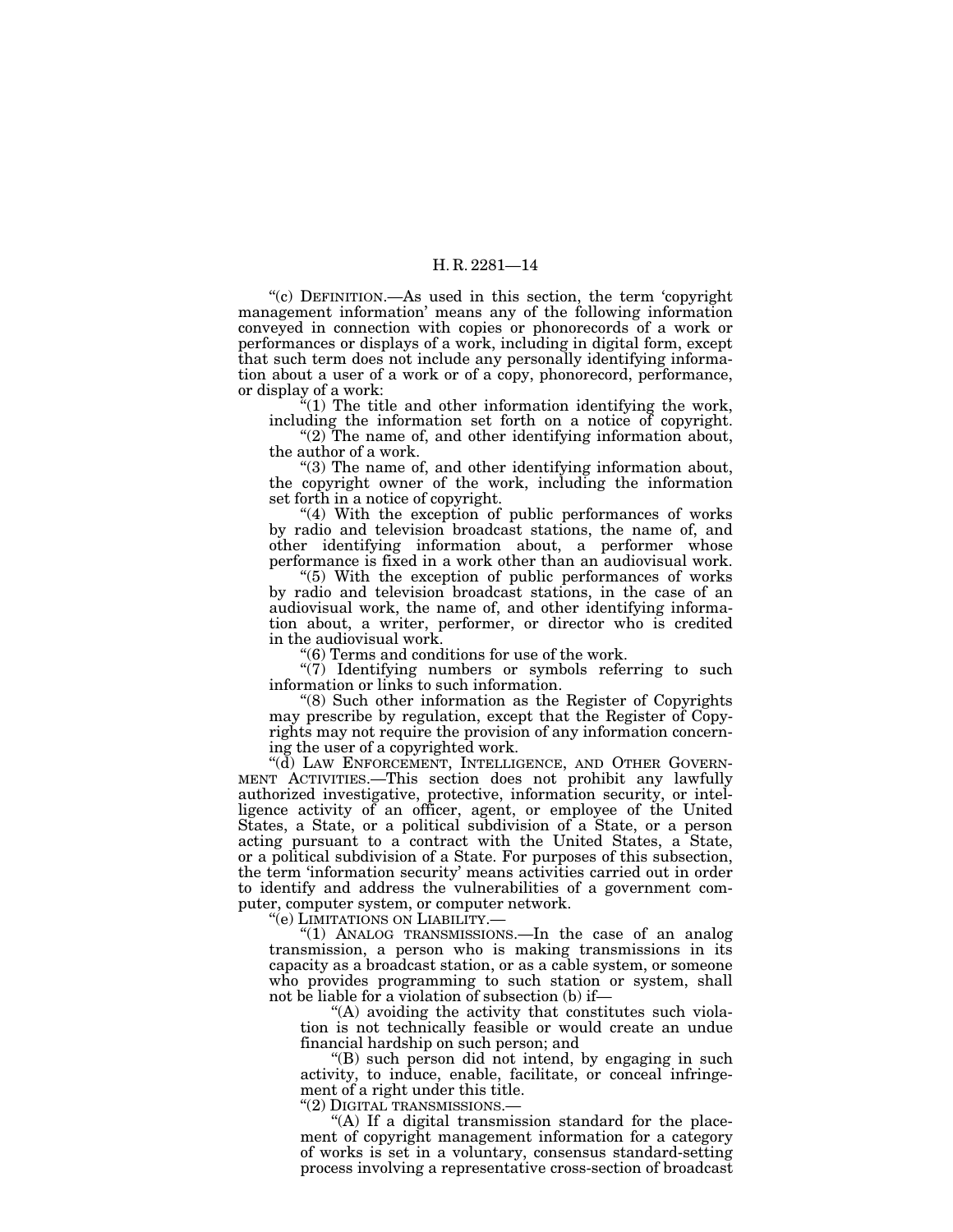stations or cable systems and copyright owners of a category of works that are intended for public performance by such stations or systems, a person identified in paragraph (1) shall not be liable for a violation of subsection (b) with respect to the particular copyright management information addressed by such standard if—

''(i) the placement of such information by someone other than such person is not in accordance with such standard; and

''(ii) the activity that constitutes such violation is not intended to induce, enable, facilitate, or conceal infringement of a right under this title.

''(B) Until a digital transmission standard has been set pursuant to subparagraph (A) with respect to the placement of copyright management information for a category or works, a person identified in paragraph (1) shall not be liable for a violation of subsection (b) with respect to such copyright management information, if the activity that constitutes such violation is not intended to induce, enable, facilitate, or conceal infringement of a right under this title, and if—

''(i) the transmission of such information by such person would result in a perceptible visual or aural degradation of the digital signal; or

"(ii) the transmission of such information by such person would conflict with—

''(I) an applicable government regulation relating to transmission of information in a digital signal;

"(II) an applicable industry-wide standard relating to the transmission of information in a digital signal that was adopted by a voluntary consensus standards body prior to the effective date of this chapter; or

''(III) an applicable industry-wide standard relating to the transmission of information in a digital signal that was adopted in a voluntary, consensus standards-setting process open to participation by a representative cross-section of broadcast stations or cable systems and copyright owners of a category of works that are intended for public performance by such stations or systems.

''(3) DEFINITIONS.—As used in this subsection—

"(A) the term 'broadcast station' has the meaning given that term in section 3 of the Communications Act of 1934 (47 U.S.C. 153); and

" $(B)$  the term 'cable system' has the meaning given that term in section 602 of the Communications Act of 1934 (47 U.S.C. 522).

# **''§ 1203. Civil remedies**

"(a) CIVIL ACTIONS.—Any person injured by a violation of section 1201 or 1202 may bring a civil action in an appropriate United States district court for such violation.

''(b) POWERS OF THE COURT.—In an action brought under subsection (a), the court—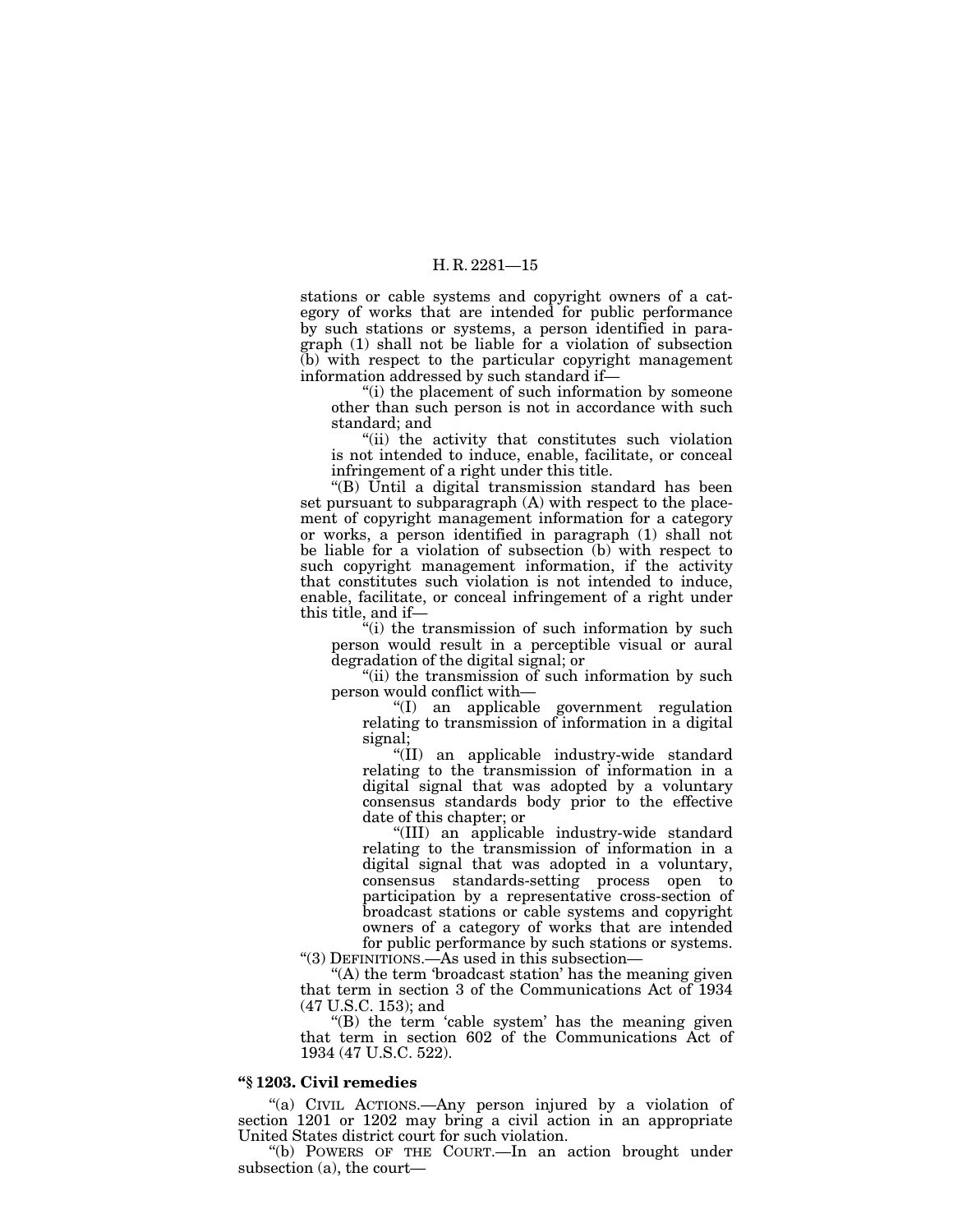''(1) may grant temporary and permanent injunctions on such terms as it deems reasonable to prevent or restrain a violation, but in no event shall impose a prior restraint on free speech or the press protected under the 1st amendment to the Constitution;

"(2) at any time while an action is pending, may order the impounding, on such terms as it deems reasonable, of any device or product that is in the custody or control of the alleged violator and that the court has reasonable cause to believe was involved in a violation;

" $(3)$  may award damages under subsection  $(c)$ ;

" $(4)$  in its discretion may allow the recovery of costs by or against any party other than the United States or an officer thereof;

''(5) in its discretion may award reasonable attorney's fees to the prevailing party; and

 $(6)$  may, as part of a final judgment or decree finding a violation, order the remedial modification or the destruction of any device or product involved in the violation that is in the custody or control of the violator or has been impounded under paragraph (2).

''(c) AWARD OF DAMAGES.—

''(1) IN GENERAL.—Except as otherwise provided in this title, a person committing a violation of section 1201 or 1202 is liable for either—

"(A) the actual damages and any additional profits of the violator, as provided in paragraph (2), or

''(B) statutory damages, as provided in paragraph (3).

"(2) ACTUAL DAMAGES. The court shall award to the complaining party the actual damages suffered by the party as a result of the violation, and any profits of the violator that are attributable to the violation and are not taken into account in computing the actual damages, if the complaining party elects such damages at any time before final judgment is entered.

"(3) STATUTORY DAMAGES.—(A) At any time before final judgment is entered, a complaining party may elect to recover an award of statutory damages for each violation of section 1201 in the sum of not less than \$200 or more than \$2,500 per act of circumvention, device, product, component, offer, or performance of service, as the court considers just.

''(B) At any time before final judgment is entered, a complaining party may elect to recover an award of statutory damages for each violation of section 1202 in the sum of not less than \$2,500 or more than \$25,000.

''(4) REPEATED VIOLATIONS.—In any case in which the injured party sustains the burden of proving, and the court finds, that a person has violated section 1201 or 1202 within 3 years after a final judgment was entered against the person for another such violation, the court may increase the award of damages up to triple the amount that would otherwise be awarded, as the court considers just.

"(5) INNOCENT VIOLATIONS.-

''(A) IN GENERAL.—The court in its discretion may reduce or remit the total award of damages in any case in which the violator sustains the burden of proving, and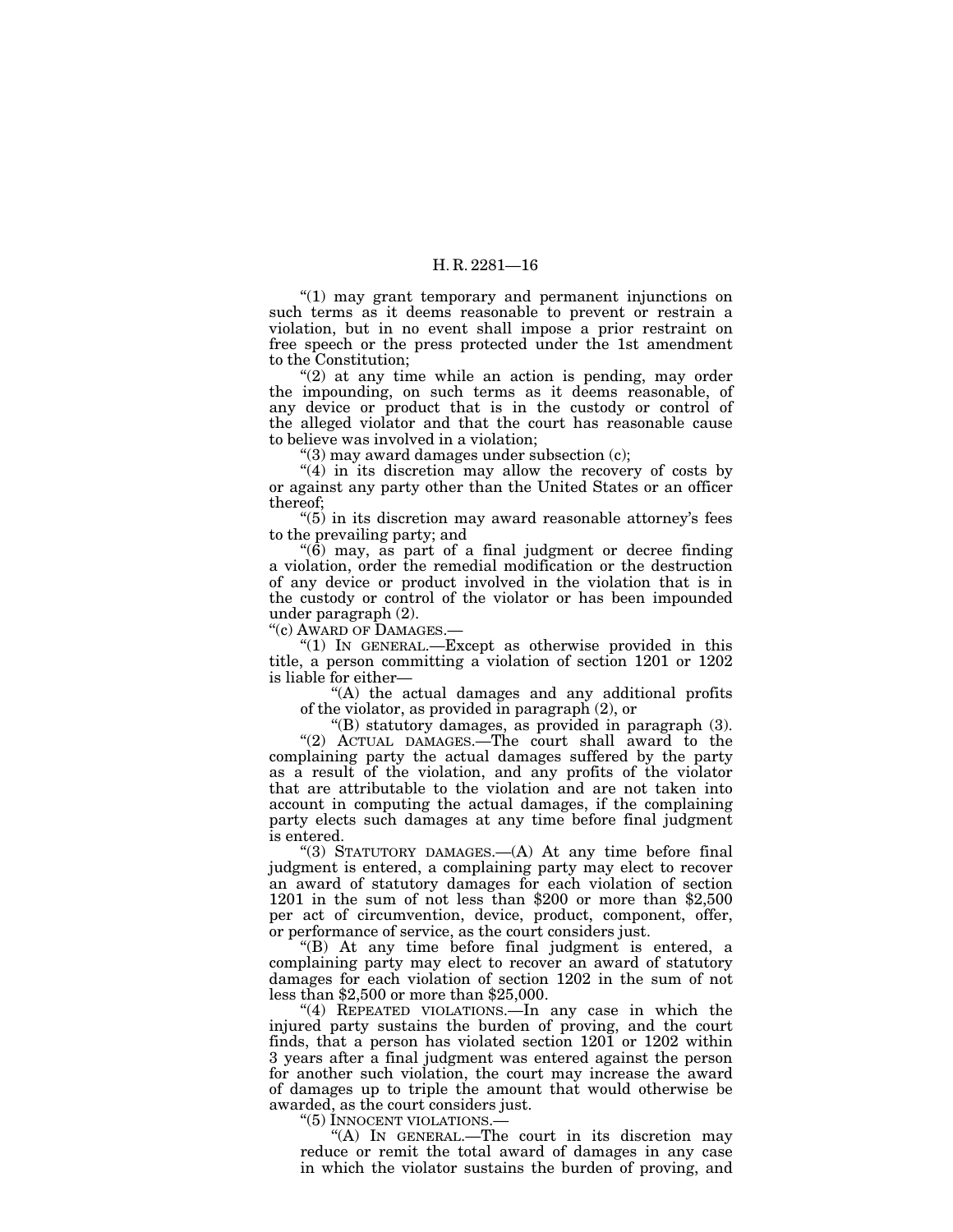the court finds, that the violator was not aware and had no reason to believe that its acts constituted a violation.

''(B) NONPROFIT LIBRARY, ARCHIVES, OR EDUCATIONAL INSTITUTIONS.—In the case of a nonprofit library, archives, or educational institution, the court shall remit damages in any case in which the library, archives, or educational institution sustains the burden of proving, and the court finds, that the library, archives, or educational institution was not aware and had no reason to believe that its acts constituted a violation.

#### **''§ 1204. Criminal offenses and penalties**

"(a) In GENERAL.—Any person who violates section 1201 or 1202 willfully and for purposes of commercial advantage or private

 $\sqrt[4]{(1)}$  shall be fined not more than \$500,000 or imprisoned for not more than 5 years, or both, for the first offense; and "(2) shall be fined not more than \$1,000,000 or imprisoned

for not more than 10 years, or both, for any subsequent offense.

''(b) LIMITATION FOR NONPROFIT LIBRARY, ARCHIVES, OR EDU- CATIONAL INSTITUTION.—Subsection (a) shall not apply to a nonprofit library, archives, or educational institution.

"(c) STATUTE OF LIMITATIONS.—No criminal proceeding shall be brought under this section unless such proceeding is commenced within 5 years after the cause of action arose.

#### **''§ 1205. Savings clause**

''Nothing in this chapter abrogates, diminishes, or weakens the provisions of, nor provides any defense or element of mitigation in a criminal prosecution or civil action under, any Federal or State law that prevents the violation of the privacy of an individual in connection with the individual's use of the Internet.''.

(b) CONFORMING AMENDMENT.—The table of chapters for title 17, United States Code, is amended by adding after the item relating to chapter 11 the following:

**''12. Copyright Protection and Management Systems** ............................... **1201''.**

#### **SEC. 104. EVALUATION OF IMPACT OF COPYRIGHT LAW AND AMEND-MENTS ON ELECTRONIC COMMERCE AND TECHNO-LOGICAL DEVELOPMENT.**

(a) EVALUATION BY THE REGISTER OF COPYRIGHTS AND THE ASSISTANT SECRETARY FOR COMMUNICATIONS AND INFORMATION.— The Register of Copyrights and the Assistant Secretary for Communications and Information of the Department of Commerce shall jointly evaluate—

(1) the effects of the amendments made by this title and the development of electronic commerce and associated technology on the operation of sections 109 and 117 of title 17, United States Code; and

(2) the relationship between existing and emergent technology and the operation of sections 109 and 117 of title 17, United States Code.

(b) REPORT TO CONGRESS.—The Register of Copyrights and the Assistant Secretary for Communications and Information of the Department of Commerce shall, not later than 24 months after the date of the enactment of this Act, submit to the Congress a joint report on the evaluation conducted under subsection (a),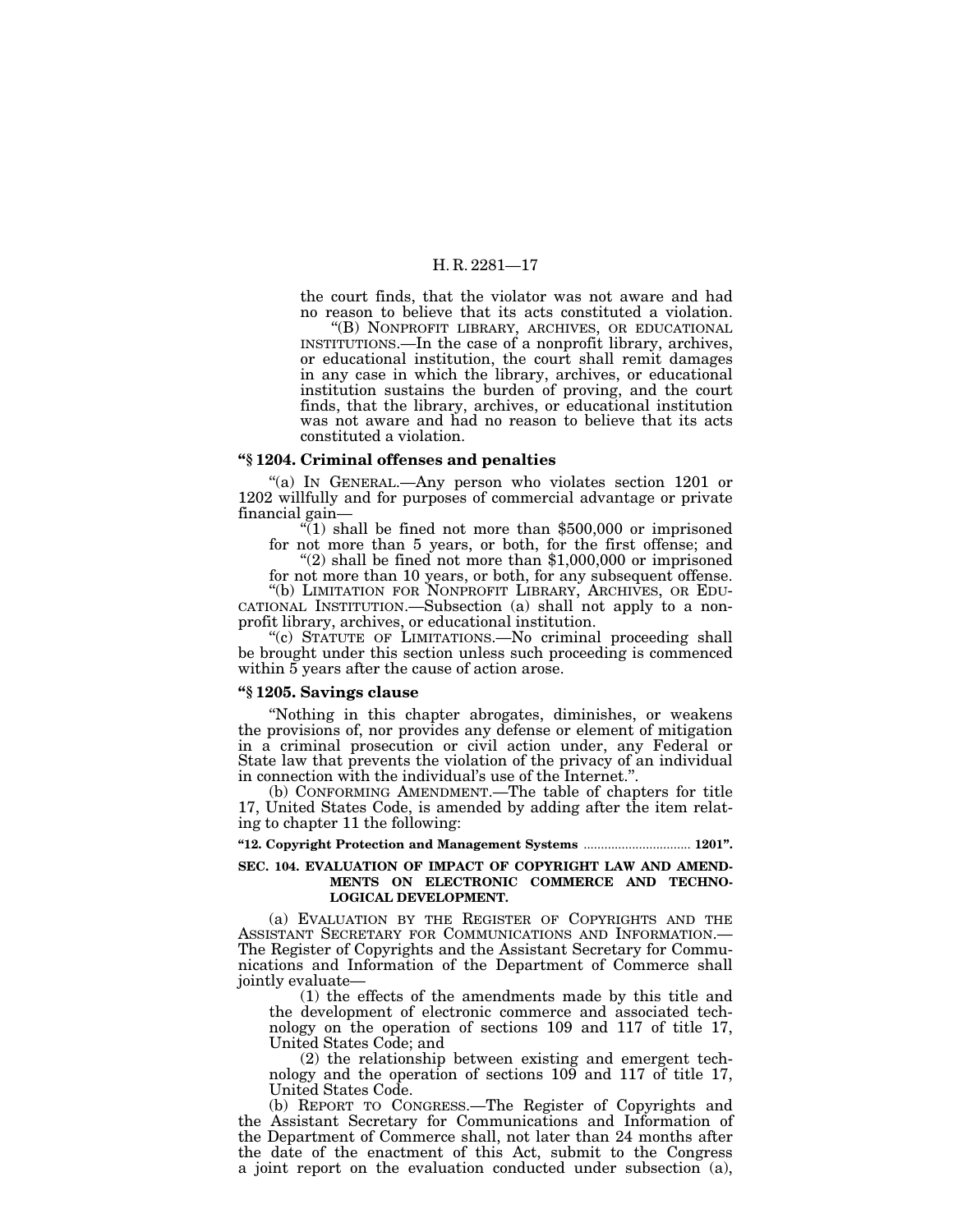including any legislative recommendations the Register and the Assistant Secretary may have.

#### **SEC. 105. EFFECTIVE DATE.**

(a) IN GENERAL.—Except as otherwise provided in this title, this title and the amendments made by this title shall take effect on the date of the enactment of this Act.

(b) AMENDMENTS RELATING TO CERTAIN INTERNATIONAL AGREE-MENTS.—(1) The following shall take effect upon the entry into force of the WIPO Copyright Treaty with respect to the United States:

(A) Paragraph (5) of the definition of ''international agreement'' contained in section 101 of title 17, United States Code, as amended by section 102(a)(4) of this Act.

(B) The amendment made by section  $102(a)(6)$  of this Act.

(C) Subparagraph (C) of section 104A(h)(1) of title 17, United States Code, as amended by section  $102(c)(1)$  of this Act.

(D) Subparagraph (C) of section 104A(h)(3) of title 17, United States Code, as amended by section  $102(c)(2)$  of this Act.

(2) The following shall take effect upon the entry into force of the WIPO Performances and Phonograms Treaty with respect to the United States:

(A) Paragraph (6) of the definition of ''international agreement'' contained in section 101 of title 17, United States Code, as amended by section  $102(a)(4)$  of this Act.

(B) The amendment made by section 102(a)(7) of this Act.

 $(C)$  The amendment made by section  $102(b)(2)$  of this Act.

(D) Subparagraph (D) of section 104A(h)(1) of title 17, United States Code, as amended by section  $102(c)(1)$  of this Act.

(E) Subparagraph (D) of section 104A(h)(3) of title 17, United States Code, as amended by section  $102(c)(2)$  of this Act.

(F) The amendments made by section  $102(c)(3)$  of this Act.

# **TITLE II—ONLINE COPYRIGHT INFRINGEMENT LIABILITY LIMITATION**

#### **SEC. 201. SHORT TITLE.**

This title may be cited as the "Online Copyright Infringement" Liability Limitation Act''.

#### **SEC. 202. LIMITATIONS ON LIABILITY FOR COPYRIGHT INFRINGE-MENT.**

(a) IN GENERAL.—Chapter 5 of title 17, United States Code, is amended by adding after section 511 the following new section:

#### **''§ 512. Limitations on liability relating to material online**

''(a) TRANSITORY DIGITAL NETWORK COMMUNICATIONS.—A service provider shall not be liable for monetary relief, or, except as provided in subsection ( j), for injunctive or other equitable relief,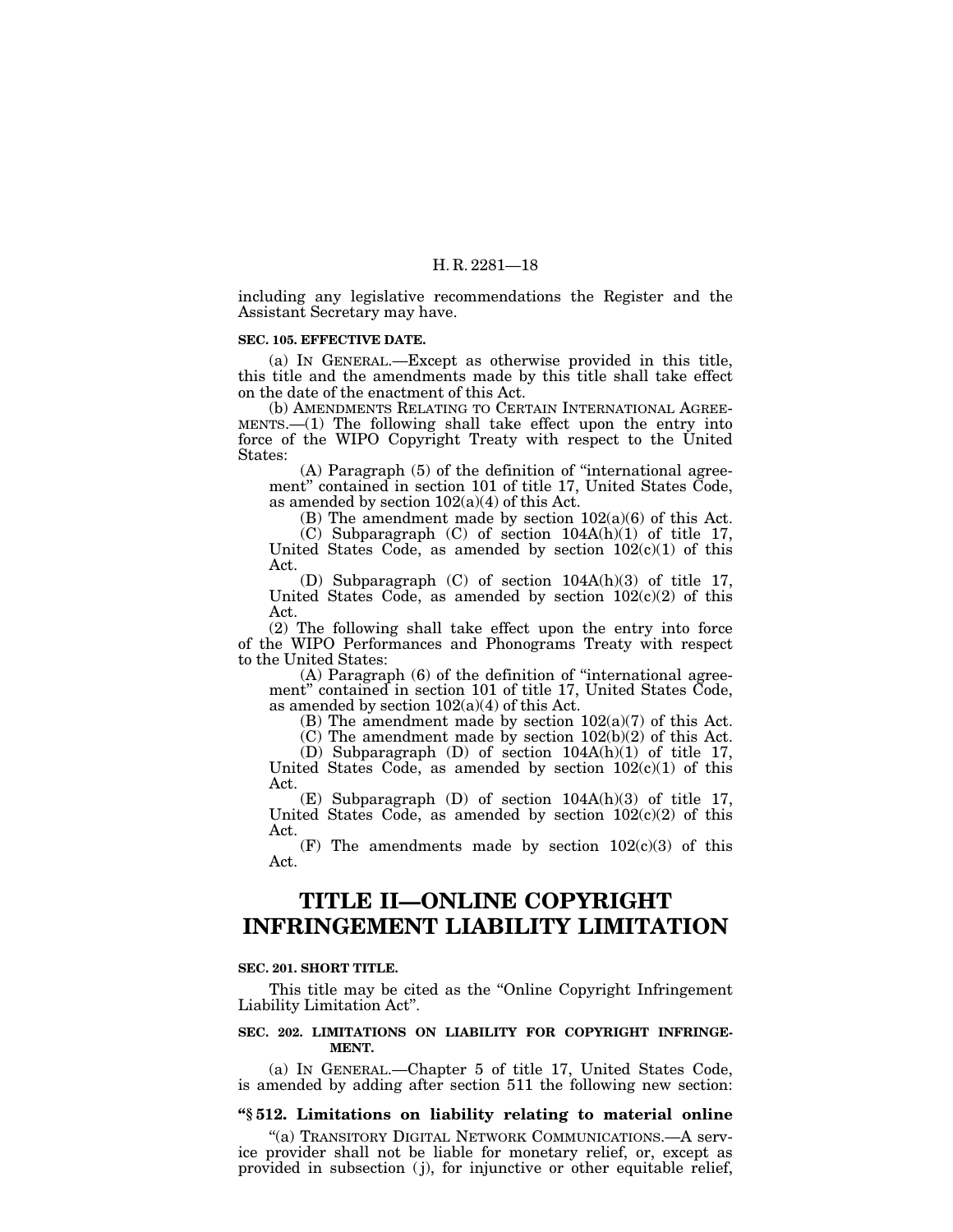for infringement of copyright by reason of the provider's transmitting, routing, or providing connections for, material through a system or network controlled or operated by or for the service provider, or by reason of the intermediate and transient storage of that material in the course of such transmitting, routing, or providing connections, if—

" $(1)$  the transmission of the material was initiated by or at the direction of a person other than the service provider;

"(2) the transmission, routing, provision of connections, or storage is carried out through an automatic technical process without selection of the material by the service provider;

''(3) the service provider does not select the recipients of the material except as an automatic response to the request of another person;

"(4) no copy of the material made by the service provider in the course of such intermediate or transient storage is maintained on the system or network in a manner ordinarily accessible to anyone other than anticipated recipients, and no such copy is maintained on the system or network in a manner ordinarily accessible to such anticipated recipients for a longer period than is reasonably necessary for the transmission, routing, or provision of connections; and

 $(5)$  the material is transmitted through the system or network without modification of its content.

''(b) SYSTEM CACHING.—

"(1) LIMITATION ON LIABILITY.—A service provider shall not be liable for monetary relief, or, except as provided in subsection (j), for injunctive or other equitable relief, for infringement of copyright by reason of the intermediate and temporary storage of material on a system or network controlled or operated by or for the service provider in a case in which—

''(A) the material is made available online by a person other than the service provider;

''(B) the material is transmitted from the person described in subparagraph (A) through the system or network to a person other than the person described in subparagraph (A) at the direction of that other person; and

 $C$ ) the storage is carried out through an automatic technical process for the purpose of making the material available to users of the system or network who, after the material is transmitted as described in subparagraph (B), request access to the material from the person described in subparagraph (A),

if the conditions set forth in paragraph (2) are met.

(2) CONDITIONS.—The conditions referred to in paragraph (1) are that—

''(A) the material described in paragraph (1) is transmitted to the subsequent users described in paragraph  $(1)(C)$  without modification to its content from the manner in which the material was transmitted from the person described in paragraph  $(1)(A)$ ;

" $(B)$  the service provider described in paragraph  $(1)$ complies with rules concerning the refreshing, reloading, or other updating of the material when specified by the person making the material available online in accordance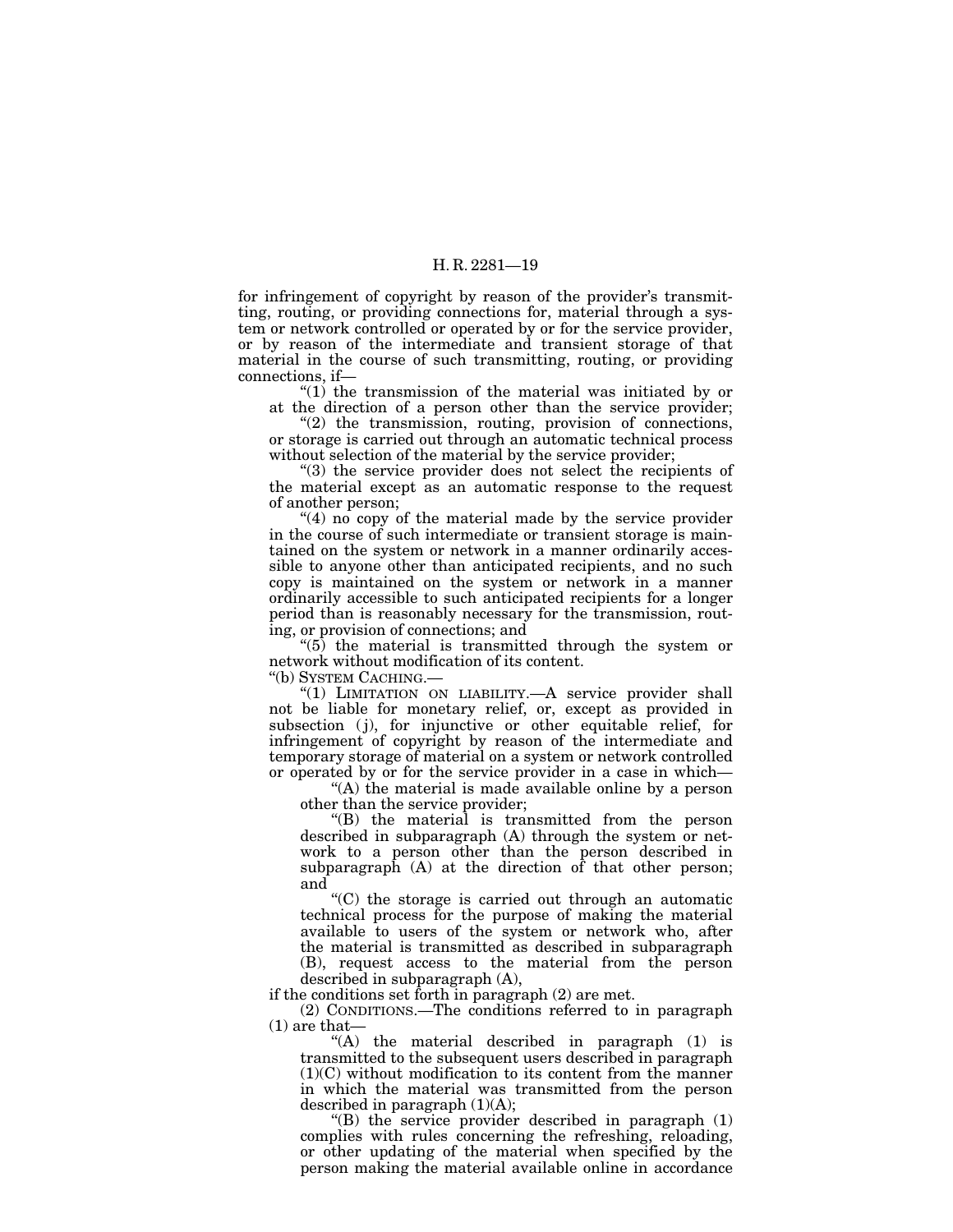with a generally accepted industry standard data communications protocol for the system or network through which that person makes the material available, except that this subparagraph applies only if those rules are not used by the person described in paragraph (1)(A) to prevent or unreasonably impair the intermediate storage to which this subsection applies;

''(C) the service provider does not interfere with the ability of technology associated with the material to return to the person described in paragraph (1)(A) the information that would have been available to that person if the material had been obtained by the subsequent users described in paragraph  $(1)(C)$  directly from that person, except that this subparagraph applies only if that technology—

''(i) does not significantly interfere with the performance of the provider's system or network or with the intermediate storage of the material;

''(ii) is consistent with generally accepted industry standard communications protocols; and

"(iii) does not extract information from the provider's system or network other than the information that would have been available to the person described in paragraph (1)(A) if the subsequent users had gained access to the material directly from that person;

"(D) if the person described in paragraph  $(1)(A)$  has in effect a condition that a person must meet prior to having access to the material, such as a condition based on payment of a fee or provision of a password or other information, the service provider permits access to the stored material in significant part only to users of its system or network that have met those conditions and only in accordance with those conditions; and

"(E) if the person described in paragraph  $(1)(A)$  makes that material available online without the authorization of the copyright owner of the material, the service provider responds expeditiously to remove, or disable access to, the material that is claimed to be infringing upon notification of claimed infringement as described in subsection  $(c)(3)$ , except that this subparagraph applies only if—

''(i) the material has previously been removed from the originating site or access to it has been disabled, or a court has ordered that the material be removed from the originating site or that access to the material on the originating site be disabled; and

''(ii) the party giving the notification includes in the notification a statement confirming that the material has been removed from the originating site or access to it has been disabled or that a court has ordered that the material be removed from the originating site or that access to the material on the originating site be disabled.

''(c) INFORMATION RESIDING ON SYSTEMS OR NETWORKS AT DIRECTION OF USERS.—

" $(1)$  In GENERAL.—A service provider shall not be liable for monetary relief, or, except as provided in subsection (j), for injunctive or other equitable relief, for infringement of copyright by reason of the storage at the direction of a user of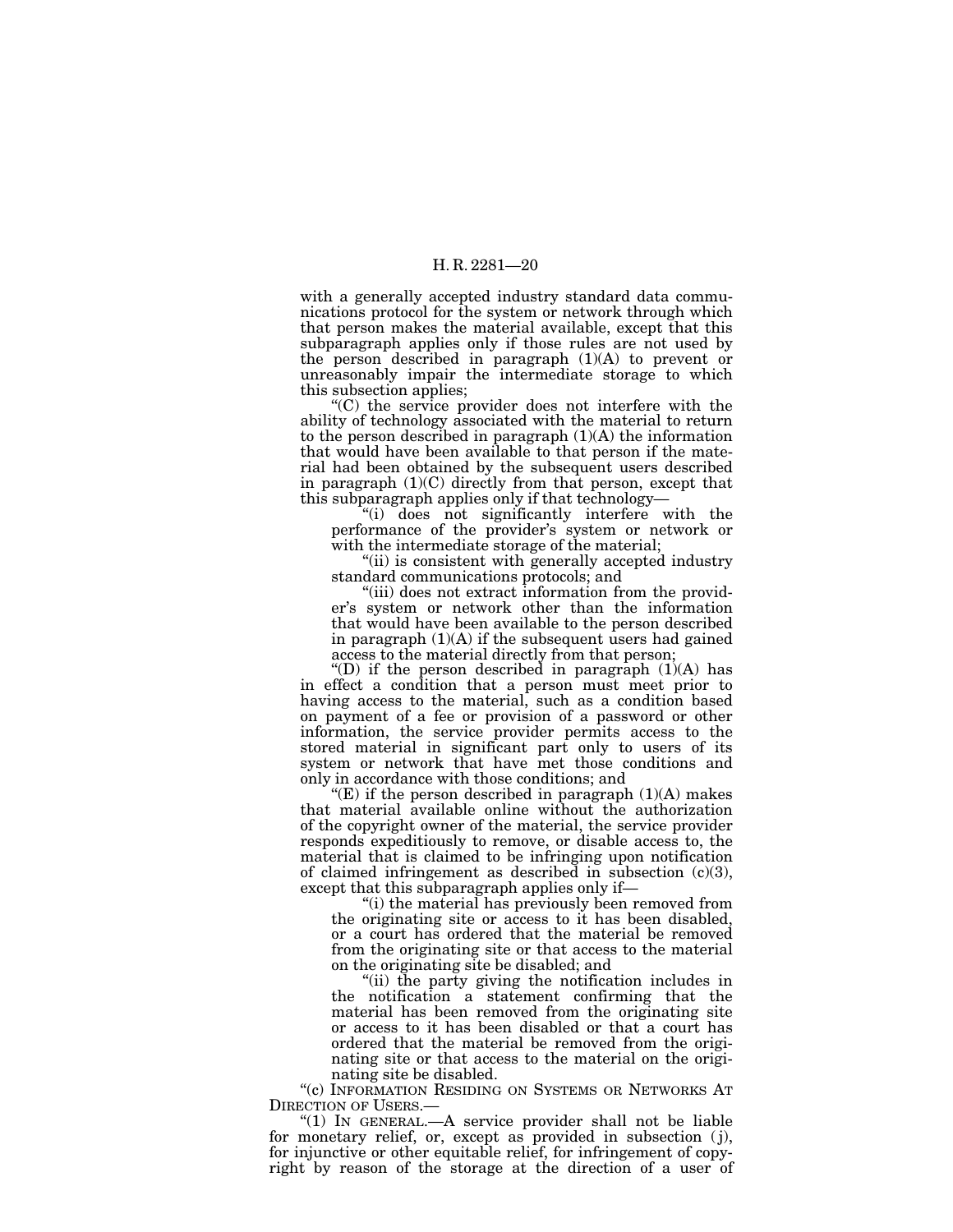material that resides on a system or network controlled or operated by or for the service provider, if the service provider—

" $(\dot{A})(i)$  does not have actual knowledge that the material or an activity using the material on the system or network is infringing;

"(ii) in the absence of such actual knowledge, is not aware of facts or circumstances from which infringing activity is apparent; or

"(iii) upon obtaining such knowledge or awareness, acts expeditiously to remove, or disable access to, the material;

''(B) does not receive a financial benefit directly attributable to the infringing activity, in a case in which the service provider has the right and ability to control such activity; and

 $(C)$  upon notification of claimed infringement as described in paragraph (3), responds expeditiously to remove, or disable access to, the material that is claimed to be infringing or to be the subject of infringing activity.

''(2) DESIGNATED AGENT.—The limitations on liability established in this subsection apply to a service provider only if the service provider has designated an agent to receive notifications of claimed infringement described in paragraph (3), by making available through its service, including on its website in a location accessible to the public, and by providing to the Copyright Office, substantially the following information:

 $(A)$  the name, address, phone number, and electronic mail address of the agent.

''(B) other contact information which the Register of Copyrights may deem appropriate.

The Register of Copyrights shall maintain a current directory of agents available to the public for inspection, including through the Internet, in both electronic and hard copy formats, and may require payment of a fee by service providers to cover the costs of maintaining the directory.<br>
"(3) ELEMENTS OF NOTIFICATION.—

"(A) To be effective under this subsection, a notification of claimed infringement must be a written communication provided to the designated agent of a service provider that includes substantially the following:

"(i) A physical or electronic signature of a person authorized to act on behalf of the owner of an exclusive right that is allegedly infringed.

"(ii) Identification of the copyrighted work claimed to have been infringed, or, if multiple copyrighted works at a single online site are covered by a single notification, a representative list of such works at that site.

''(iii) Identification of the material that is claimed to be infringing or to be the subject of infringing activity and that is to be removed or access to which is to be disabled, and information reasonably sufficient to permit the service provider to locate the material.

"(iv) Information reasonably sufficient to permit the service provider to contact the complaining party, such as an address, telephone number, and, if available, an electronic mail address at which the complaining party may be contacted.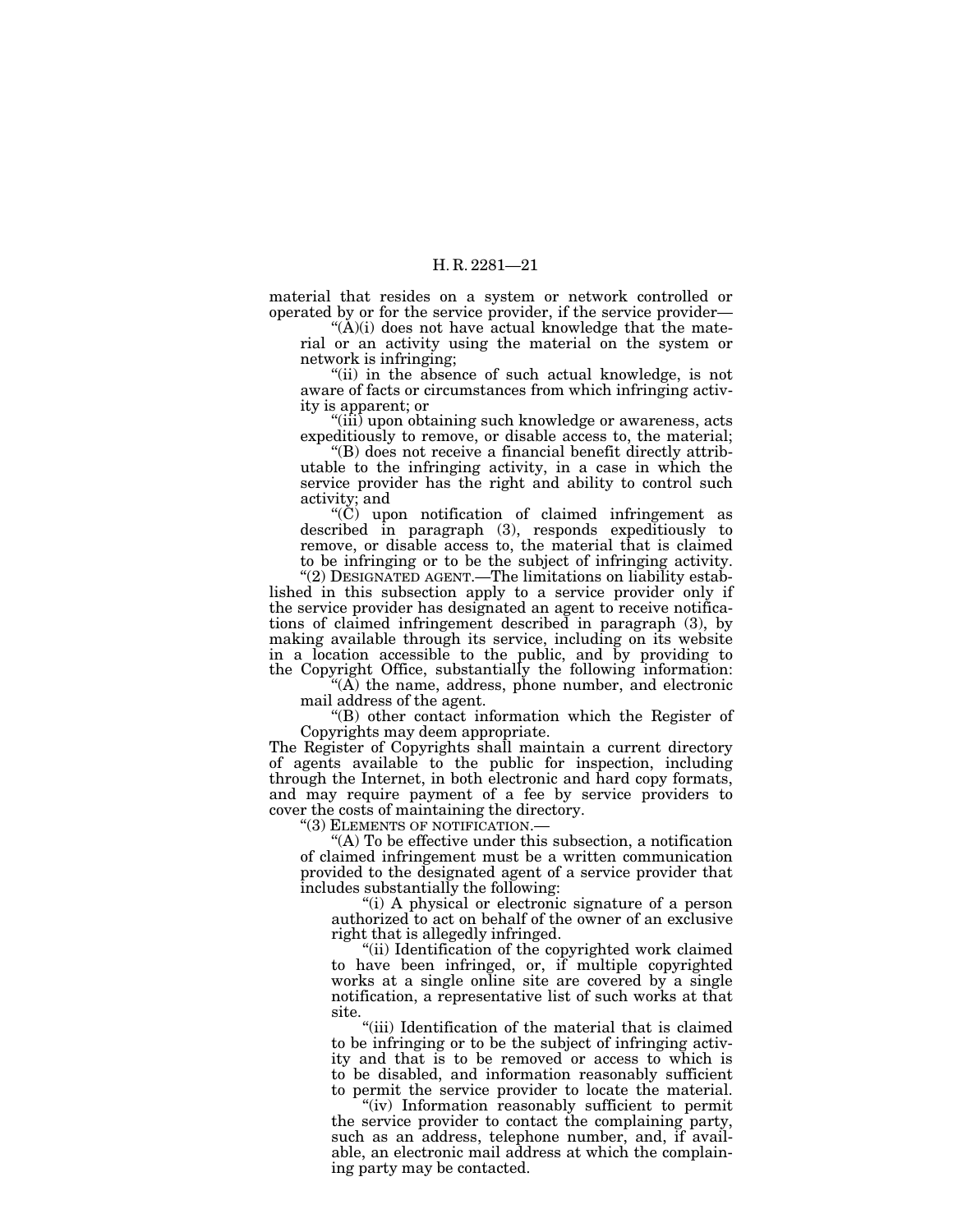" $(v)$  A statement that the complaining party has a good faith belief that use of the material in the manner complained of is not authorized by the copyright owner, its agent, or the law.

"(vi) A statement that the information in the notification is accurate, and under penalty of perjury, that the complaining party is authorized to act on behalf of the owner of an exclusive right that is allegedly infringed.

 $\cdot$ (B)(i) Subject to clause (ii), a notification from a copyright owner or from a person authorized to act on behalf of the copyright owner that fails to comply substantially with the provisions of subparagraph (A) shall not be considered under paragraph  $(1)(A)$  in determining whether a service provider has actual knowledge or is aware of facts or circumstances from which infringing activity is apparent.

"(ii) In a case in which the notification that is provided to the service provider's designated agent fails to comply substantially with all the provisions of subparagraph  $(A)$ but substantially complies with clauses (ii), (iii), and (iv) of subparagraph (A), clause (i) of this subparagraph applies only if the service provider promptly attempts to contact the person making the notification or takes other reasonable steps to assist in the receipt of notification that substantially complies with all the provisions of subparagraph (A).

"(d) INFORMATION LOCATION TOOLS.—A service provider shall not be liable for monetary relief, or, except as provided in subsection ( j), for injunctive or other equitable relief, for infringement of copyright by reason of the provider referring or linking users to an online location containing infringing material or infringing activity, by using information location tools, including a directory, index, reference, pointer, or hypertext link, if the service provider—

" $(1)(A)$  does not have actual knowledge that the material or activity is infringing;

''(B) in the absence of such actual knowledge, is not aware of facts or circumstances from which infringing activity is apparent; or

''(C) upon obtaining such knowledge or awareness, acts expeditiously to remove, or disable access to, the material;

 $(2)$  does not receive a financial benefit directly attributable to the infringing activity, in a case in which the service provider has the right and ability to control such activity; and

''(3) upon notification of claimed infringement as described in subsection  $(c)(3)$ , responds expeditiously to remove, or disable access to, the material that is claimed to be infringing or to be the subject of infringing activity, except that, for purposes of this paragraph, the information described in subsection  $(c)(3)(A)(iii)$  shall be identification of the reference or link, to material or activity claimed to be infringing, that is to be removed or access to which is to be disabled, and information reasonably sufficient to permit the service provider to locate that reference or link.

''(e) LIMITATION ON LIABILITY OF NONPROFIT EDUCATIONAL INSTITUTIONS.—(1) When a public or other nonprofit institution of higher education is a service provider, and when a faculty member or graduate student who is an employee of such institution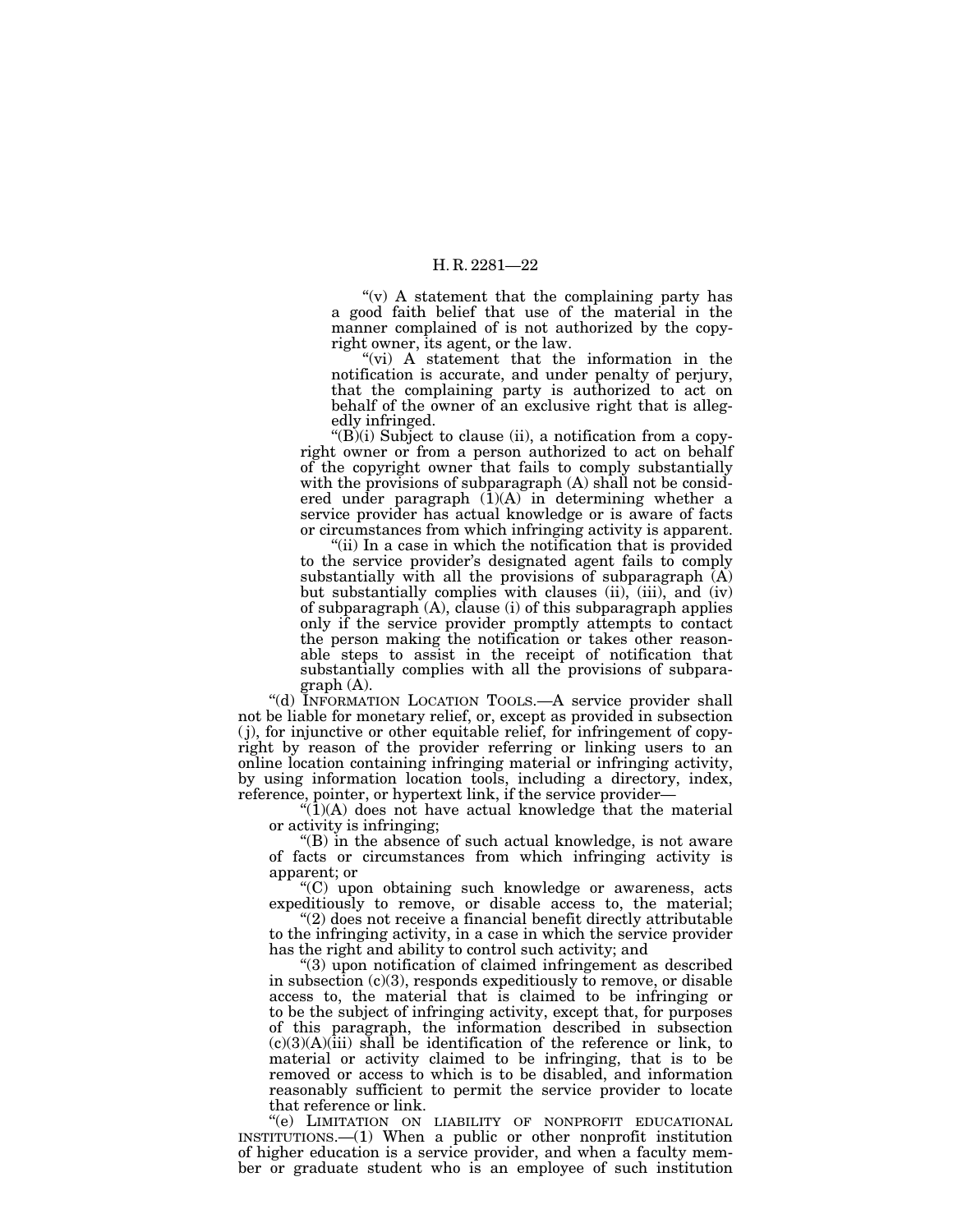is performing a teaching or research function, for the purposes of subsections (a) and (b) such faculty member or graduate student shall be considered to be a person other than the institution, and for the purposes of subsections (c) and (d) such faculty member's or graduate student's knowledge or awareness of his or her infringing activities shall not be attributed to the institution, if—

"(A) such faculty member's or graduate student's infringing activities do not involve the provision of online access to instructional materials that are or were required or recommended, within the preceding 3-year period, for a course taught at the institution by such faculty member or graduate student;

''(B) the institution has not, within the preceding 3-year period, received more than two notifications described in subsection (c)(3) of claimed infringement by such faculty member or graduate student, and such notifications of claimed infringement were not actionable under subsection (f ); and

''(C) the institution provides to all users of its system or network informational materials that accurately describe, and promote compliance with, the laws of the United States relating to copyright.

"(2) INJUNCTIONS.—For the purposes of this subsection, the limitations on injunctive relief contained in subsections  $(j)(2)$  and  $(j)(3)$ , but not those in  $(j)(1)$ , shall apply.

''(f ) MISREPRESENTATIONS.—Any person who knowingly materially misrepresents under this section—

 $\sqrt{\ }$ (1) that material or activity is infringing, or

" $(2)$  that material or activity was removed or disabled by mistake or misidentification,

shall be liable for any damages, including costs and attorneys' fees, incurred by the alleged infringer, by any copyright owner or copyright owner's authorized licensee, or by a service provider, who is injured by such misrepresentation, as the result of the service provider relying upon such misrepresentation in removing or disabling access to the material or activity claimed to be infringing, or in replacing the removed material or ceasing to disable access to it.

"(g) REPLACEMENT OF REMOVED OR DISABLED MATERIAL AND LIMITATION ON OTHER LIABILITY.—

"(1) NO LIABILITY FOR TAKING DOWN GENERALLY.—Subject to paragraph (2), a service provider shall not be liable to any person for any claim based on the service provider's good faith disabling of access to, or removal of, material or activity claimed to be infringing or based on facts or circumstances from which infringing activity is apparent, regardless of whether the material or activity is ultimately determined to be infringing.

''(2) EXCEPTION.—Paragraph (1) shall not apply with respect to material residing at the direction of a subscriber of the service provider on a system or network controlled or operated by or for the service provider that is removed, or to which access is disabled by the service provider, pursuant to a notice provided under subsection  $(c)(1)(\overline{C})$ , unless the service provider—

"(A) takes reasonable steps promptly to notify the subscriber that it has removed or disabled access to the material;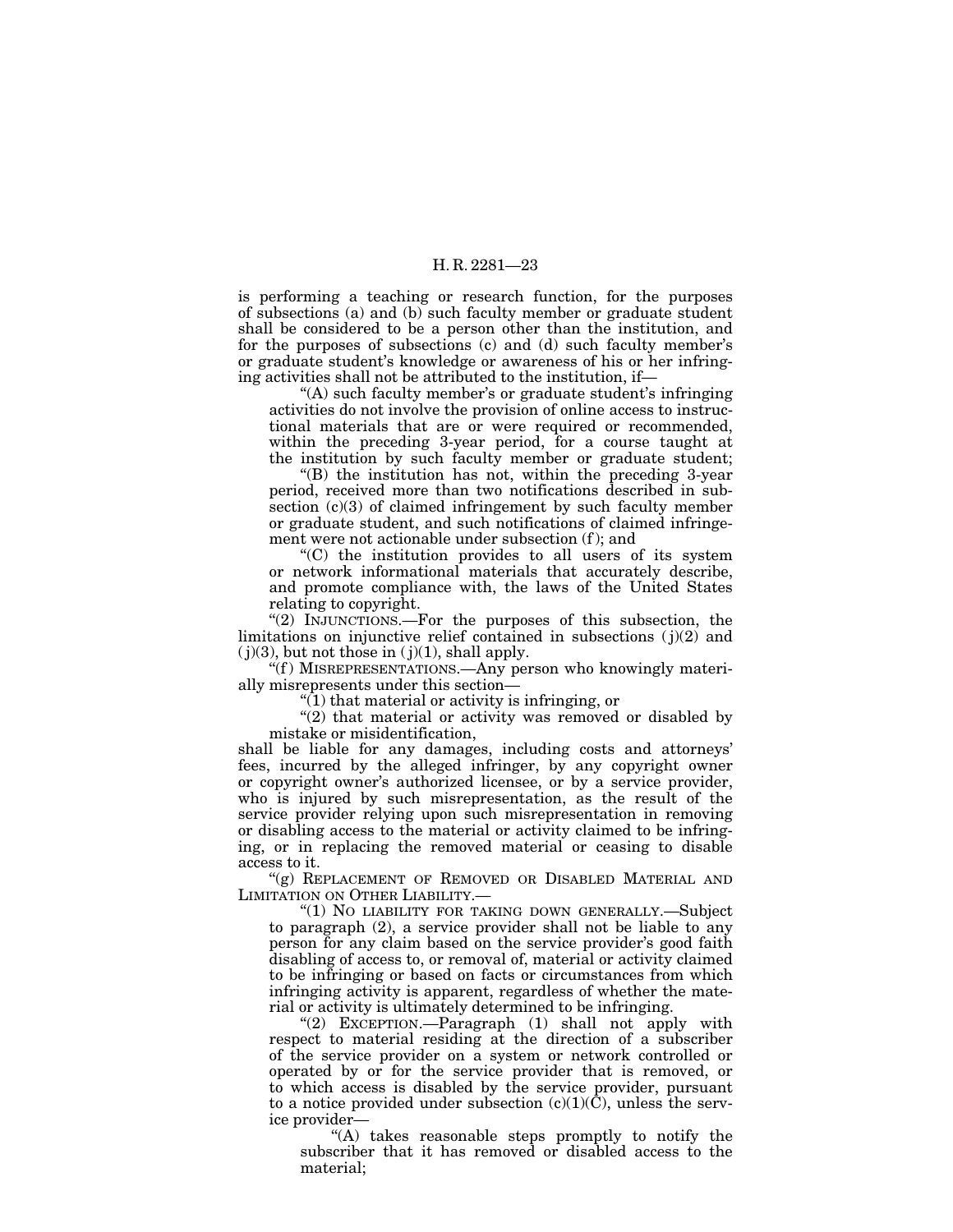''(B) upon receipt of a counter notification described in paragraph (3), promptly provides the person who provided the notification under subsection  $(c)(1)(C)$  with a copy of the counter notification, and informs that person that it will replace the removed material or cease disabling access to it in 10 business days; and

''(C) replaces the removed material and ceases disabling access to it not less than 10, nor more than 14, business days following receipt of the counter notice, unless its designated agent first receives notice from the person who submitted the notification under subsection  $(c)(1)(C)$ that such person has filed an action seeking a court order to restrain the subscriber from engaging in infringing activity relating to the material on the service provider's system or network.

''(3) CONTENTS OF COUNTER NOTIFICATION.—To be effective under this subsection, a counter notification must be a written communication provided to the service provider's designated agent that includes substantially the following:

''(A) A physical or electronic signature of the subscriber.

''(B) Identification of the material that has been removed or to which access has been disabled and the location at which the material appeared before it was removed or access to it was disabled.

''(C) A statement under penalty of perjury that the subscriber has a good faith belief that the material was removed or disabled as a result of mistake or misidentification of the material to be removed or disabled.

''(D) The subscriber's name, address, and telephone number, and a statement that the subscriber consents to the jurisdiction of Federal District Court for the judicial district in which the address is located, or if the subscriber's address is outside of the United States, for any judicial district in which the service provider may be found, and that the subscriber will accept service of process from the person who provided notification under subsection  $(c)(1)(C)$ or an agent of such person.

"(4) LIMITATION ON OTHER LIABILITY.—A service provider's compliance with paragraph (2) shall not subject the service provider to liability for copyright infringement with respect to the material identified in the notice provided under subsection  $(c)(1)(C)$ .

''(h) SUBPOENA TO IDENTIFY INFRINGER.—

 $(1)$  REQUEST.—A copyright owner or a person authorized to act on the owner's behalf may request the clerk of any United States district court to issue a subpoena to a service provider for identification of an alleged infringer in accordance with this subsection.

"(2) CONTENTS OF REQUEST.—The request may be made by filing with the clerk—

''(A) a copy of a notification described in subsection  $(c)(3)(A);$ 

''(B) a proposed subpoena; and

''(C) a sworn declaration to the effect that the purpose for which the subpoena is sought is to obtain the identity of an alleged infringer and that such information will only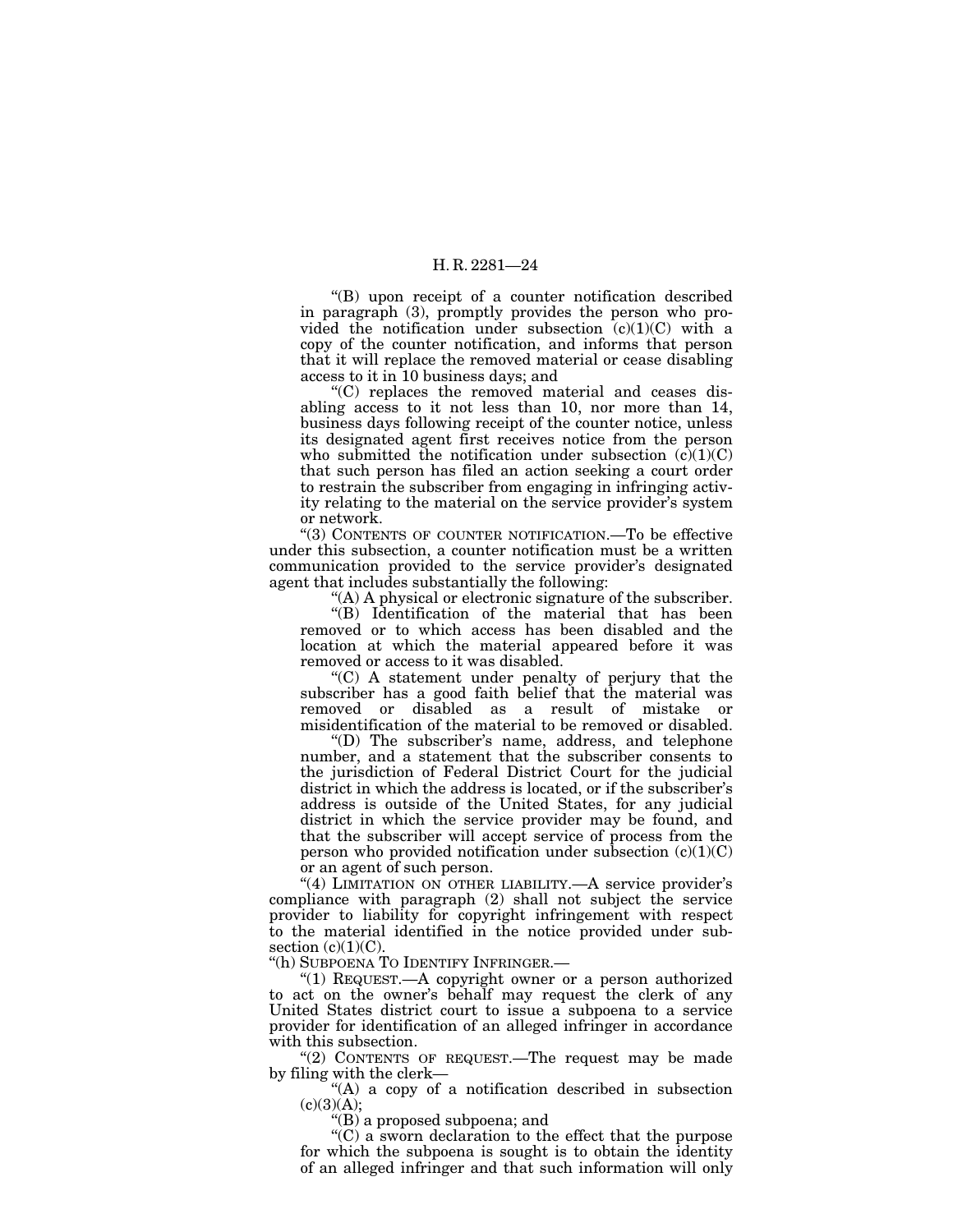be used for the purpose of protecting rights under this title.

''(3) CONTENTS OF SUBPOENA.—The subpoena shall authorize and order the service provider receiving the notification and the subpoena to expeditiously disclose to the copyright owner or person authorized by the copyright owner information sufficient to identify the alleged infringer of the material described in the notification to the extent such information is available to the service provider.

''(4) BASIS FOR GRANTING SUBPOENA.—If the notification filed satisfies the provisions of subsection  $(c)(3)(A)$ , the proposed subpoena is in proper form, and the accompanying declaration is properly executed, the clerk shall expeditiously issue and sign the proposed subpoena and return it to the requester for delivery to the service provider.

''(5) ACTIONS OF SERVICE PROVIDER RECEIVING SUBPOENA.— Upon receipt of the issued subpoena, either accompanying or subsequent to the receipt of a notification described in subsection  $(c)(3)(A)$ , the service provider shall expeditiously disclose to the copyright owner or person authorized by the copyright owner the information required by the subpoena, notwithstanding any other provision of law and regardless of whether the service provider responds to the notification.

''(6) RULES APPLICABLE TO SUBPOENA.—Unless otherwise provided by this section or by applicable rules of the court, the procedure for issuance and delivery of the subpoena, and the remedies for noncompliance with the subpoena, shall be governed to the greatest extent practicable by those provisions of the Federal Rules of Civil Procedure governing the issuance, service, and enforcement of a subpoena duces tecum.<br>"(i) CONDITIONS FOR ELIGIBILITY.—

(1) ACCOMMODATION OF TECHNOLOGY.—The limitations on liability established by this section shall apply to a service provider only if the service provider—

"(A) has adopted and reasonably implemented, and informs subscribers and account holders of the service provider's system or network of, a policy that provides for the termination in appropriate circumstances of subscribers and account holders of the service provider's system or network who are repeat infringers; and

''(B) accommodates and does not interfere with standard technical measures.

"(2) DEFINITION.—As used in this subsection, the term 'standard technical measures' means technical measures that are used by copyright owners to identify or protect copyrighted works and—

"(A) have been developed pursuant to a broad consensus of copyright owners and service providers in an open, fair, voluntary, multi-industry standards process;

''(B) are available to any person on reasonable and nondiscriminatory terms; and

''(C) do not impose substantial costs on service providers or substantial burdens on their systems or networks.

''( j) INJUNCTIONS.—The following rules shall apply in the case of any application for an injunction under section 502 against a service provider that is not subject to monetary remedies under this section: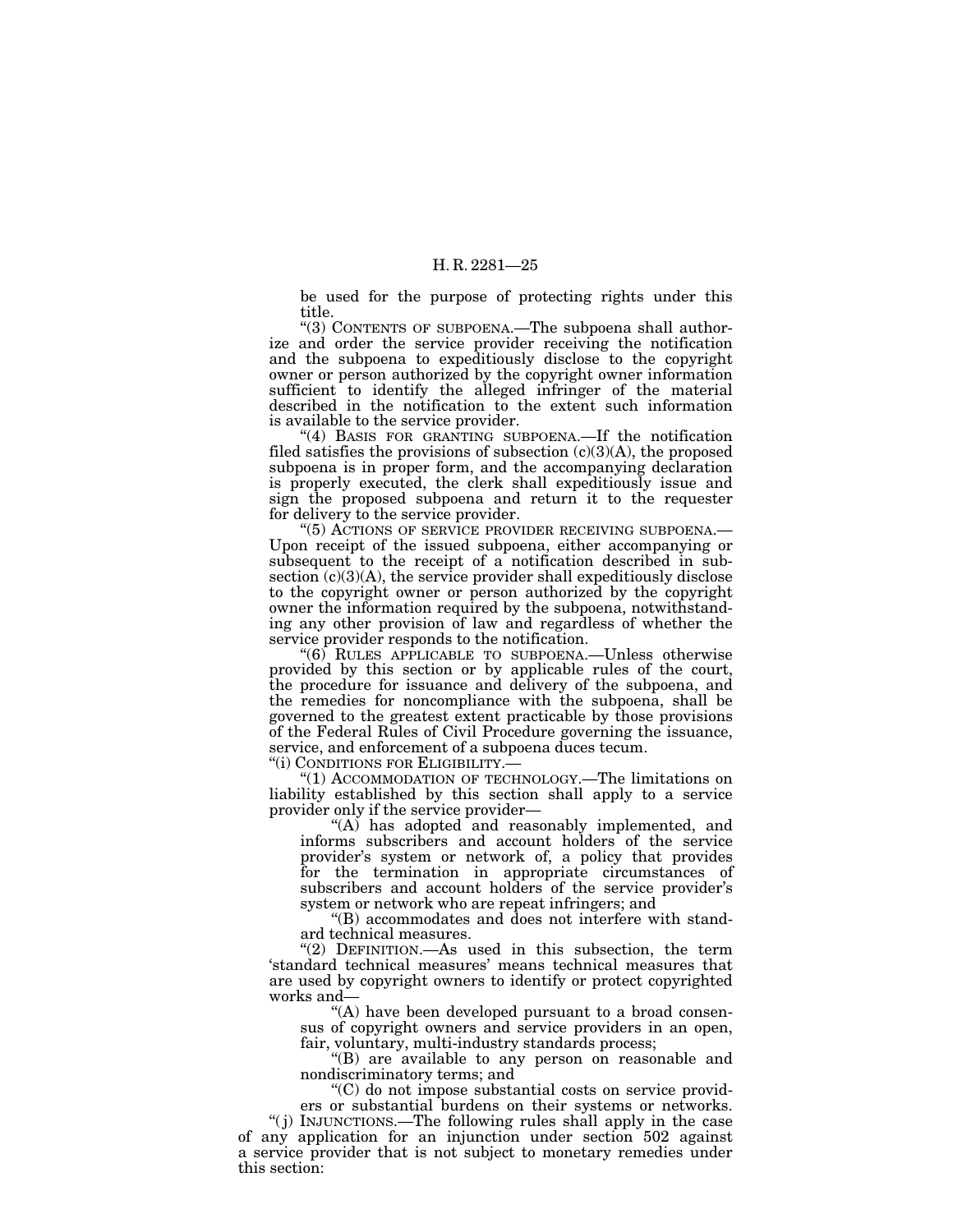"(1) SCOPE OF RELIEF.—(A) With respect to conduct other than that which qualifies for the limitation on remedies set forth in subsection (a), the court may grant injunctive relief with respect to a service provider only in one or more of the following forms:

''(i) An order restraining the service provider from providing access to infringing material or activity residing at a particular online site on the provider's system or network.

"(ii) An order restraining the service provider from providing access to a subscriber or account holder of the service provider's system or network who is engaging in infringing activity and is identified in the order, by terminating the accounts of the subscriber or account holder that are specified in the order.

"(iii) Such other injunctive relief as the court may consider necessary to prevent or restrain infringement of copyrighted material specified in the order of the court at a particular online location, if such relief is the least burdensome to the service provider among the forms of relief comparably effective for that purpose.

''(B) If the service provider qualifies for the limitation on remedies described in subsection (a), the court may only grant injunctive relief in one or both of the following forms:

"(i) An order restraining the service provider from providing access to a subscriber or account holder of the service provider's system or network who is using the provider's service to engage in infringing activity and is identified in the order, by terminating the accounts of the subscriber or account holder that are specified in the order.

"(ii) An order restraining the service provider from providing access, by taking reasonable steps specified in the order to block access, to a specific, identified, online location outside the United States.

''(2) CONSIDERATIONS.—The court, in considering the relevant criteria for injunctive relief under applicable law, shall consider—

"(A) whether such an injunction, either alone or in combination with other such injunctions issued against the same service provider under this subsection, would significantly burden either the provider or the operation of the provider's system or network;

 $\angle$ (B) the magnitude of the harm likely to be suffered by the copyright owner in the digital network environment if steps are not taken to prevent or restrain the infringement;

 $\mathcal{C}(C)$  whether implementation of such an injunction would be technically feasible and effective, and would not interfere with access to noninfringing material at other online locations; and

''(D) whether other less burdensome and comparably effective means of preventing or restraining access to the infringing material are available.

''(3) NOTICE AND EX PARTE ORDERS.—Injunctive relief under this subsection shall be available only after notice to the service provider and an opportunity for the service provider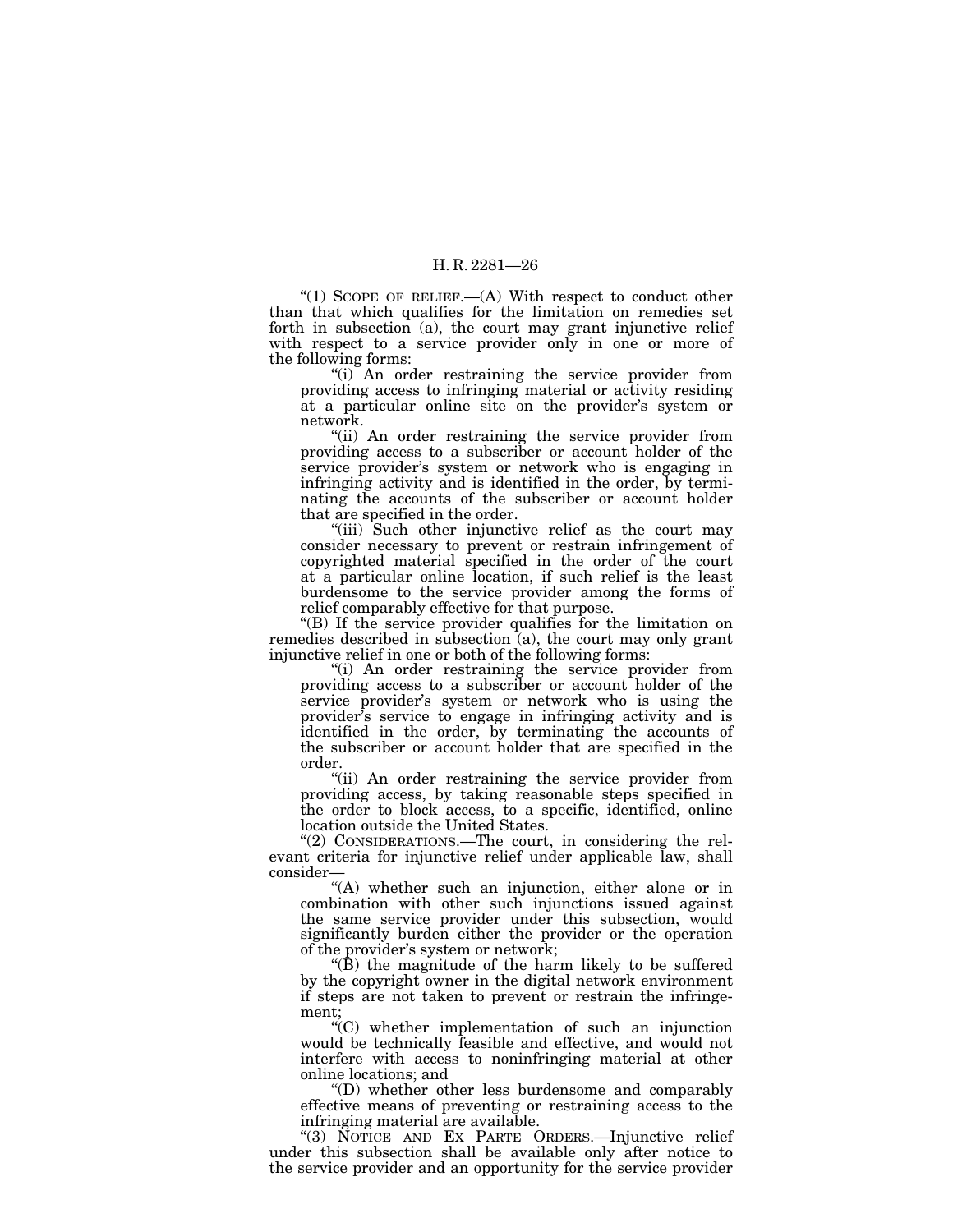to appear are provided, except for orders ensuring the preservation of evidence or other orders having no material adverse effect on the operation of the service provider's communications network.

''(k) DEFINITIONS.—

"(1) SERVICE PROVIDER.— $(A)$  As used in subsection (a), the term 'service provider' means an entity offering the transmission, routing, or providing of connections for digital online communications, between or among points specified by a user, of material of the user's choosing, without modification to the content of the material as sent or received.

 $f(B)$  As used in this section, other than subsection (a), the term 'service provider' means a provider of online services or network access, or the operator of facilities therefor, and includes an entity described in subparagraph (A).

''(2) MONETARY RELIEF.—As used in this section, the term 'monetary relief' means damages, costs, attorneys' fees, and any other form of monetary payment.

''(l) OTHER DEFENSES NOT AFFECTED.—The failure of a service provider's conduct to qualify for limitation of liability under this section shall not bear adversely upon the consideration of a defense by the service provider that the service provider's conduct is not infringing under this title or any other defense.

"(m) PROTECTION OF PRIVACY.—Nothing in this section shall be construed to condition the applicability of subsections (a) through  $(d)$  on–

" $(1)$  a service provider monitoring its service or affirmatively seeking facts indicating infringing activity, except to the extent consistent with a standard technical measure complying with the provisions of subsection (i); or

''(2) a service provider gaining access to, removing, or disabling access to material in cases in which such conduct is prohibited by law.

 $\tilde{f}(n)$  CONSTRUCTION.—Subsections (a), (b), (c), and (d) describe separate and distinct functions for purposes of applying this section. Whether a service provider qualifies for the limitation on liability in any one of those subsections shall be based solely on the criteria in that subsection, and shall not affect a determination of whether that service provider qualifies for the limitations on liability under any other such subsection.''.

(b) CONFORMING AMENDMENT.—The table of sections for chapter 5 of title 17, United States Code, is amended by adding at the end the following:

''512. Limitations on liability relating to material online.''.

#### **SEC. 203. EFFECTIVE DATE.**

This title and the amendments made by this title shall take effect on the date of the enactment of this Act.

# **TITLE III—COMPUTER MAINTENANCE OR REPAIR COPYRIGHT EXEMPTION**

#### **SEC. 301. SHORT TITLE.**

This title may be cited as the "Computer Maintenance Competition Assurance Act''.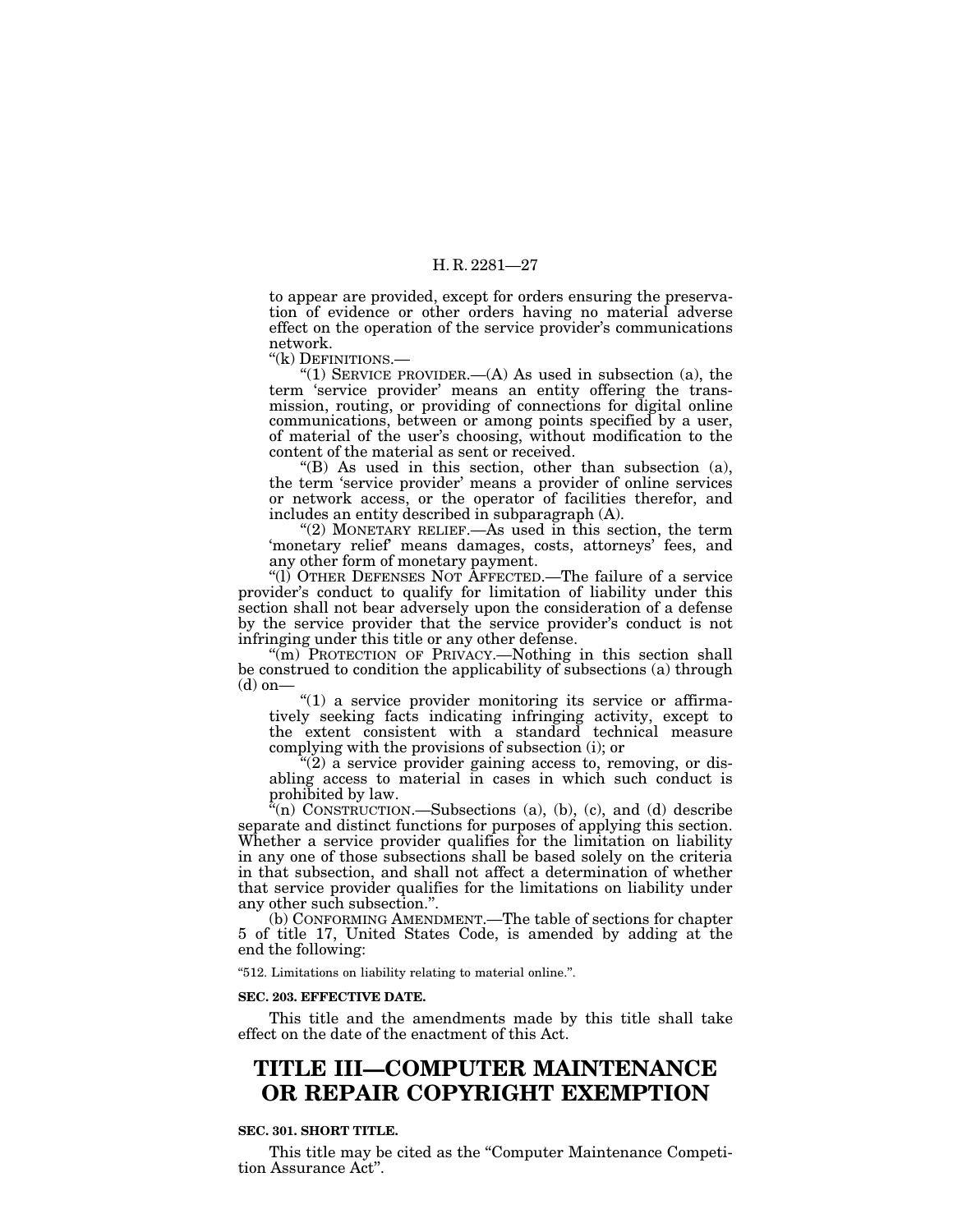#### **SEC. 302. LIMITATIONS ON EXCLUSIVE RIGHTS; COMPUTER PRO-GRAMS.**

Section 117 of title 17, United States Code, is amended— (1) by striking ''Notwithstanding'' and inserting the following:

''(a) MAKING OF ADDITIONAL COPY OR ADAPTATION BY OWNER OF COPY.—Notwithstanding'';

(2) by striking ''Any exact'' and inserting the following:

''(b) LEASE, SALE, OR OTHER TRANSFER OF ADDITIONAL COPY OR ADAPTATION.—Any exact''; and

(3) by adding at the end the following:

"(c) MACHINE MAINTENANCE OR REPAIR.—Notwithstanding the provisions of section 106, it is not an infringement for the owner or lessee of a machine to make or authorize the making of a copy of a computer program if such copy is made solely by virtue of the activation of a machine that lawfully contains an authorized copy of the computer program, for purposes only of maintenance or repair of that machine, if—

''(1) such new copy is used in no other manner and is destroyed immediately after the maintenance or repair is completed; and

" $(2)$  with respect to any computer program or part thereof that is not necessary for that machine to be activated, such program or part thereof is not accessed or used other than to make such new copy by virtue of the activation of the machine.

''(d) DEFINITIONS.—For purposes of this section—

"(1) the 'maintenance' of a machine is the servicing of the machine in order to make it work in accordance with its original specifications and any changes to those specifications authorized for that machine; and

" $(2)$  the 'repair' of a machine is the restoring of the machine" to the state of working in accordance with its original specifications and any changes to those specifications authorized for that machine.''.

# **TITLE IV—MISCELLANEOUS PROVISIONS**

#### **SEC. 401. PROVISIONS RELATING TO THE COMMISSIONER OF PATENTS AND TRADEMARKS AND THE REGISTER OF COPYRIGHTS**

(a) COMPENSATION.—(1) Section 3(d) of title 35, United States Code, is amended by striking ''prescribed by law for Assistant Secretaries of Commerce'' and inserting ''in effect for level III of the Executive Schedule under section 5314 of title 5, United States Code''.

(2) Section 701(e) of title 17, United States Code, is amended—

(A) by striking "IV" and inserting "III"; and

 $(B)$  by striking "5315" and inserting "5314".

(3) Section 5314 of title 5, United States Code, is amended by adding at the end the following:

Assistant Secretary of Commerce and Commissioner of Patents and Trademarks.

''Register of Copyrights.''.

(b) CLARIFICATION OF AUTHORITY OF THE COPYRIGHT OFFICE.— Section 701 of title 17, United States Code, is amended—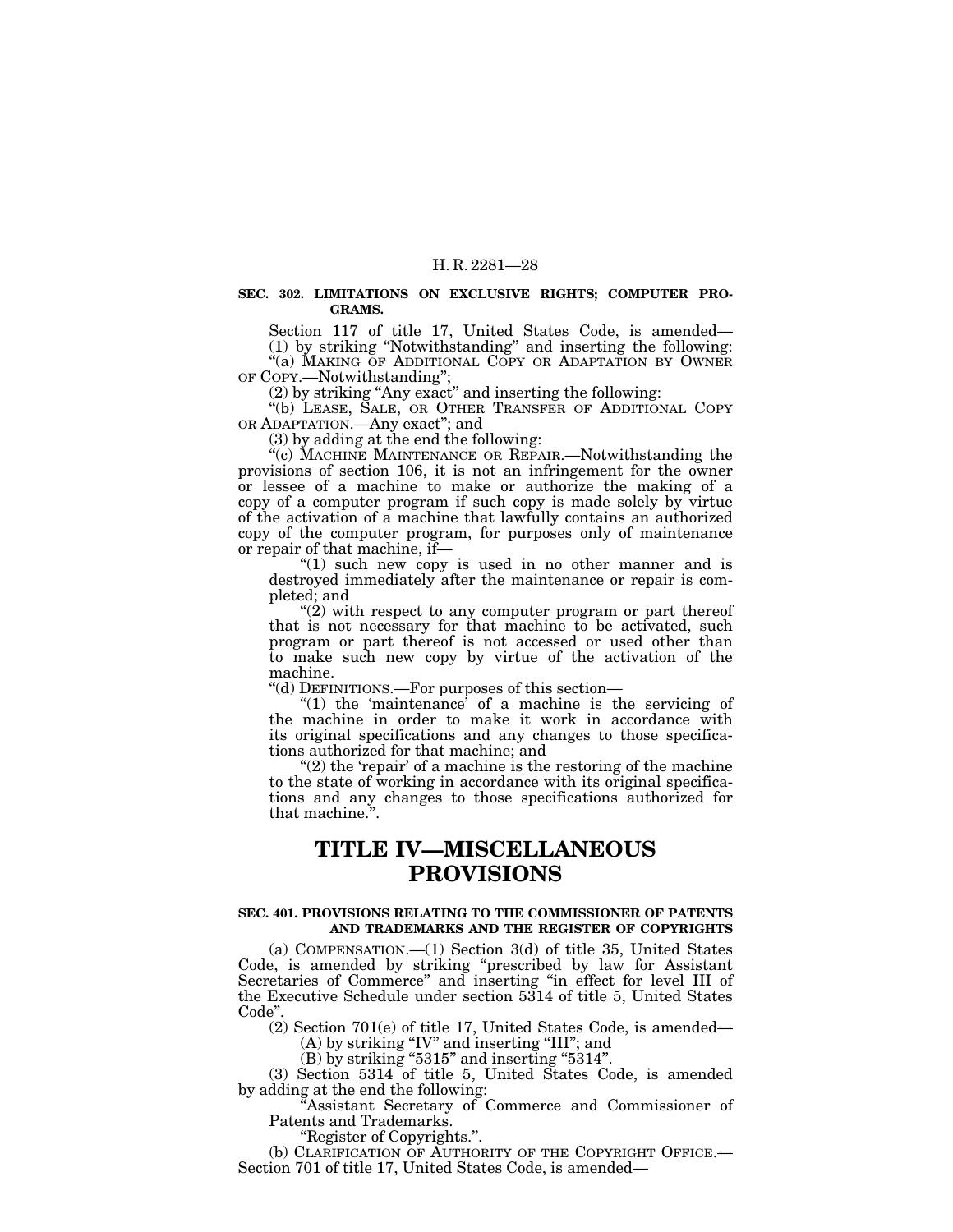(1) by redesignating subsections (b) through (e) as subsections (c) through (f), respectively; and

(2) by inserting after subsection (a) the following:

''(b) In addition to the functions and duties set out elsewhere in this chapter, the Register of Copyrights shall perform the following functions:

''(1) Advise Congress on national and international issues relating to copyright, other matters arising under this title, and related matters.

''(2) Provide information and assistance to Federal departments and agencies and the Judiciary on national and international issues relating to copyright, other matters arising under this title, and related matters.

''(3) Participate in meetings of international intergovernmental organizations and meetings with foreign government officials relating to copyright, other matters arising under this title, and related matters, including as a member of United States delegations as authorized by the appropriate Executive branch authority.

''(4) Conduct studies and programs regarding copyright, other matters arising under this title, and related matters, the administration of the Copyright Office, or any function vested in the Copyright Office by law, including educational programs conducted cooperatively with foreign intellectual property offices and international intergovernmental organizations.

''(5) Perform such other functions as Congress may direct, or as may be appropriate in furtherance of the functions and duties specifically set forth in this title.''.

#### **SEC. 402. EPHEMERAL RECORDINGS.**

Section 112(a) of title 17, United States Code, is amended— (1) by redesignating paragraphs  $(1)$ ,  $(2)$ , and  $(3)$  as subparagraphs (A), (B), and (C), respectively;

(2) by inserting " $(1)$ " after " $(a)$ ";

(3) by inserting after ''under a license'' the following: ", including a statutory license under section  $114(f)$ ,";

(4) by inserting after "114(a)," the following: "or for a transmitting organization that is a broadcast radio or television station licensed as such by the Federal Communications Commission and that makes a broadcast transmission of a performance of a sound recording in a digital format on a nonsubscription basis,''; and

(5) by adding at the end the following:

"(2) In a case in which a transmitting organization entitled to make a copy or phonorecord under paragraph (1) in connection with the transmission to the public of a performance or display of a work is prevented from making such copy or phonorecord by reason of the application by the copyright owner of technical measures that prevent the reproduction of the work, the copyright owner shall make available to the transmitting organization the necessary means for permitting the making of such copy or phonorecord as permitted under that paragraph, if it is technologically feasible and economically reasonable for the copyright owner to do so. If the copyright owner fails to do so in a timely manner in light of the transmitting organization's reasonable business requirements, the transmitting organization shall not be liable for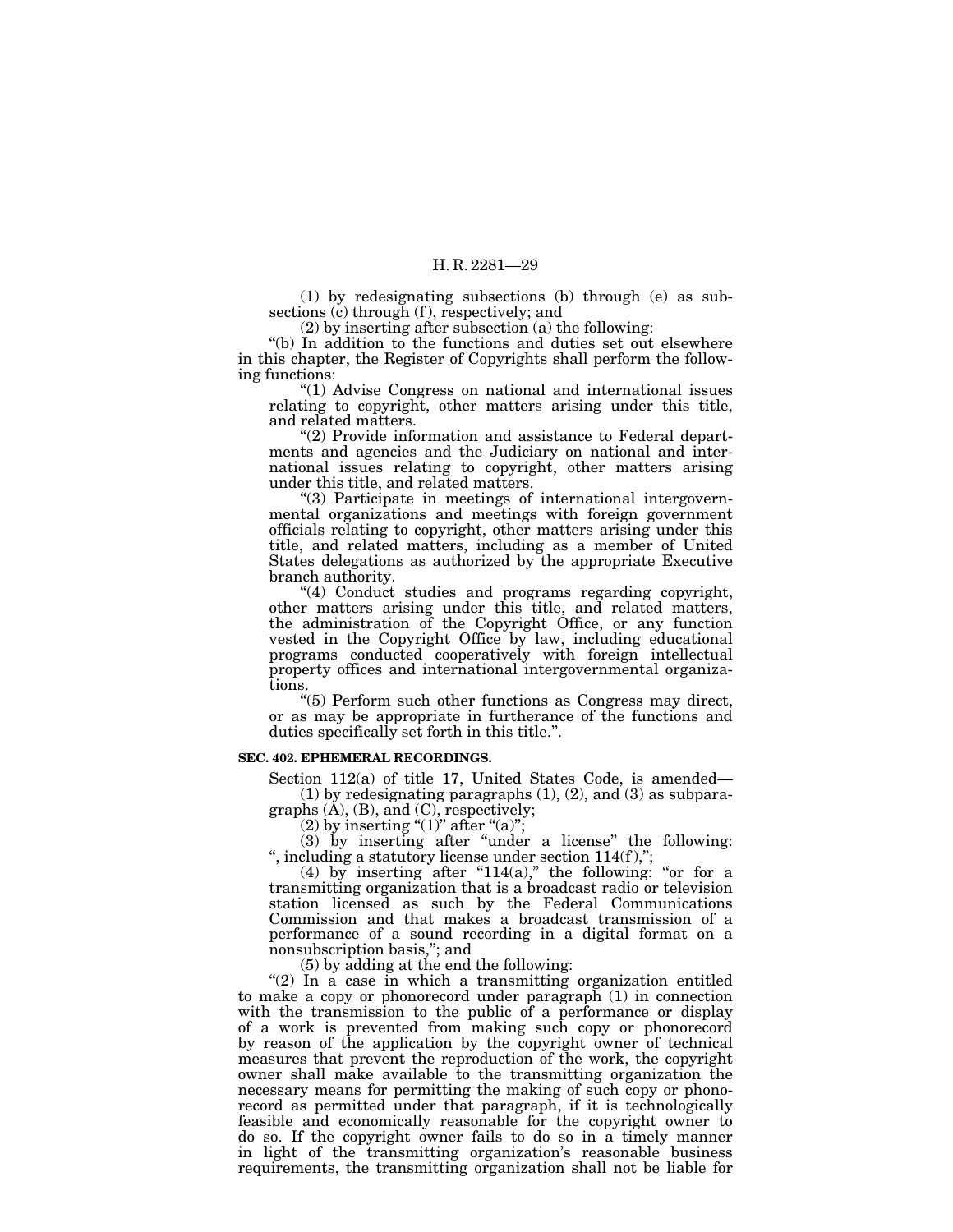a violation of section  $1201(a)(1)$  of this title for engaging in such activities as are necessary to make such copies or phonorecords as permitted under paragraph (1) of this subsection.''.

#### **SEC. 403. LIMITATIONS ON EXCLUSIVE RIGHTS; DISTANCE EDUCATION.**

(a) RECOMMENDATIONS BY REGISTER OF COPYRIGHTS.—Not later than 6 months after the date of the enactment of this Act, the Register of Copyrights, after consultation with representatives of copyright owners, nonprofit educational institutions, and nonprofit libraries and archives, shall submit to the Congress recommendations on how to promote distance education through digital technologies, including interactive digital networks, while maintaining an appropriate balance between the rights of copyright owners and the needs of users of copyrighted works. Such recommendations shall include any legislation the Register of Copyrights considers appropriate to achieve the objective described in the preceding sentence.

(b) FACTORS.—In formulating recommendations under subsection (a), the Register of Copyrights shall consider—

(1) the need for an exemption from exclusive rights of copyright owners for distance education through digital networks;

(2) the categories of works to be included under any distance education exemption;

(3) the extent of appropriate quantitative limitations on the portions of works that may be used under any distance education exemption;

(4) the parties who should be entitled to the benefits of any distance education exemption;

(5) the parties who should be designated as eligible recipients of distance education materials under any distance education exemption;

(6) whether and what types of technological measures can or should be employed to safeguard against unauthorized access to, and use or retention of, copyrighted materials as a condition of eligibility for any distance education exemption, including, in light of developing technological capabilities, the exemption set out in section  $110(2)$  of title 17, United States Code;

(7) the extent to which the availability of licenses for the use of copyrighted works in distance education through interactive digital networks should be considered in assessing eligibility for any distance education exemption; and

(8) such other issues relating to distance education through interactive digital networks that the Register considers appropriate.

#### **SEC. 404. EXEMPTION FOR LIBRARIES AND ARCHIVES.**

Section 108 of title 17, United States Code, is amended—  $(1)$  in subsection  $(a)$ —

(A) by striking ''Notwithstanding'' and inserting ''Except as otherwise provided in this title and notwithstanding'';

(B) by inserting after ''no more than one copy or phonorecord of a work" the following: ", except as provided in subsections (b) and (c)"; and

(C) in paragraph (3) by inserting after ''copyright'' the following: "that appears on the copy or phonorecord that is reproduced under the provisions of this section, or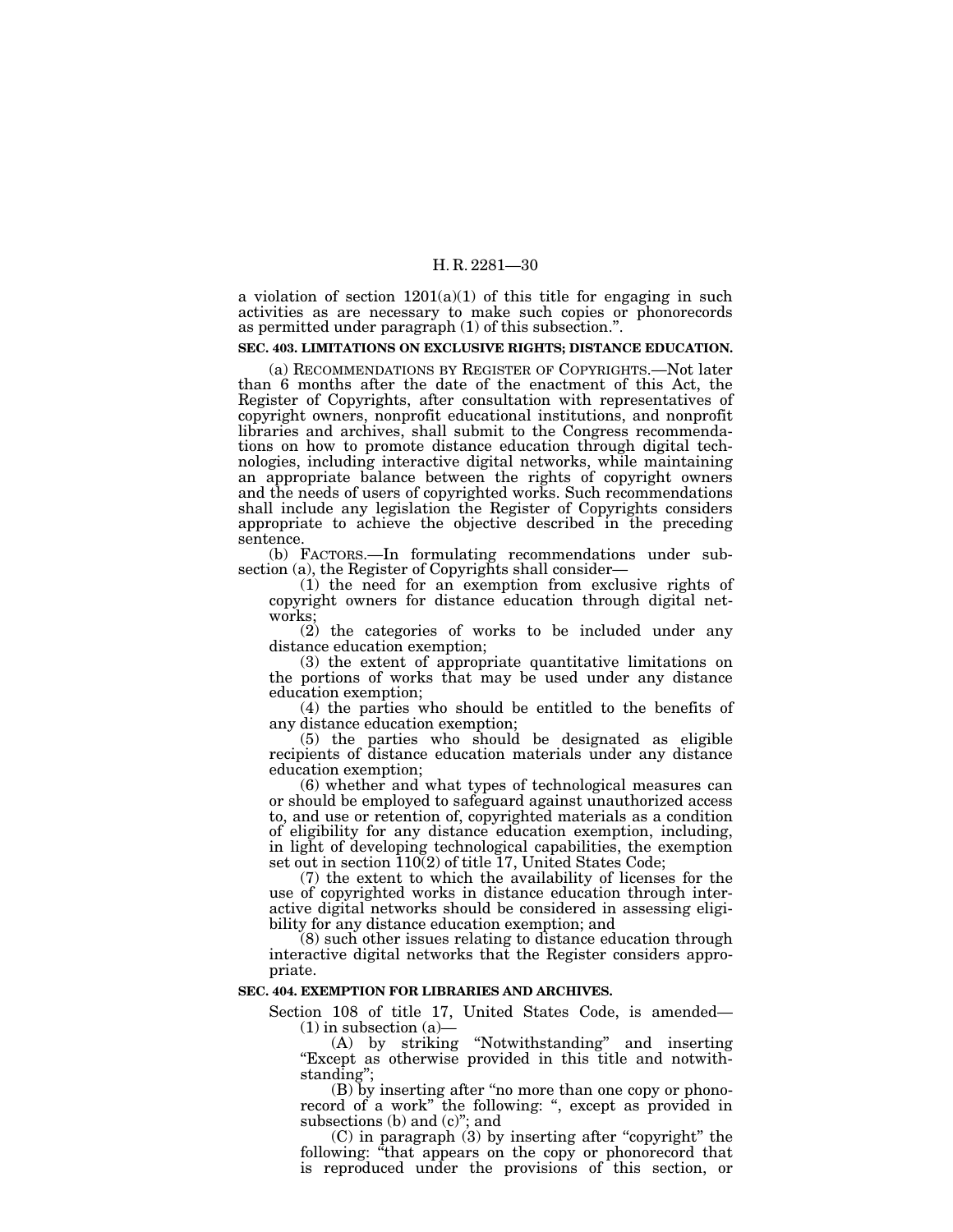includes a legend stating that the work may be protected by copyright if no such notice can be found on the copy or phonorecord that is reproduced under the provisions of this section'';

 $(2)$  in subsection  $(b)$ –

(A) by striking "a copy or phonorecord" and inserting ''three copies or phonorecords'';

(B) by striking ''in facsimile form''; and

(C) by striking ''if the copy or phonorecord reproduced is currently in the collections of the library or archives.'' and inserting "if—

''(1) the copy or phonorecord reproduced is currently in the collections of the library or archives; and

 $(2)$  any such copy or phonorecord that is reproduced in digital format is not otherwise distributed in that format and is not made available to the public in that format outside the premises of the library or archives.''; and

(3) in subsection (c)—

 $(A)$  by striking "a copy or phonorecord" and inserting ''three copies or phonorecords'';

(B) by striking ''in facsimile form'';

(C) by inserting ''or if the existing format in which the work is stored has become obsolete," after "stolen,";

(D) by striking ''if the library or archives has, after a reasonable effort, determined that an unused replacement

cannot be obtained at a fair price." and inserting "if-" $(1)$  the library or archives has, after a reasonable effort,

determined that an unused replacement cannot be obtained at a fair price; and

"(2) any such copy or phonorecord that is reproduced in digital format is not made available to the public in that format outside the premises of the library or archives in lawful possession of such copy.''; and

(E) by adding at the end the following:

''For purposes of this subsection, a format shall be considered obsolete if the machine or device necessary to render perceptible a work stored in that format is no longer manufactured or is no longer reasonably available in the commercial marketplace.''.

#### **SEC. 405. SCOPE OF EXCLUSIVE RIGHTS IN SOUND RECORDINGS; EPHEMERAL RECORDINGS.**

(a) SCOPE OF EXCLUSIVE RIGHTS IN SOUND RECORDINGS.—Section 114 of title 17, United States Code, is amended as follows: (1) Subsection (d) is amended—

(A) in paragraph (1) by striking subparagraph (A) and inserting the following:

''(A) a nonsubscription broadcast transmission;''; and (B) by amending paragraph (2) to read as follows:

"(2) STATUTORY LICENSING OF CERTAIN TRANSMISSIONS.-The performance of a sound recording publicly by means of a subscription digital audio transmission not exempt under paragraph (1), an eligible nonsubscription transmission, or a transmission not exempt under paragraph (1) that is made by a preexisting satellite digital audio radio service shall be subject to statutory licensing, in accordance with subsection  $(f)$  if—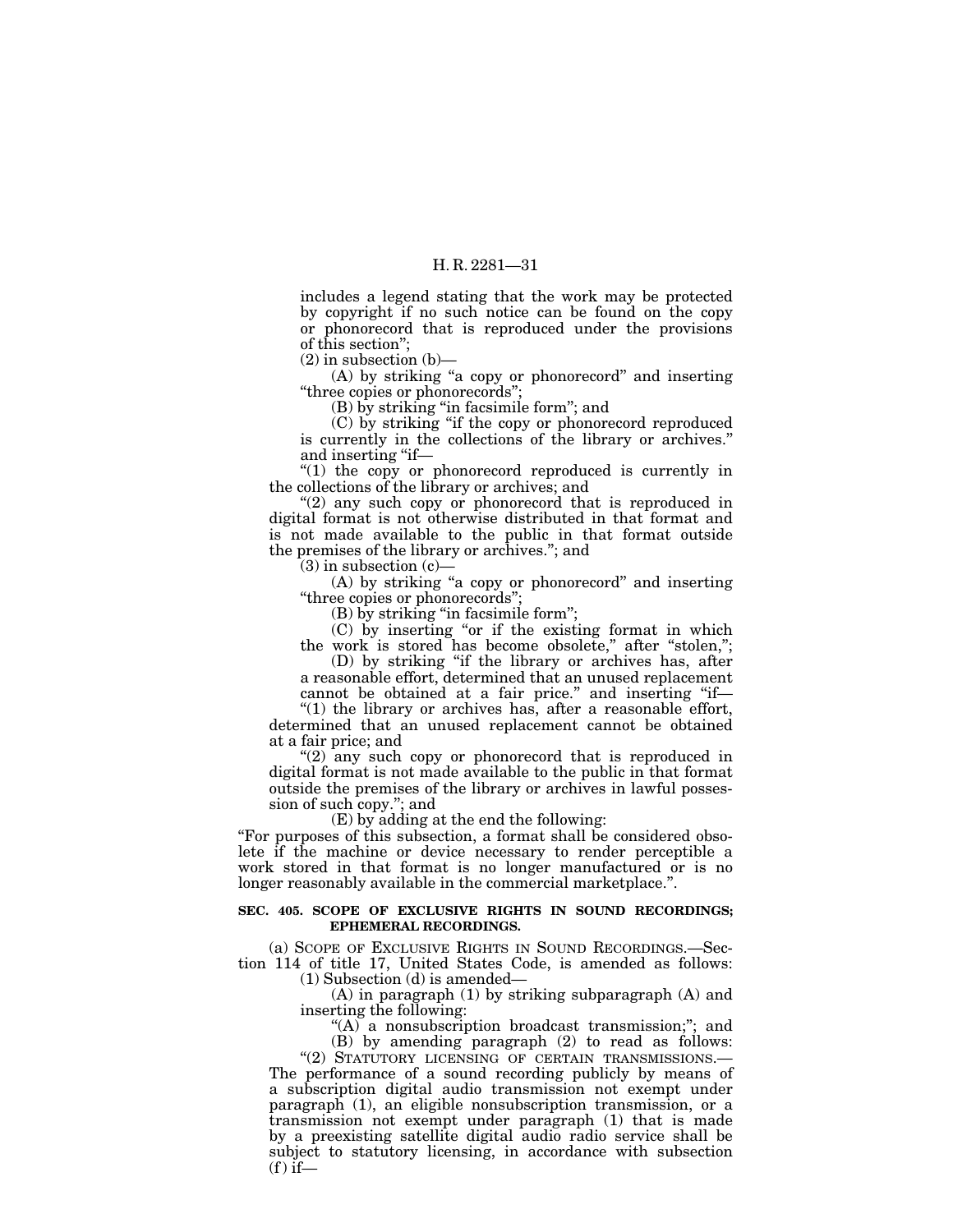$(A)(i)$  the transmission is not part of an interactive service;

"(ii) except in the case of a transmission to a business establishment, the transmitting entity does not automatically and intentionally cause any device receiving the transmission to switch from one program channel to another; and

"(iii) except as provided in section  $1002(e)$ , the transmission of the sound recording is accompanied, if technically feasible, by the information encoded in that sound recording, if any, by or under the authority of the copyright owner of that sound recording, that identifies the title of the sound recording, the featured recording artist who performs on the sound recording, and related information, including information concerning the underlying musical work and its writer;

''(B) in the case of a subscription transmission not exempt under paragraph (1) that is made by a preexisting subscription service in the same transmission medium used by such service on July 31, 1998, or in the case of a transmission not exempt under paragraph (1) that is made by a preexisting satellite digital audio radio service—

''(i) the transmission does not exceed the sound recording performance complement; and

''(ii) the transmitting entity does not cause to be published by means of an advance program schedule or prior announcement the titles of the specific sound recordings or phonorecords embodying such sound recordings to be transmitted; and

''(C) in the case of an eligible nonsubscription transmission or a subscription transmission not exempt under paragraph (1) that is made by a new subscription service or by a preexisting subscription service other than in the same transmission medium used by such service on July 31, 1998—

''(i) the transmission does not exceed the sound recording performance complement, except that this requirement shall not apply in the case of a retransmission of a broadcast transmission if the retransmission is made by a transmitting entity that does not have the right or ability to control the programming of the broadcast station making the broadcast transmission, unless—

''(I) the broadcast station makes broadcast transmissions—

''(aa) in digital format that regularly exceed the sound recording performance complement; or

''(bb) in analog format, a substantial portion of which, on a weekly basis, exceed the sound recording performance complement; and

"(II) the sound recording copyright owner or its representative has notified the transmitting entity in writing that broadcast transmissions of the copyright owner's sound recordings exceed the sound recording performance complement as provided in this clause;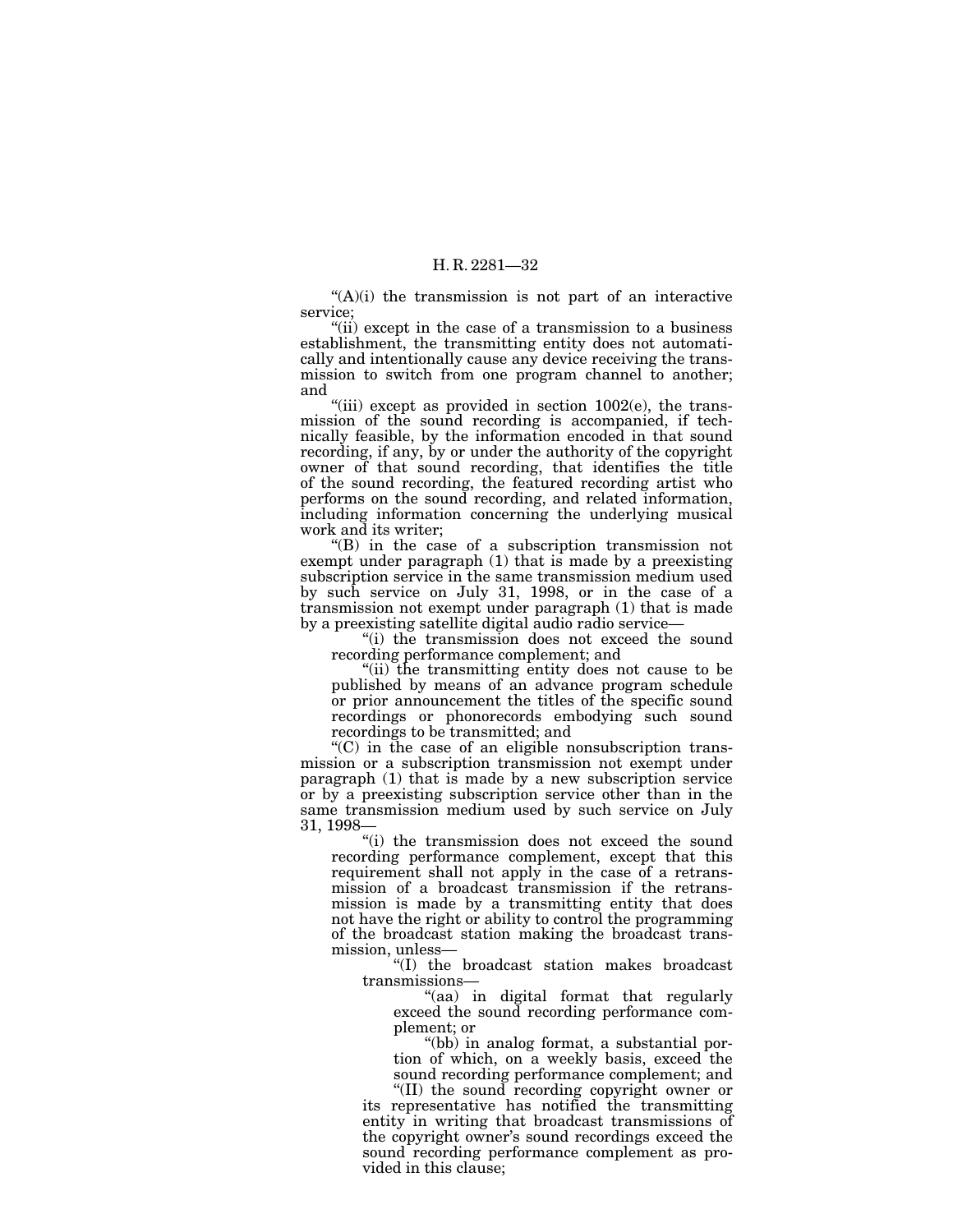''(ii) the transmitting entity does not cause to be published, or induce or facilitate the publication, by means of an advance program schedule or prior announcement, the titles of the specific sound recordings to be transmitted, the phonorecords embodying such sound recordings, or, other than for illustrative purposes, the names of the featured recording artists, except that this clause does not disqualify a transmitting entity that makes a prior announcement that a particular artist will be featured within an unspecified future time period, and in the case of a retransmission of a broadcast transmission by a transmitting entity that does not have the right or ability to control the programming of the broadcast transmission, the requirement of this clause shall not apply to a prior oral announcement by the broadcast station, or to an advance program schedule published, induced, or facilitated by the broadcast station, if the transmitting entity does not have actual knowledge and has not received written notice from the copyright owner or its representative that the broadcast station publishes or induces or facilitates the publication of such advance program schedule, or if such advance program schedule is a schedule of classical music programming published by the broadcast station in the same manner as published by that broadcast station on or before September 30, 1998;

''(iii) the transmission—

''(I) is not part of an archived program of less than 5 hours duration;

''(II) is not part of an archived program of 5 hours or greater in duration that is made available for a period exceeding 2 weeks;

''(III) is not part of a continuous program which is of less than 3 hours duration; or

''(IV) is not part of an identifiable program in which performances of sound recordings are rendered in a predetermined order, other than an archived or continuous program, that is transmitted at—

"(aa) more than 3 times in any 2-week period that have been publicly announced in advance, in the case of a program of less than 1 hour in duration, or

''(bb) more than 4 times in any 2-week period that have been publicly announced in advance, in the case of a program of 1 hour or more in duration,

except that the requirement of this subclause shall not apply in the case of a retransmission of a broadcast transmission by a transmitting entity that does not have the right or ability to control the programming of the broadcast transmission, unless the transmitting entity is given notice in writing by the copyright owner of the sound recording that the broadcast station makes broadcast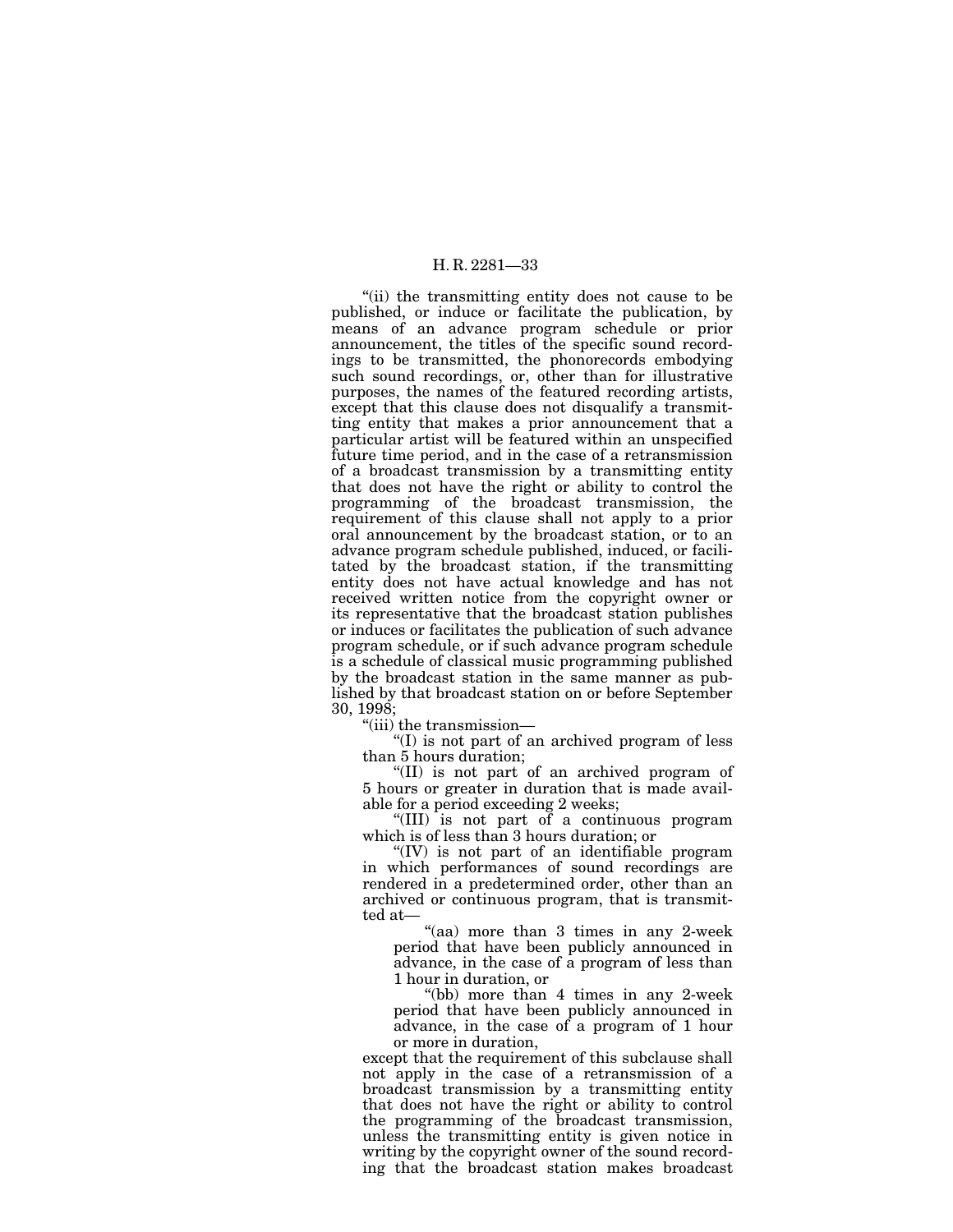transmissions that regularly violate such requirement;

"(iv) the transmitting entity does not knowingly perform the sound recording, as part of a service that offers transmissions of visual images contemporaneously with transmissions of sound recordings, in a manner that is likely to cause confusion, to cause mistake, or to deceive, as to the affiliation, connection, or association of the copyright owner or featured recording artist with the transmitting entity or a particular product or service advertised by the transmitting entity, or as to the origin, sponsorship, or approval by the copyright owner or featured recording artist of the activities of the transmitting entity other than the performance of the sound recording itself;

 $\mathcal{L}(v)$  the transmitting entity cooperates to prevent, to the extent feasible without imposing substantial costs or burdens, a transmission recipient or any other person or entity from automatically scanning the transmitting entity's transmissions alone or together with transmissions by other transmitting entities in order to select a particular sound recording to be transmitted to the transmission recipient, except that the requirement of this clause shall not apply to a satellite digital audio service that is in operation, or that is licensed by the Federal Communications Commission, on or before July 31, 1998;

"(vi) the transmitting entity takes no affirmative steps to cause or induce the making of a phonorecord by the transmission recipient, and if the technology used by the transmitting entity enables the transmitting entity to limit the making by the transmission recipient of phonorecords of the transmission directly in a digital format, the transmitting entity sets such technology to limit such making of phonorecords to the extent permitted by such technology;

"(vii) phonorecords of the sound recording have been distributed to the public under the authority of the copyright owner or the copyright owner authorizes the transmitting entity to transmit the sound recording, and the transmitting entity makes the transmission from a phonorecord lawfully made under the authority of the copyright owner, except that the requirement of this clause shall not apply to a retransmission of a broadcast transmission by a transmitting entity that does not have the right or ability to control the programming of the broadcast transmission, unless the transmitting entity is given notice in writing by the copyright owner of the sound recording that the broadcast station makes broadcast transmissions that regularly violate such requirement;

"(viii) the transmitting entity accommodates and does not interfere with the transmission of technical measures that are widely used by sound recording copyright owners to identify or protect copyrighted works, and that are technically feasible of being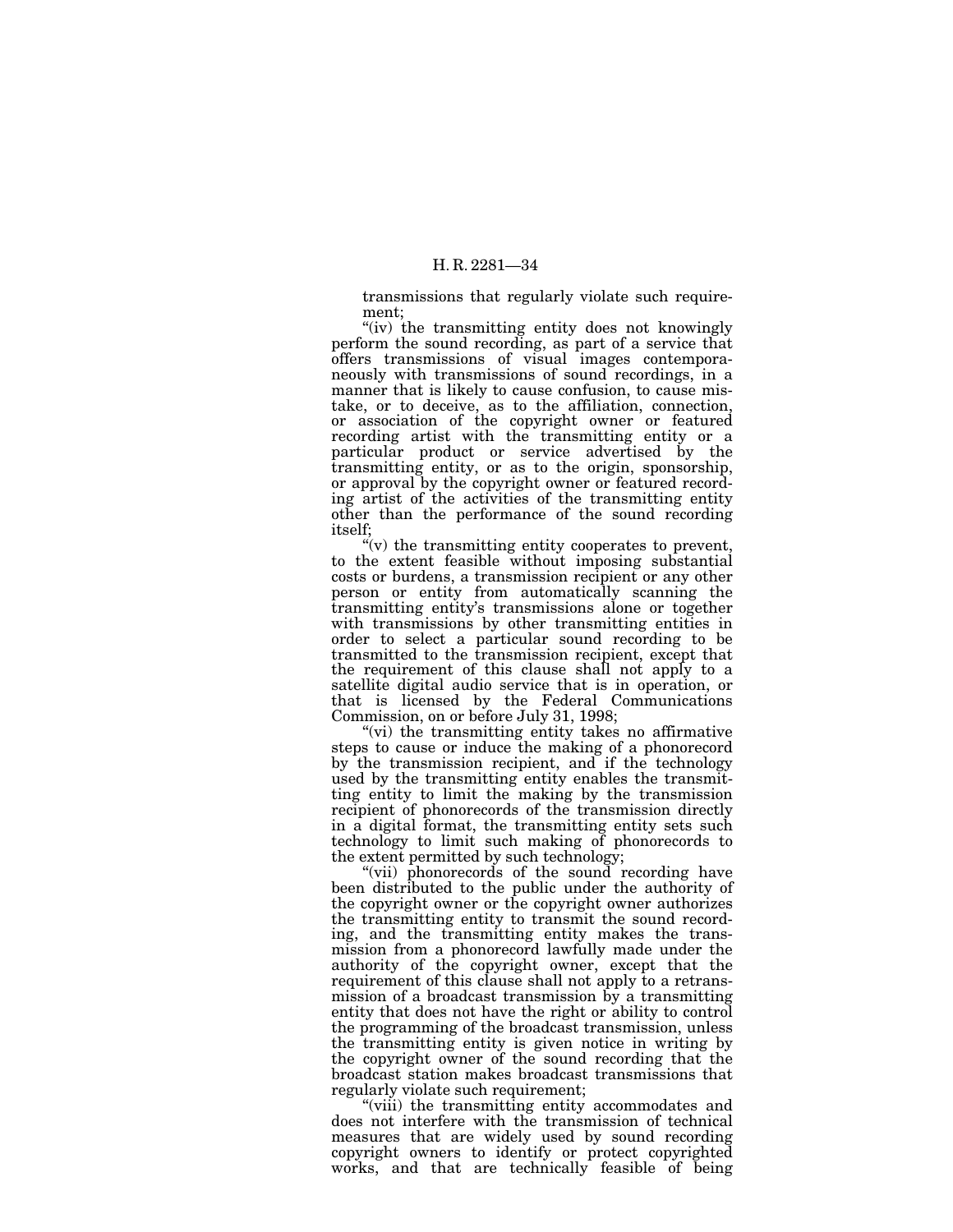transmitted by the transmitting entity without imposing substantial costs on the transmitting entity or resulting in perceptible aural or visual degradation of the digital signal, except that the requirement of this clause shall not apply to a satellite digital audio service that is in operation, or that is licensed under the authority of the Federal Communications Commission, on or before July 31, 1998, to the extent that such service has designed, developed, or made commitments to procure equipment or technology that is not compatible with such technical measures before such technical measures are widely adopted by sound recording copyright owners; and

" $(ix)$  the transmitting entity identifies in textual data the sound recording during, but not before, the time it is performed, including the title of the sound recording, the title of the phonorecord embodying such sound recording, if any, and the featured recording artist, in a manner to permit it to be displayed to the transmission recipient by the device or technology intended for receiving the service provided by the transmitting entity, except that the obligation in this clause shall not take effect until 1 year after the date of the enactment of the Digital Millennium Copyright Act and shall not apply in the case of a retransmission of a broadcast transmission by a transmitting entity that does not have the right or ability to control the programming of the broadcast transmission, or in the case in which devices or technology intended for receiving the service provided by the transmitting entity that have the capability to display such textual data are not common in the marketplace.''.

 $(2)$  Subsection  $(f)$  is amended—

(A) in the subsection heading by striking ''NONEXEMPT SUBSCRIPTION'' and inserting ''CERTAIN NONEXEMPT'';

(B) in paragraph  $(1)$ —<br>(i) in the first sentence—

(i) in the first sentence—

(I) by striking "(1) No" and inserting " $(1)(A)$ No'';

(II) by striking ''the activities'' and inserting ''subscription transmissions by preexisting subscription services and transmissions by preexisting satellite digital audio radio services"; and

(III) by striking "2000" and inserting "2001"; and

(ii) by amending the third sentence to read as follows: "Any copyright owners of sound recordings, preexisting subscription services, or preexisting satellite digital audio radio services may submit to the Librarian of Congress licenses covering such subscription transmissions with respect to such sound recordings.''; and

 $(C)$  by striking paragraphs  $(2)$ ,  $(3)$ ,  $(4)$ , and  $(5)$  and inserting the following:

''(B) In the absence of license agreements negotiated under subparagraph (A), during the 60-day period commencing 6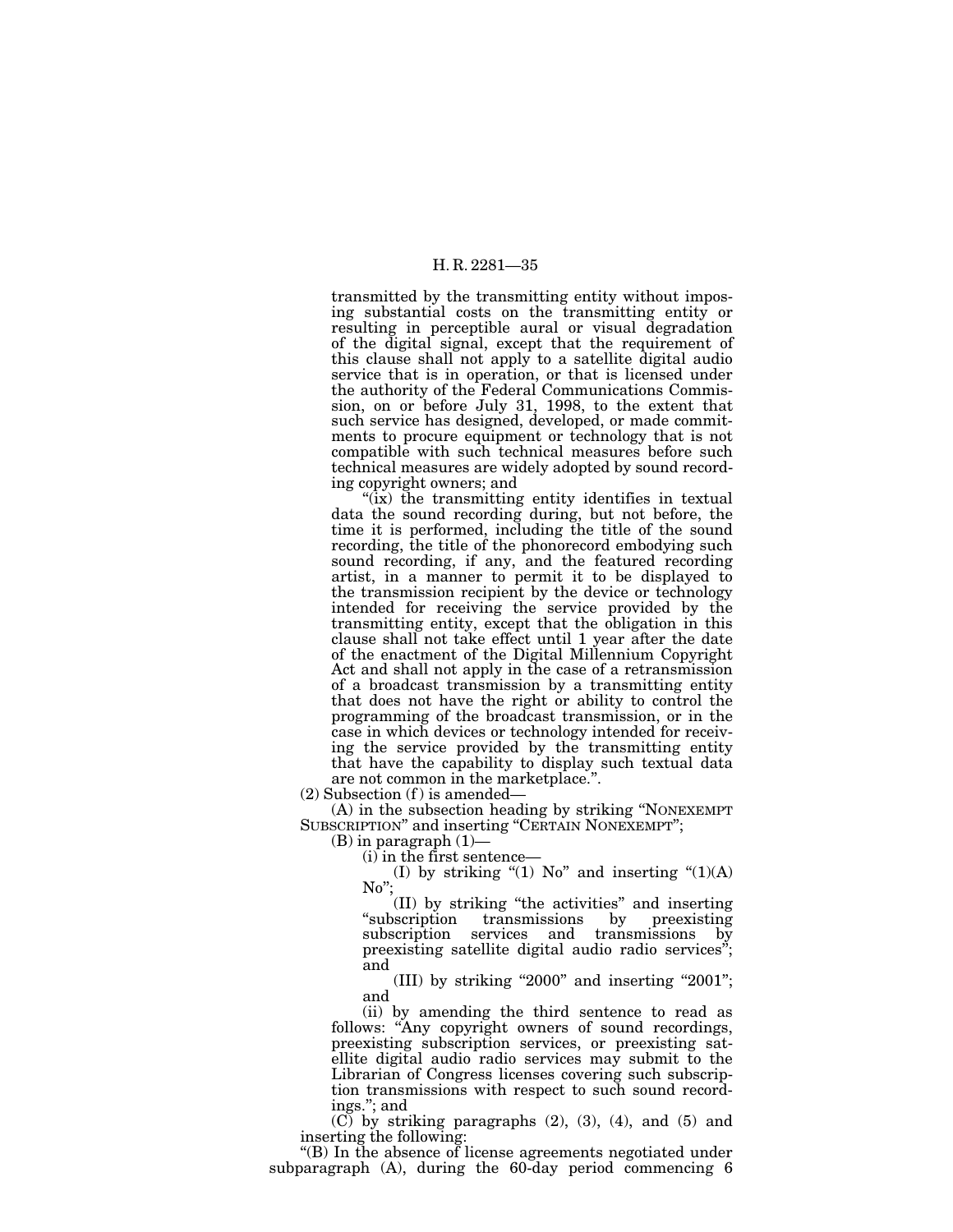months after publication of the notice specified in subparagraph (A), and upon the filing of a petition in accordance with section  $803(a)(1)$ , the Librarian of Congress shall, pursuant to chapter 8, convene a copyright arbitration royalty panel to determine and publish in the Federal Register a schedule of rates and terms which, subject to paragraph (3), shall be binding on all copyright owners of sound recordings and entities performing sound recordings affected by this paragraph. In establishing rates and terms for preexisting subscription services and preexisting satellite digital audio radio services, in addition to the objectives set forth in section 801(b)(1), the copyright arbitration royalty panel may consider the rates and terms for comparable types of subscription digital audio transmission services and comparable circumstances under voluntary license agreements negotiated as provided in subparagraph (A).

''(C)(i) Publication of a notice of the initiation of voluntary negotiation proceedings as specified in subparagraph (A) shall be repeated, in accordance with regulations that the Librarian of Congress shall prescribe—

''(I) no later than 30 days after a petition is filed by any copyright owners of sound recordings, any preexisting subscription services, or any preexisting satellite digital audio radio services indicating that a new type of subscription digital audio transmission service on which sound recordings are performed is or is about to become operational; and

"(II) in the first week of January 2001, and at 5year intervals thereafter.

"(ii) The procedures specified in subparagraph (B) shall be repeated, in accordance with regulations that the Librarian of Congress shall prescribe, upon filing of a petition in accordance with section 803(a)(1) during a 60-day period commencing—

''(I) 6 months after publication of a notice of the initiation of voluntary negotiation proceedings under subparagraph  $(A)$  pursuant to a petition under clause  $(i)(I)$  of this subparagraph; or

"(II) on  $\text{July } 1, 2001,$  and at 5-year intervals thereafter. "(iii) The procedures specified in subparagraph (B) shall be concluded in accordance with section 802.

 $\mathcal{L}(2)(A)$  No later than 30 days after the date of the enactment of the Digital Millennium Copyright Act, the Librarian of Congress shall cause notice to be published in the Federal Register of the initiation of voluntary negotiation proceedings for the purpose of determining reasonable terms and rates of royalty payments for public performances of sound recordings by means of eligible nonsubscription transmissions and transmissions by new subscription services specified by subsection (d)(2) during the period beginning on the date of the enactment of such Act and ending on December 31, 2000, or such other date as the parties may agree. Such rates and terms shall distinguish among the different types of eligible nonsubscription transmission services and new subscription services then in operation and shall include a minimum fee for each such type of service. Any copyright owners of sound recordings or any entities performing sound recordings affected by this paragraph may submit to the Librarian of Congress licenses covering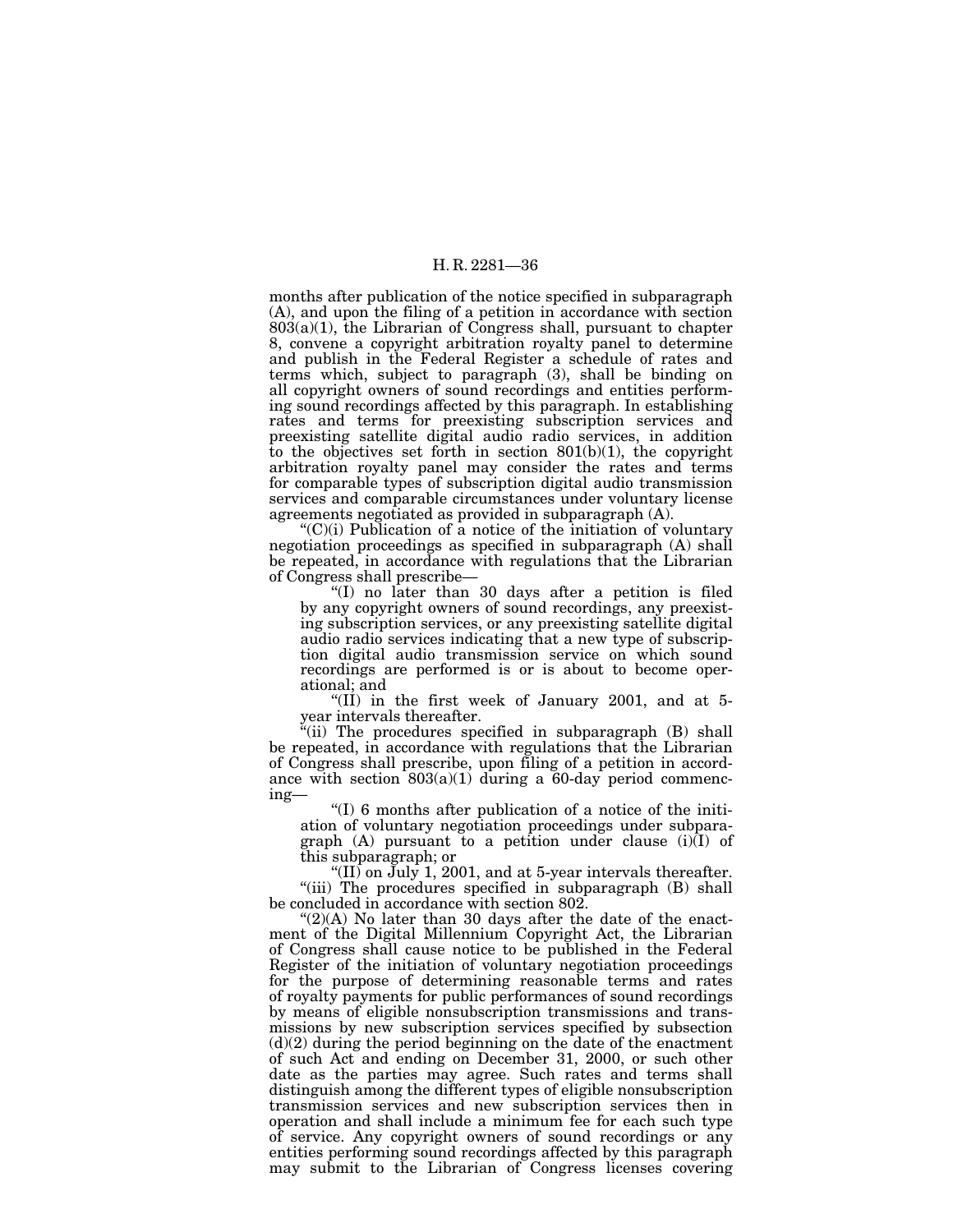such eligible nonsubscription transmissions and new subscription services with respect to such sound recordings. The parties to each negotiation proceeding shall bear their own costs.

''(B) In the absence of license agreements negotiated under subparagraph (A), during the 60-day period commencing 6 months after publication of the notice specified in subparagraph (A), and upon the filing of a petition in accordance with section  $803(a)(1)$ , the Librarian of Congress shall, pursuant to chapter 8, convene a copyright arbitration royalty panel to determine and publish in the Federal Register a schedule of rates and terms which, subject to paragraph (3), shall be binding on all copyright owners of sound recordings and entities performing sound recordings affected by this paragraph during the period beginning on the date of the enactment of the Digital Millennium Copyright Act and ending on December 31, 2000, or such other date as the parties may agree. Such rates and terms shall distinguish among the different types of eligible nonsubscription transmission services then in operation and shall include a minimum fee for each such type of service, such differences to be based on criteria including, but not limited to, the quantity and nature of the use of sound recordings and the degree to which use of the service may substitute for or may promote the purchase of phonorecords by consumers. In establishing rates and terms for transmissions by eligible nonsubscription services and new subscription services, the copyright arbitration royalty panel shall establish rates and terms that most clearly represent the rates and terms that would have been negotiated in the marketplace between a willing buyer and a willing seller. In determining such rates and terms, the copyright arbitration royalty panel shall base its decision on economic, competitive and programming information presented by the parties, including—

''(i) whether use of the service may substitute for or may promote the sales of phonorecords or otherwise may interfere with or may enhance the sound recording copyright owner's other streams of revenue from its sound recordings; and

"(ii) the relative roles of the copyright owner and the transmitting entity in the copyrighted work and the service made available to the public with respect to relative creative contribution, technological contribution, capital investment, cost, and risk.

In establishing such rates and terms, the copyright arbitration royalty panel may consider the rates and terms for comparable types of digital audio transmission services and comparable circumstances under voluntary license agreements negotiated under subparagraph (A).

 $C'(C)(i)$  Publication of a notice of the initiation of voluntary negotiation proceedings as specified in subparagraph (A) shall be repeated in accordance with regulations that the Librarian of Congress shall prescribe—

''(I) no later than 30 days after a petition is filed by any copyright owners of sound recordings or any eligible nonsubscription service or new subscription service indicating that a new type of eligible nonsubscription service or new subscription service on which sound recordings are performed is or is about to become operational; and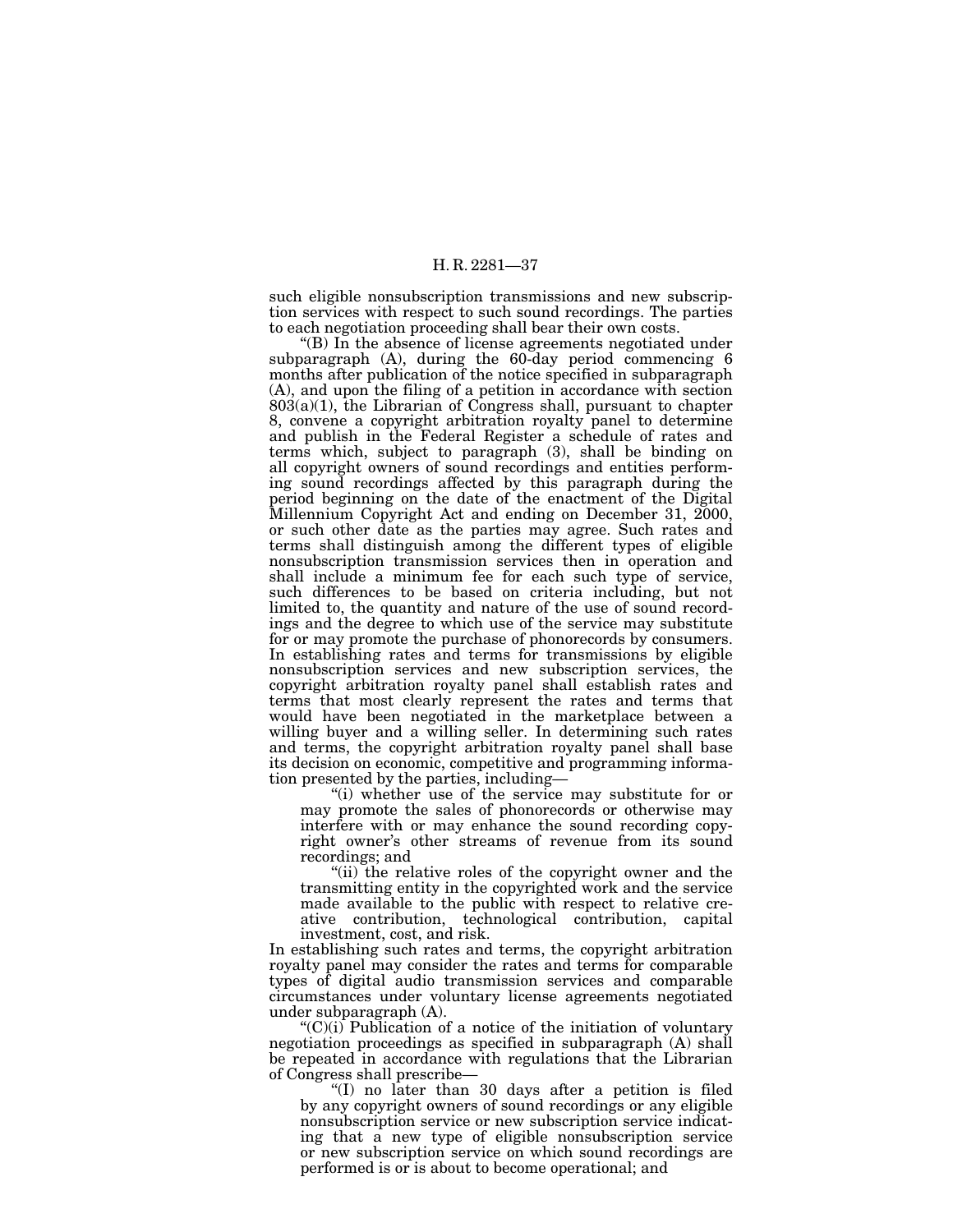"(II) in the first week of January 2000, and at 2year intervals thereafter, except to the extent that different years for the repeating of such proceedings may be determined in accordance with subparagraph (A).

"(ii) The procedures specified in subparagraph (B) shall be repeated, in accordance with regulations that the Librarian of Congress shall prescribe, upon filing of a petition in accordance with section  $803(a)$ <sup>(1)</sup> during a 60-day period commencing—

" $(I)$  6 months after publication of a notice of the initiation of voluntary negotiation proceedings under subparagraph  $(A)$  pursuant to a petition under clause  $(i)(I)$ ; or

''(II) on July 1, 2000, and at 2-year intervals thereafter, except to the extent that different years for the repeating of such proceedings may be determined in accordance with subparagraph (A).

"(iii) The procedures specified in subparagraph (B) shall be concluded in accordance with section 802.

''(3) License agreements voluntarily negotiated at any time between 1 or more copyright owners of sound recordings and 1 or more entities performing sound recordings shall be given effect in lieu of any determination by a copyright arbitration royalty panel or decision by the Librarian of Congress.

" $(4)$ (A) The Librarian of Congress shall also establish requirements by which copyright owners may receive reasonable notice of the use of their sound recordings under this section, and under which records of such use shall be kept and made available by entities performing sound recordings.

''(B) Any person who wishes to perform a sound recording publicly by means of a transmission eligible for statutory licensing under this subsection may do so without infringing the exclusive right of the copyright owner of the sound recording—

"(i) by complying with such notice requirements as the Librarian of Congress shall prescribe by regulation and by paying royalty fees in accordance with this subsection; or

"(ii) if such royalty fees have not been set, by agreeing to pay such royalty fees as shall be determined in accordance with this subsection.

''(C) Any royalty payments in arrears shall be made on or before the twentieth day of the month next succeeding the month in which the royalty fees are set.''.

(3) Subsection (g) is amended—

(A) in the subsection heading by striking ''SUB-SCRIPTION'';

(B) in paragraph (1) in the matter preceding subparagraph (A), by striking ''subscription transmission licensed'' and inserting ''transmission licensed under a statutory license'';

(C) in subparagraphs (A) and (B) by striking ''subscription''; and

(D) in paragraph (2) by striking ''subscription''.

 $(4)$  Subsection  $(j)$  is amended—

(A) by striking paragraphs (4) and (9) and redesignating paragraphs  $(2)$ ,  $(3)$ ,  $(5)$ ,  $(6)$ ,  $(7)$ , and  $(8)$  as paragraphs  $(3)$ ,  $(5)$ ,  $(9)$ ,  $(12)$ ,  $(13)$ , and  $(14)$ , respectively;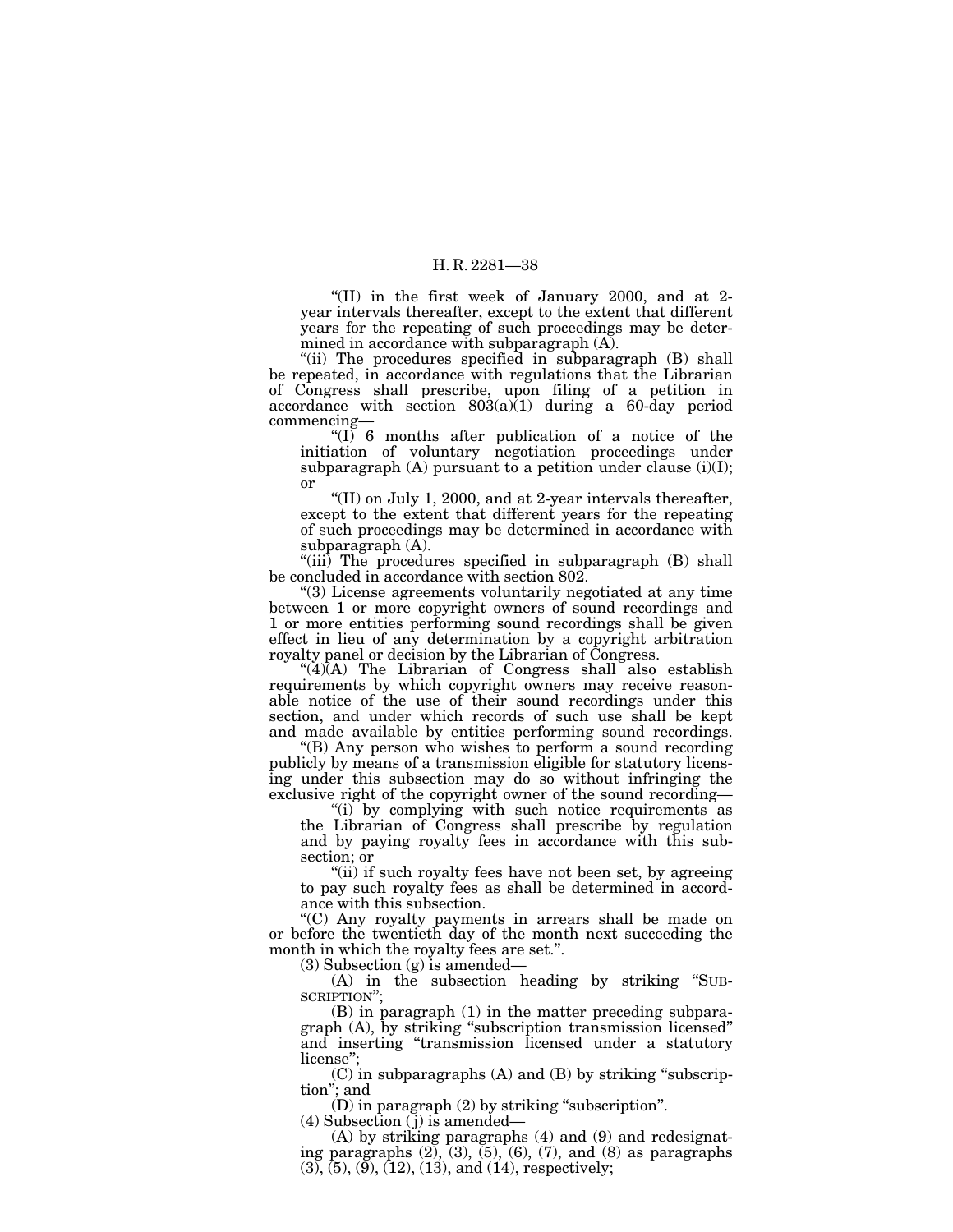(B) by inserting after paragraph (1) the following:

"(2) An 'archived program' is a predetermined program that is available repeatedly on the demand of the transmission recipient and that is performed in the same order from the beginning, except that an archived program shall not include a recorded event or broadcast transmission that makes no more than an incidental use of sound recordings, as long as such recorded event or broadcast transmission does not contain an entire sound recording or feature a particular sound recording.'';

(C) by inserting after paragraph (3), as so redesignated, the following:

"(4) A 'continuous program' is a predetermined program that is continuously performed in the same order and that is accessed at a point in the program that is beyond the control of the transmission recipient.'';

(D) by inserting after paragraph (5), as so redesignated, the following:

''(6) An 'eligible nonsubscription transmission' is a noninteractive nonsubscription digital audio transmission not exempt under subsection  $(d)(1)$  that is made as part of a service that provides audio programming consisting, in whole or in part, of performances of sound recordings, including retransmissions of broadcast transmissions, if the primary purpose of the service is to provide to the public such audio or other entertainment programming, and the primary purpose of the service is not to sell, advertise, or promote particular products or services other than sound recordings, live concerts, or other musicrelated events.

 $(7)$  An 'interactive service' is one that enables a member of the public to receive a transmission of a program specially created for the recipient, or on request, a transmission of a particular sound recording, whether or not as part of a program, which is selected by or on behalf of the recipient. The ability of individuals to request that particular sound recordings be performed for reception by the public at large, or in the case of a subscription service, by all subscribers of the service, does not make a service interactive, if the programming on each channel of the service does not substantially consist of sound recordings that are performed within 1 hour of the request or at a time designated by either the transmitting entity or the individual making such request. If an entity offers both interactive and noninteractive services (either concurrently or at different times), the noninteractive component shall not be treated as part of an interactive service.

" $(8)$  A 'new subscription service' is a service that performs sound recordings by means of noninteractive subscription digital audio transmissions and that is not a preexisting subscription service or a preexisting satellite digital audio radio service."

(E) by inserting after paragraph (9), as so redesignated, the following:

"(10) A 'preexisting satellite digital audio radio service' is a subscription satellite digital audio radio service provided pursuant to a satellite digital audio radio service license issued by the Federal Communications Commission on or before July 31, 1998, and any renewal of such license to the extent of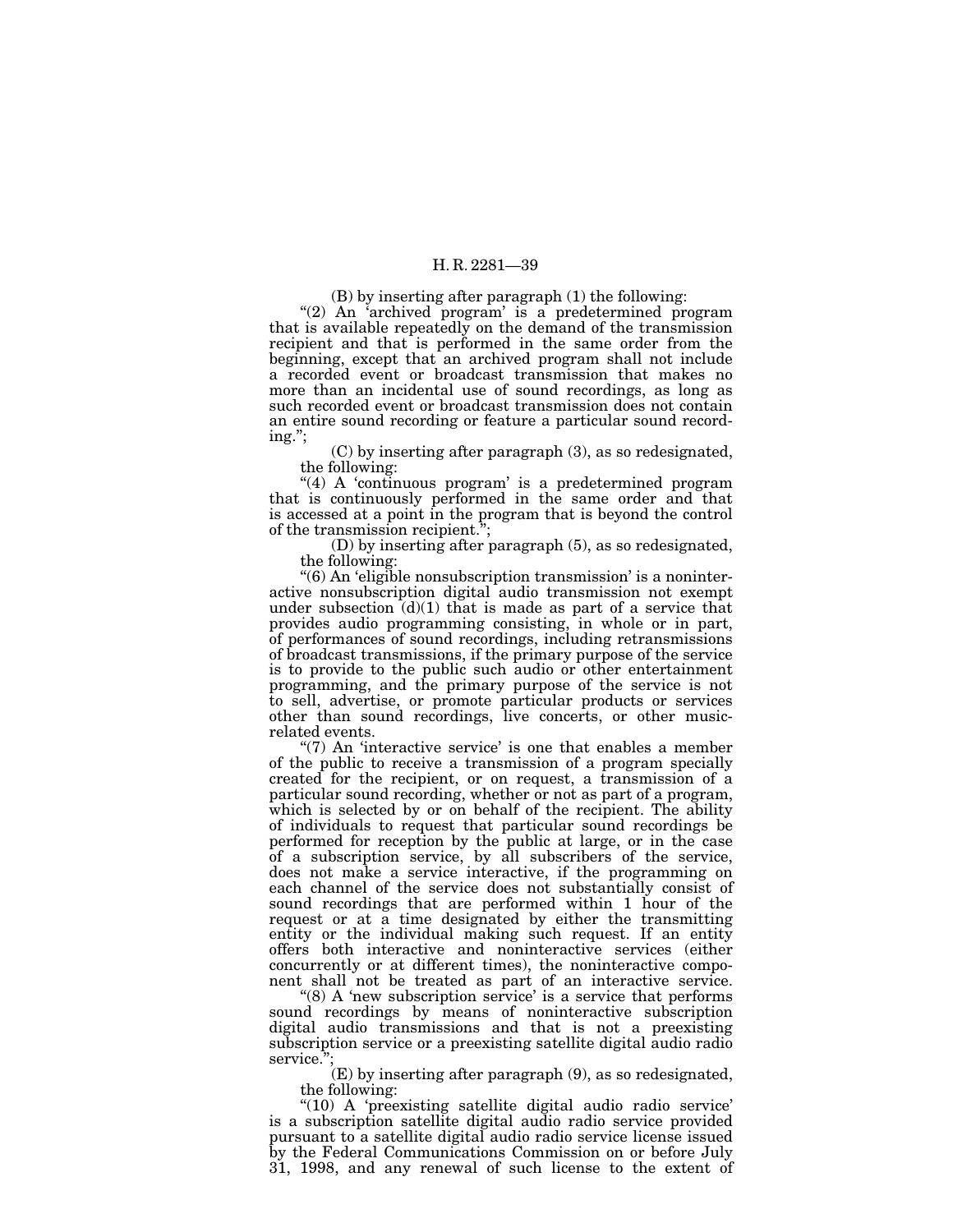the scope of the original license, and may include a limited number of sample channels representative of the subscription service that are made available on a nonsubscription basis in order to promote the subscription service.

"(11)  $\overrightarrow{A}$  'preexisting subscription service' is a service that performs sound recordings by means of noninteractive audioonly subscription digital audio transmissions, which was in existence and was making such transmissions to the public for a fee on or before July 31, 1998, and may include a limited number of sample channels representative of the subscription service that are made available on a nonsubscription basis in order to promote the subscription service.''; and

(F) by adding at the end the following:

"(15) A 'transmission' is either an initial transmission or a retransmission.''.

(5) The amendment made by paragraph  $(2)(B)(i)(III)$  of this subsection shall be deemed to have been enacted as part of the Digital Performance Right in Sound Recordings Act of 1995, and the publication of notice of proceedings under section  $114(f)(1)$  of title 17, United States Code, as in effect upon the effective date of that Act, for the determination of royalty payments shall be deemed to have been made for the period beginning on the effective date of that Act and ending on December 1, 2001.

(6) The amendments made by this subsection do not annul, limit, or otherwise impair the rights that are preserved by section 114 of title 17, United States Code, including the rights preserved by subsections  $(c)$ ,  $(d)(4)$ , and  $(i)$  of such section.

(b) EPHEMERAL RECORDINGS.—Section 112 of title 17, United States Code, is amended—

 $(1)$  by redesignating subsection  $(e)$  as subsection  $(f)$ ; and (2) by inserting after subsection (d) the following:

''(e) STATUTORY LICENSE.—(1) A transmitting organization entitled to transmit to the public a performance of a sound recording under the limitation on exclusive rights specified by section  $114(d)(1)(C)(iv)$  or under a statutory license in accordance with section  $114(f)$  is entitled to a statutory license, under the conditions specified by this subsection, to make no more than 1 phonorecord of the sound recording (unless the terms and conditions of the statutory license allow for more), if the following conditions are satisfied:

"(A) The phonorecord is retained and used solely by the transmitting organization that made it, and no further phonorecords are reproduced from it.

''(B) The phonorecord is used solely for the transmitting organization's own transmissions originating in the United States under a statutory license in accordance with section  $114(f)$  or the limitation on exclusive rights specified by section  $114(d)(1)(C)(iv).$ 

''(C) Unless preserved exclusively for purposes of archival preservation, the phonorecord is destroyed within 6 months from the date the sound recording was first transmitted to the public using the phonorecord.

''(D) Phonorecords of the sound recording have been distributed to the public under the authority of the copyright owner or the copyright owner authorizes the transmitting entity to transmit the sound recording, and the transmitting entity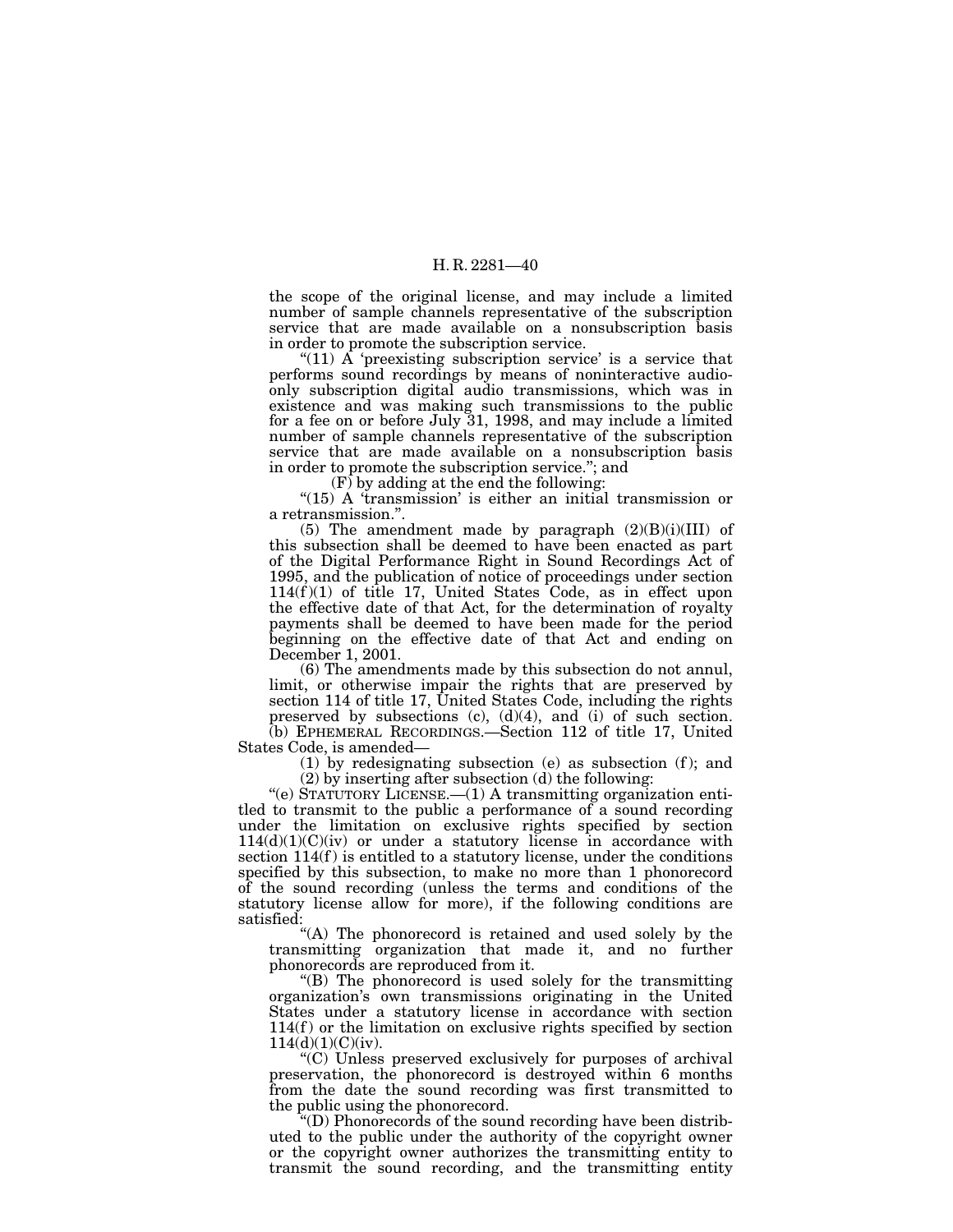makes the phonorecord under this subsection from a phonorecord lawfully made and acquired under the authority of the copyright owner.

"(3) Notwithstanding any provision of the antitrust laws, any copyright owners of sound recordings and any transmitting organizations entitled to a statutory license under this subsection may negotiate and agree upon royalty rates and license terms and conditions for making phonorecords of such sound recordings under this section and the proportionate division of fees paid among copyright owners, and may designate common agents to negotiate, agree to, pay, or receive such royalty payments.

"(4) No later than 30 days after the date of the enactment of the Digital Millennium Copyright Act, the Librarian of Congress shall cause notice to be published in the Federal Register of the initiation of voluntary negotiation proceedings for the purpose of determining reasonable terms and rates of royalty payments for the activities specified by paragraph (2) of this subsection during the period beginning on the date of the enactment of such Act and ending on December 31, 2000, or such other date as the parties may agree. Such rates shall include a minimum fee for each type of service offered by transmitting organizations. Any copyright owners of sound recordings or any transmitting organizations entitled to a statutory license under this subsection may submit to the Librarian of Congress licenses covering such activities with respect to such sound recordings. The parties to each negotiation proceeding shall bear their own costs.

 $^{5}(5)$  In the absence of license agreements negotiated under paragraph (3), during the 60-day period commencing 6 months after publication of the notice specified in paragraph (4), and upon the filing of a petition in accordance with section  $803(a)(1)$ , the Librarian of Congress shall, pursuant to chapter 8, convene a copyright arbitration royalty panel to determine and publish in the Federal Register a schedule of reasonable rates and terms which, subject to paragraph (6), shall be binding on all copyright owners of sound recordings and transmitting organizations entitled to a statutory license under this subsection during the period beginning on the date of the enactment of the Digital Millennium Copyright Act and ending on December 31, 2000, or such other date as the parties may agree. Such rates shall include a minimum fee for each type of service offered by transmitting organizations. The copyright arbitration royalty panel shall establish rates that most clearly represent the fees that would have been negotiated in the marketplace between a willing buyer and a willing seller. In determining such rates and terms, the copyright arbitration royalty panel shall base its decision on economic, competitive, and programming information presented by the parties, including—

 $f(A)$  whether use of the service may substitute for or may promote the sales of phonorecords or otherwise interferes with or enhances the copyright owner's traditional streams of revenue; and

''(B) the relative roles of the copyright owner and the transmitting organization in the copyrighted work and the service made available to the public with respect to relative creative contribution, technological contribution, capital investment, cost, and risk.

In establishing such rates and terms, the copyright arbitration royalty panel may consider the rates and terms under voluntary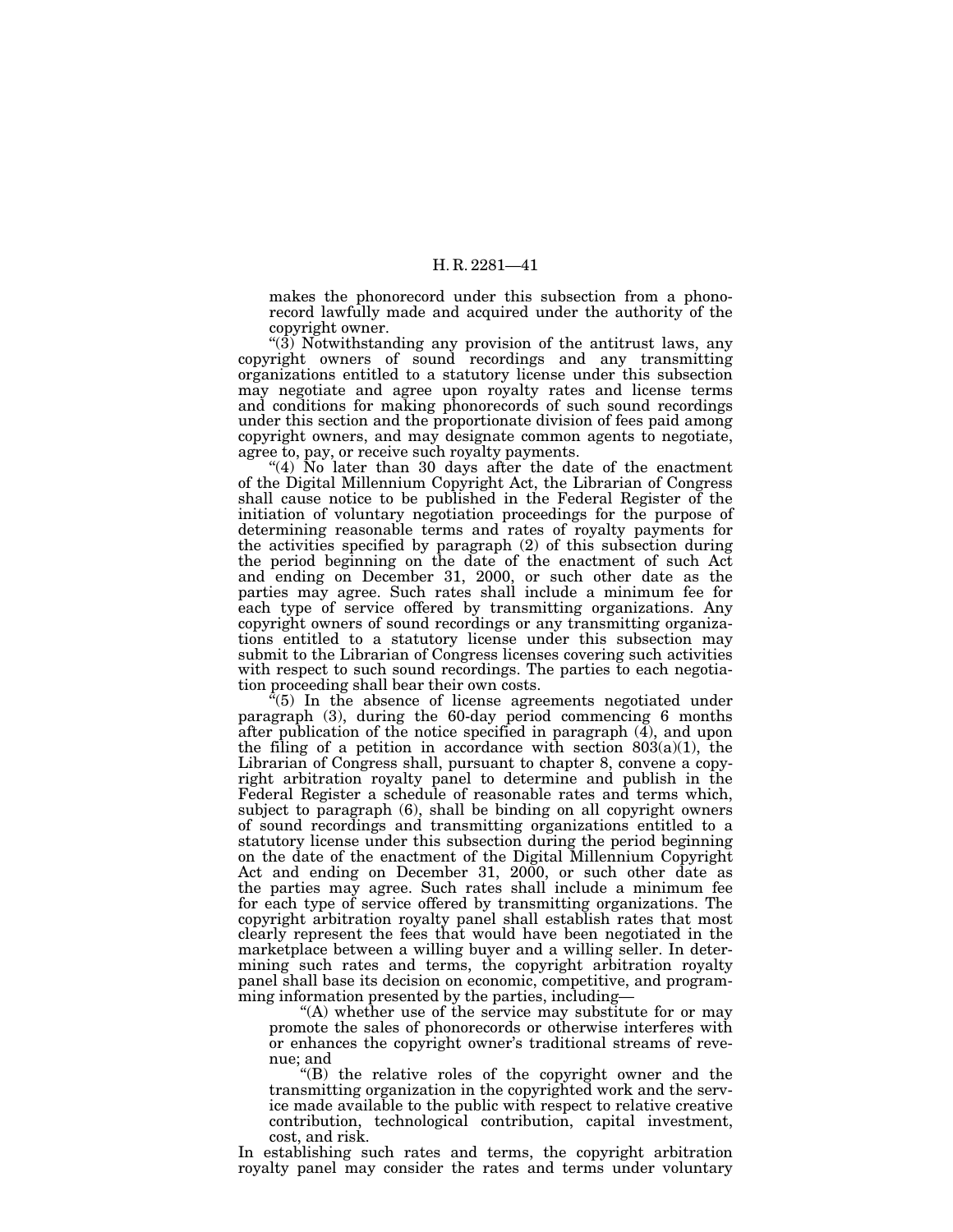license agreements negotiated as provided in paragraphs (3) and (4). The Librarian of Congress shall also establish requirements by which copyright owners may receive reasonable notice of the use of their sound recordings under this section, and under which records of such use shall be kept and made available by transmitting organizations entitled to obtain a statutory license under this subsection.

''(6) License agreements voluntarily negotiated at any time between 1 or more copyright owners of sound recordings and 1 or more transmitting organizations entitled to obtain a statutory license under this subsection shall be given effect in lieu of any determination by a copyright arbitration royalty panel or decision by the Librarian of Congress.

"(7) Publication of  $\overline{a}$  notice of the initiation of voluntary negotiation proceedings as specified in paragraph (4) shall be repeated, in accordance with regulations that the Librarian of Congress shall prescribe, in the first week of January 2000, and at 2-year intervals thereafter, except to the extent that different years for the repeating of such proceedings may be determined in accordance with paragraph  $(\overline{4})$ . The procedures specified in paragraph  $(5)$  shall be repeated, in accordance with regulations that the Librarian of Congress shall prescribe, upon filing of a petition in accordance with section  $803(a)(1)$ , during a 60-day period commencing on July 1, 2000, and at 2-year intervals thereafter, except to the extent that different years for the repeating of such proceedings may be determined in accordance with paragraph (4). The procedures specified in paragraph (5) shall be concluded in accordance with section 802.

''(8)(A) Any person who wishes to make a phonorecord of a sound recording under a statutory license in accordance with this subsection may do so without infringing the exclusive right of the copyright owner of the sound recording under section 106(1)—

"(i) by complying with such notice requirements as the Librarian of Congress shall prescribe by regulation and by paying royalty fees in accordance with this subsection; or

''(ii) if such royalty fees have not been set, by agreeing to pay such royalty fees as shall be determined in accordance with this subsection.

''(B) Any royalty payments in arrears shall be made on or before the 20th day of the month next succeeding the month in which the royalty fees are set.

''(9) If a transmitting organization entitled to make a phonorecord under this subsection is prevented from making such phonorecord by reason of the application by the copyright owner of technical measures that prevent the reproduction of the sound recording, the copyright owner shall make available to the transmitting organization the necessary means for permitting the making of such phonorecord as permitted under this subsection, if it is technologically feasible and economically reasonable for the copyright owner to do so. If the copyright owner fails to do so in a timely manner in light of the transmitting organization's reasonable business requirements, the transmitting organization shall not be liable for a violation of section  $1201(a)(1)$  of this title for engaging in such activities as are necessary to make such phonorecords as permitted under this subsection.

"(10) Nothing in this subsection annuls, limits, impairs, or otherwise affects in any way the existence or value of any of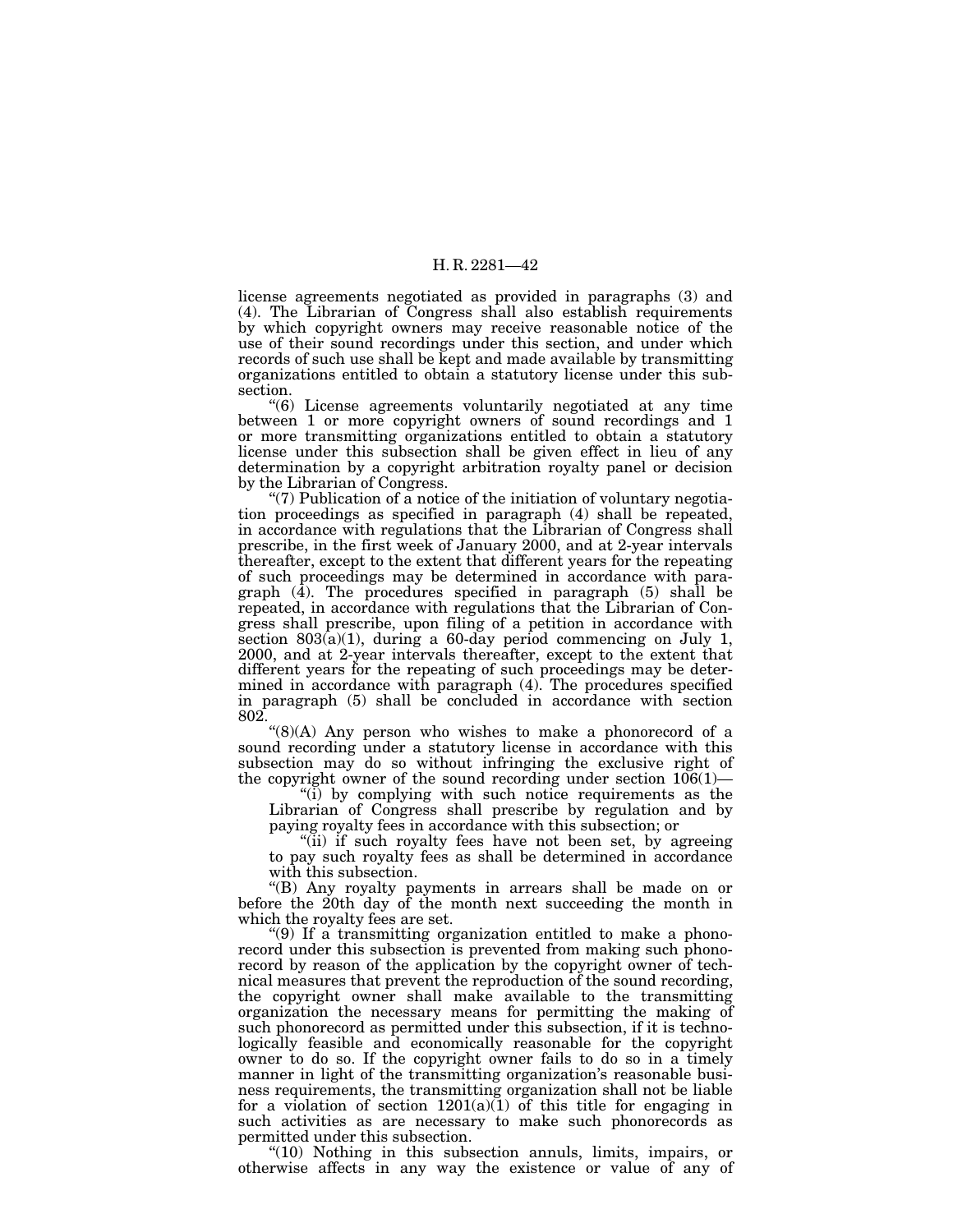the exclusive rights of the copyright owners in a sound recording, except as otherwise provided in this subsection, or in a musical work, including the exclusive rights to reproduce and distribute a sound recording or musical work, including by means of a digital phonorecord delivery, under sections 106(1), 106(3), and 115, and the right to perform publicly a sound recording or musical work, including by means of a digital audio transmission, under sections 106(4) and 106(6).''.

(c) SCOPE OF SECTION 112(a) OF TITLE 17 NOT AFFECTED.— Nothing in this section or the amendments made by this section shall affect the scope of section  $112(a)$  of title 17, United States Code, or the entitlement of any person to an exemption thereunder.

(d) PROCEDURAL AMENDMENTS TO CHAPTER 8.—Section 802 of title 17, United States Code, is amended—

 $(1)$  in subsection  $(f)$ —

 $(A)$  in the first sentence by striking "60" and inserting ''90''; and

(B) in the third sentence by striking ''that 60-day period'' and inserting ''an additional 30-day period''; and

 $(2)$  in subsection  $(g)$  by inserting after the second sentence the following: ''When this title provides that the royalty rates or terms that were previously in effect are to expire on a specified date, any adjustment by the Librarian of those rates or terms shall be effective as of the day following the date of expiration of the rates or terms that were previously in effect, even if the Librarian's decision is rendered on a later date.''.

(e) CONFORMING AMENDMENTS.  $-(1)$  Section 801(b)(1) of title 17, United States Code, is amended in the second sentence by striking "sections 114, 115, and 116" and inserting "sections  $114(f)(1)(B)$ , 115, and 116".

(2) Section 802(c) of title 17, United States Code, is amended by striking ''section 111, 114, 116, or 119, any person entitled to a compulsory license'' and inserting ''section 111, 112, 114, 116, or 119, any transmitting organization entitled to a statutory license under section 112(f), any person entitled to a statutory license".

(3) Section 802(g) of title 17, United States Code, is amended by striking ''sections 111, 114'' and inserting ''sections 111, 112, 114''.

(4) Section 802(h)(2) of title 17, United States Code, is amended by striking "section 111, 114" and inserting "section 111, 112, 114".

(5) Section 803(a)(1) of title 17, United States Code, is amended by striking ''sections 114, 115'' and inserting ''sections 112, 114, 115''.

(6) Section 803(a)(5) of title 17, United States Code, is amended—

(A) by striking "section 114" and inserting "section 112 or 114''; and

(B) by striking ''that section'' and inserting ''those sections''.

#### **SEC. 406. ASSUMPTION OF CONTRACTUAL OBLIGATIONS RELATED TO TRANSFERS OF RIGHTS IN MOTION PICTURES.**

(a) IN GENERAL.—Part VI of title 28, United States Code, is amended by adding at the end the following new chapter: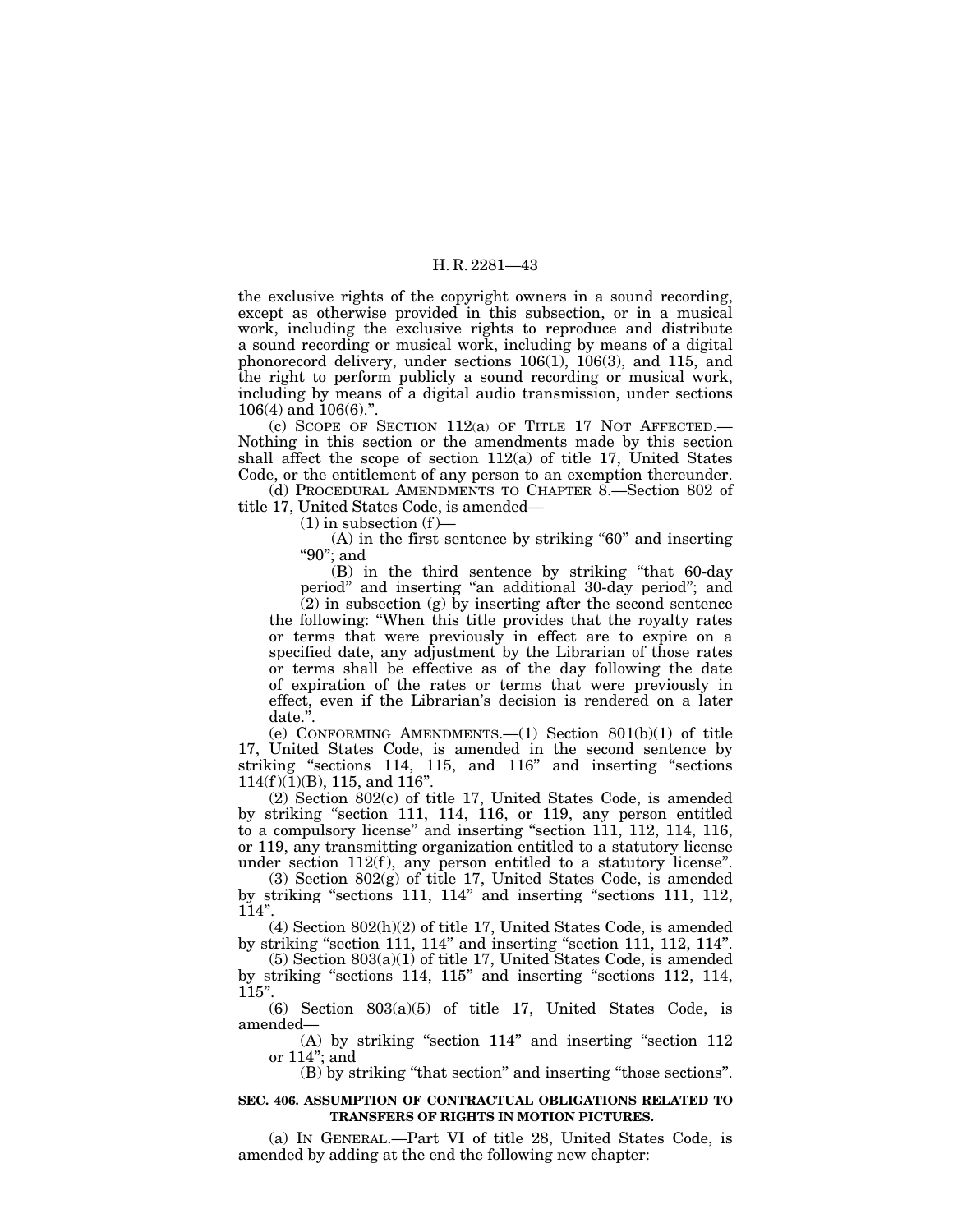# **''CHAPTER 180—ASSUMPTION OF CERTAIN CONTRACTUAL OBLIGATIONS**

''Sec. 4001. Assumption of contractual obligations related to transfers of rights in motion pictures.

#### **''§ 4001. Assumption of contractual obligations related to transfers of rights in motion pictures**

"(a) ASSUMPTION OF OBLIGATIONS.—(1) In the case of a transfer of copyright ownership under United States law in a motion picture (as the terms 'transfer of copyright ownership' and 'motion picture' are defined in section 101 of title 17) that is produced subject to 1 or more collective bargaining agreements negotiated under the laws of the United States, if the transfer is executed on or after the effective date of this chapter and is not limited to public performance rights, the transfer instrument shall be deemed to incorporate the assumption agreements applicable to the copyright ownership being transferred that are required by the applicable collective bargaining agreement, and the transferee shall be subject to the obligations under each such assumption agreement to make residual payments and provide related notices, accruing after the effective date of the transfer and applicable to the exploitation of the rights transferred, and any remedies under each such assumption agreement for breach of those obligations, as those obligations and remedies are set forth in the applicable collective bargaining agreement, if—

''(A) the transferee knows or has reason to know at the time of the transfer that such collective bargaining agreement was or will be applicable to the motion picture; or

''(B) in the event of a court order confirming an arbitration award against the transferor under the collective bargaining agreement, the transferor does not have the financial ability to satisfy the award within 90 days after the order is issued.

"(2) For purposes of paragraph  $(1)(A)$ , 'knows or has reason to know' means any of the following:

''(A) Actual knowledge that the collective bargaining agreement was or will be applicable to the motion picture.

" $(B)(i)$  Constructive knowledge that the collective bargaining agreement was or will be applicable to the motion picture, arising from recordation of a document pertaining to copyright in the motion picture under section 205 of title 17 or from publication, at a site available to the public on-line that is operated by the relevant union, of information that identifies the motion picture as subject to a collective bargaining agreement with that union, if the site permits commercially reasonable verification of the date on which the information was available for access.

"(ii) Clause (i) applies only if the transfer referred to in subsection  $(a)(1)$  occurs—

''(I) after the motion picture is completed, or

''(II) before the motion picture is completed and—

"(aa) within 18 months before the filing of an application for copyright registration for the motion picture under section 408 of title 17, or

"(bb) if no such application is filed, within 18 months before the first publication of the motion picture in the United States.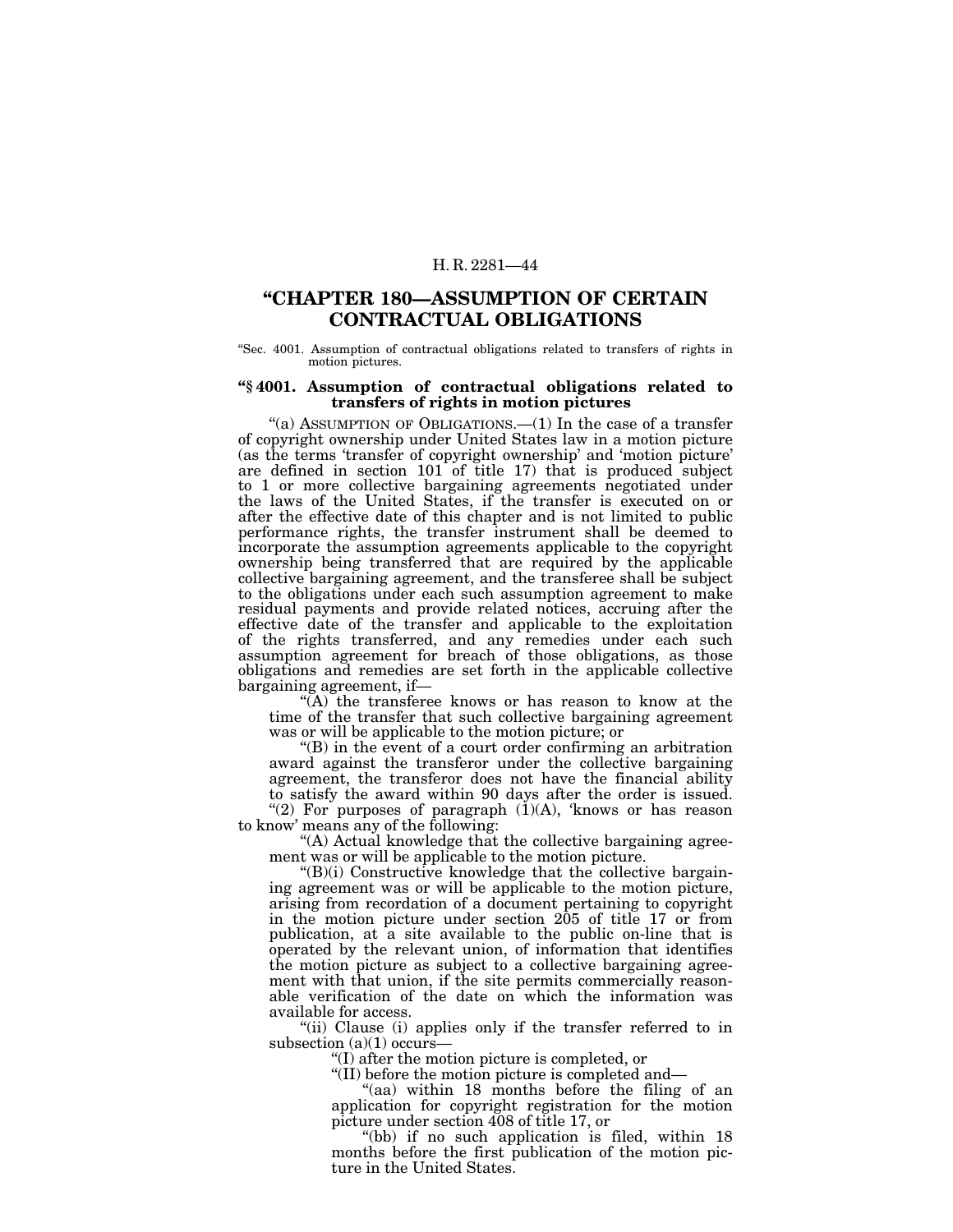''(C) Awareness of other facts and circumstances pertaining to a particular transfer from which it is apparent that the collective bargaining agreement was or will be applicable to the motion picture.

"(b) SCOPE OF EXCLUSION OF TRANSFERS OF PUBLIC PERFORM-ANCE RIGHTS.—For purposes of this section, the exclusion under subsection (a) of transfers of copyright ownership in a motion picture that are limited to public performance rights includes transfers to a terrestrial broadcast station, cable system, or programmer to the extent that the station, system, or programmer is functioning as an exhibitor of the motion picture, either by exhibiting the motion picture on its own network, system, service, or station, or by initiating the transmission of an exhibition that is carried on another network, system, service, or station. When a terrestrial broadcast station, cable system, or programmer, or other transferee, is also functioning otherwise as a distributor or as a producer of the motion picture, the public performance exclusion does not affect any obligations imposed on the transferee to the extent that it is engaging in such functions.

"(c) EXCLUSION FOR GRANTS OF SECURITY INTERESTS.—Subsection (a) shall not apply to—

 $''(1)$  a transfer of copyright ownership consisting solely of a mortgage, hypothecation, or other security interest; or

 $(2)$  a subsequent transfer of the copyright ownership secured by the security interest described in paragraph  $(I)$ by or under the authority of the secured party, including a transfer through the exercise of the secured party's rights or

remedies as a secured party, or by a subsequent transferee. The exclusion under this subsection shall not affect any rights or remedies under law or contract.

''(d) DEFERRAL PENDING RESOLUTION OF BONA FIDE DISPUTE.— A transferee on which obligations are imposed under subsection (a) by virtue of paragraph  $(1)$  of that subsection may elect to defer performance of such obligations that are subject to a bona fide dispute between a union and a prior transferor until that dispute is resolved, except that such deferral shall not stay accrual of any union claims due under an applicable collective bargaining agreement.

''(e) SCOPE OF OBLIGATIONS DETERMINED BY PRIVATE AGREE-MENT.—Nothing in this section shall expand or diminish the rights, obligations, or remedies of any person under the collective bargaining agreements or assumption agreements referred to in this section.

"(f) FAILURE TO NOTIFY.—If the transferor under subsection (a) fails to notify the transferee under subsection (a) of applicable collective bargaining obligations before the execution of the transfer instrument, and subsection (a) is made applicable to the transferee solely by virtue of subsection  $(a)(1)(B)$ , the transferor shall be liable to the transferee for any damages suffered by the transferee as a result of the failure to notify.

"(g) DETERMINATION OF DISPUTES AND CLAIMS.—Any dispute concerning the application of subsections (a) through  $(f)$  shall be determined by an action in United States district court, and the court in its discretion may allow the recovery of full costs by or against any party and may also award a reasonable attorney's fee to the prevailing party as part of the costs.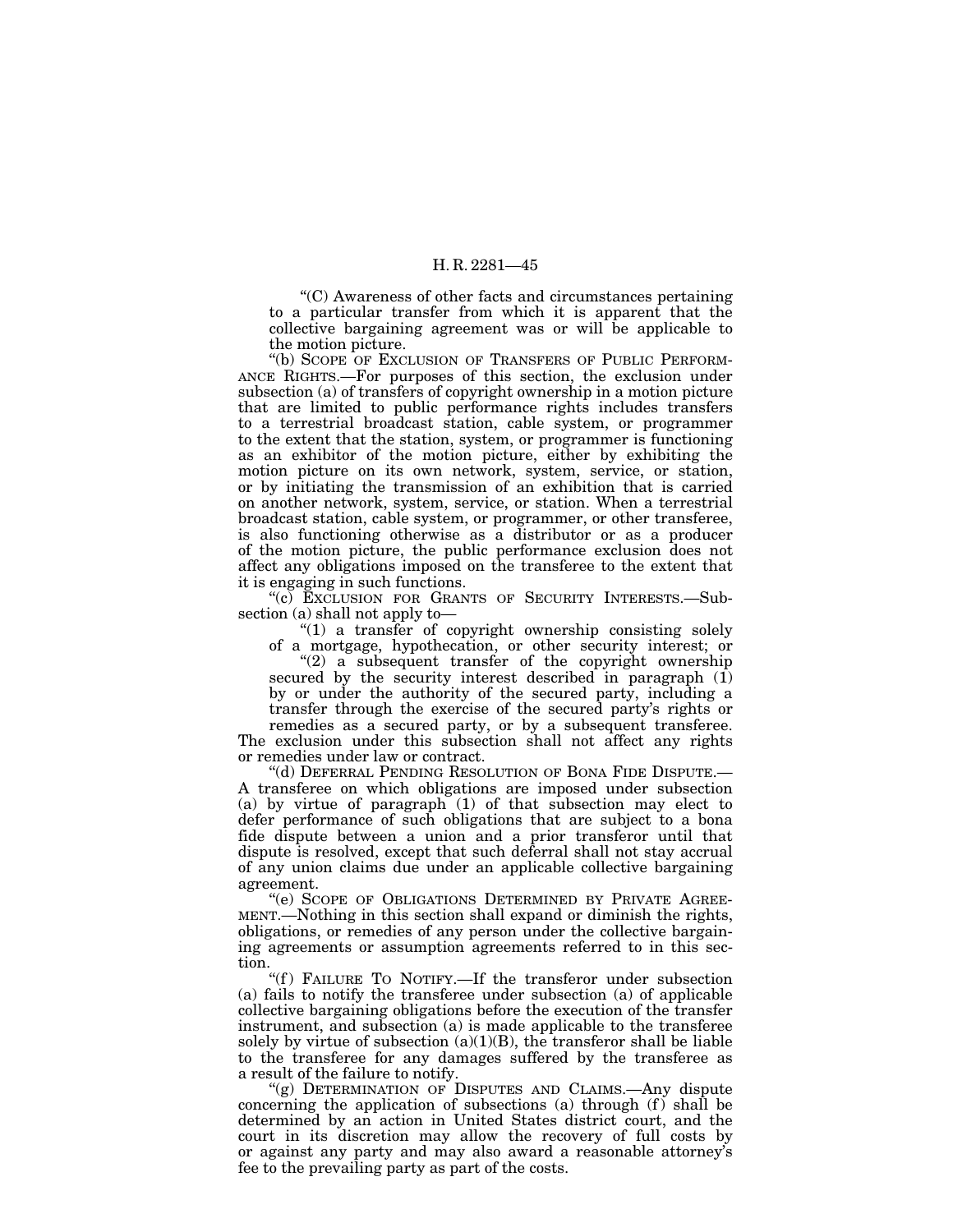''(h) STUDY.—The Comptroller General, in consultation with the Register of Copyrights, shall conduct a study of the conditions in the motion picture industry that gave rise to this section, and the impact of this section on the motion picture industry. The Comptroller General shall report the findings of the study to the Congress within 2 years after the effective date of this chapter.''.

(b) CONFORMING AMENDMENT.—The table of chapters for part VI of title 28, United States Code, is amended by adding at the end the following:

#### **''180. Assumption of Certain Contractual Obligations** .............................. **4001**''.

#### **SEC. 407. EFFECTIVE DATE.**

Except as otherwise provided in this title, this title and the amendments made by this title shall take effect on the date of the enactment of this Act.

# **TITLE V—PROTECTION OF CERTAIN ORIGINAL DESIGNS**

#### **SEC. 501. SHORT TITLE.**

This Act may be referred to as the "Vessel Hull Design Protection Act''.

#### **SEC. 502. PROTECTION OF CERTAIN ORIGINAL DESIGNS.**

Title 17, United States Code, is amended by adding at the end the following new chapter:

# **''CHAPTER 13—PROTECTION OF ORIGINAL DESIGNS**

- "Sec.<br>"1301. Designs protected.<br>"1302. Designs not subject to protection.
- ''1303. Revisions, adaptations, and rearrangements. ''1304. Commencement of protection. ''1305. Term of protection. ''1306. Design notice. ''1307. Effect of omission of notice. ''1308. Exclusive rights. ''1309. Infringement.
- 
- 
- 
- 
- 
- 
- ''1310. Application for registration. ''1311. Benefit of earlier filing date in foreign country. ''1312. Oaths and acknowledgments.
- "1313. Examination of application and issue or refusal of registration.<br>"1314. Certification of registration.<br>"1315. Publication of announcements and indexes.<br>"1316. Fees.<br>"1317. Regulations.<br>"1317. Copies of records.<br>"131
- 
- 
- 
- 
- 
- 
- 
- 
- 
- 
- 
- "1320. Ownership and transfer.<br>"1321. Remedy for infringement.<br>"1322. Injunctions.<br>"1323. Recovery for infringement.<br>"1324. Power of court over registration.<br>"1325. Liability for action on registration fraudulently obtaine
- 
- 
- 
- ''1330. Common law and other rights unaffected.
- 
- ''1331. Administrator; Office of the Administrator.
- "1332. No retroactive effect.

#### **''§ 1301. Designs protected**

''(a) DESIGNS PROTECTED.—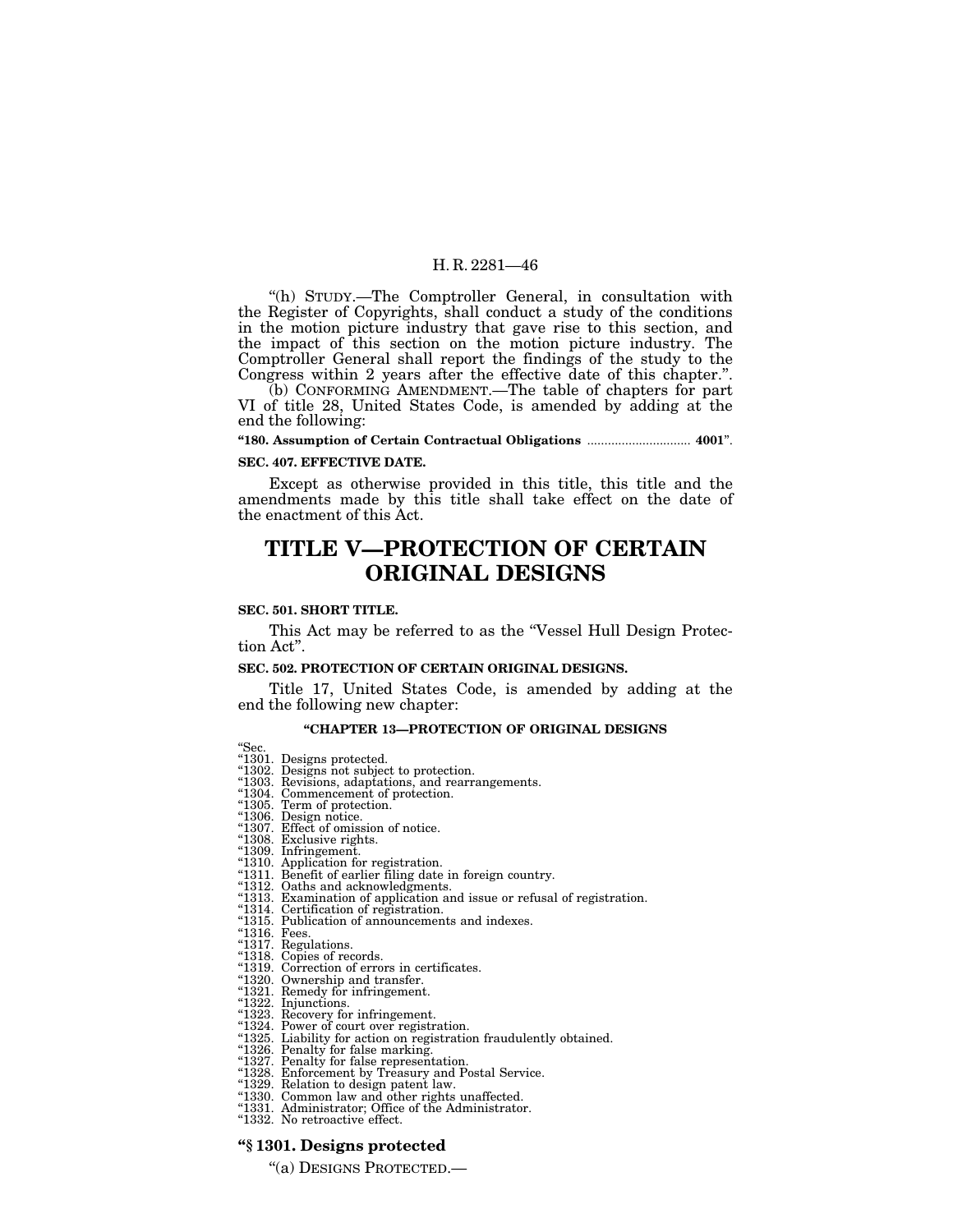''(1) IN GENERAL.—The designer or other owner of an original design of a useful article which makes the article attractive or distinctive in appearance to the purchasing or using public may secure the protection provided by this chapter upon complying with and subject to this chapter.

 $\sqrt{\hat{Q}}$ ) VESSEL HULLS.—The design of a vessel hull, including a plug or mold, is subject to protection under this chapter, notwithstanding section 1302(4).

''(b) DEFINITIONS.—For the purpose of this chapter, the following terms have the following meanings:

"(1) A design is 'original' if it is the result of the designer's creative endeavor that provides a distinguishable variation over prior work pertaining to similar articles which is more than merely trivial and has not been copied from another source.

" $(2)$  A 'useful article' is a vessel hull, including a plug or mold, which in normal use has an intrinsic utilitarian function that is not merely to portray the appearance of the article or to convey information. An article which normally is part of a useful article shall be deemed to be a useful article.

"(3) A 'vessel' is a craft, especially one larger than a rowboat, designed to navigate on water, but does not include any such craft that exceeds 200 feet in length.

"(4) A 'hull' is the frame or body of a vessel, including the deck of a vessel, exclusive of masts, sails, yards, and rigging.

"(5) A 'plug' means a device or model used to make a mold for the purpose of exact duplication, regardless of whether the device or model has an intrinsic utilitarian function that is not only to portray the appearance of the product or to convey information.

" $(6)$  A 'mold' means a matrix or form in which a substance for material is used, regardless of whether the matrix or form has an intrinsic utilitarian function that is not only to portray the appearance of the product or to convey information.

#### **''§ 1302. Designs not subject to protection**

''Protection under this chapter shall not be available for a design that is—

''(1) not original;

 $(2)$  staple or commonplace, such as a standard geometric figure, a familiar symbol, an emblem, or a motif, or another shape, pattern, or configuration which has become standard, common, prevalent, or ordinary;

''(3) different from a design excluded by paragraph (2) only in insignificant details or in elements which are variants commonly used in the relevant trades;

''(4) dictated solely by a utilitarian function of the article that embodies it; or

''(5) embodied in a useful article that was made public by the designer or owner in the United States or a foreign country more than 1 year before the date of the application for registration under this chapter.

#### **''§ 1303. Revisions, adaptations, and rearrangements**

''Protection for a design under this chapter shall be available notwithstanding the employment in the design of subject matter excluded from protection under section 1302 if the design is a substantial revision, adaptation, or rearrangement of such subject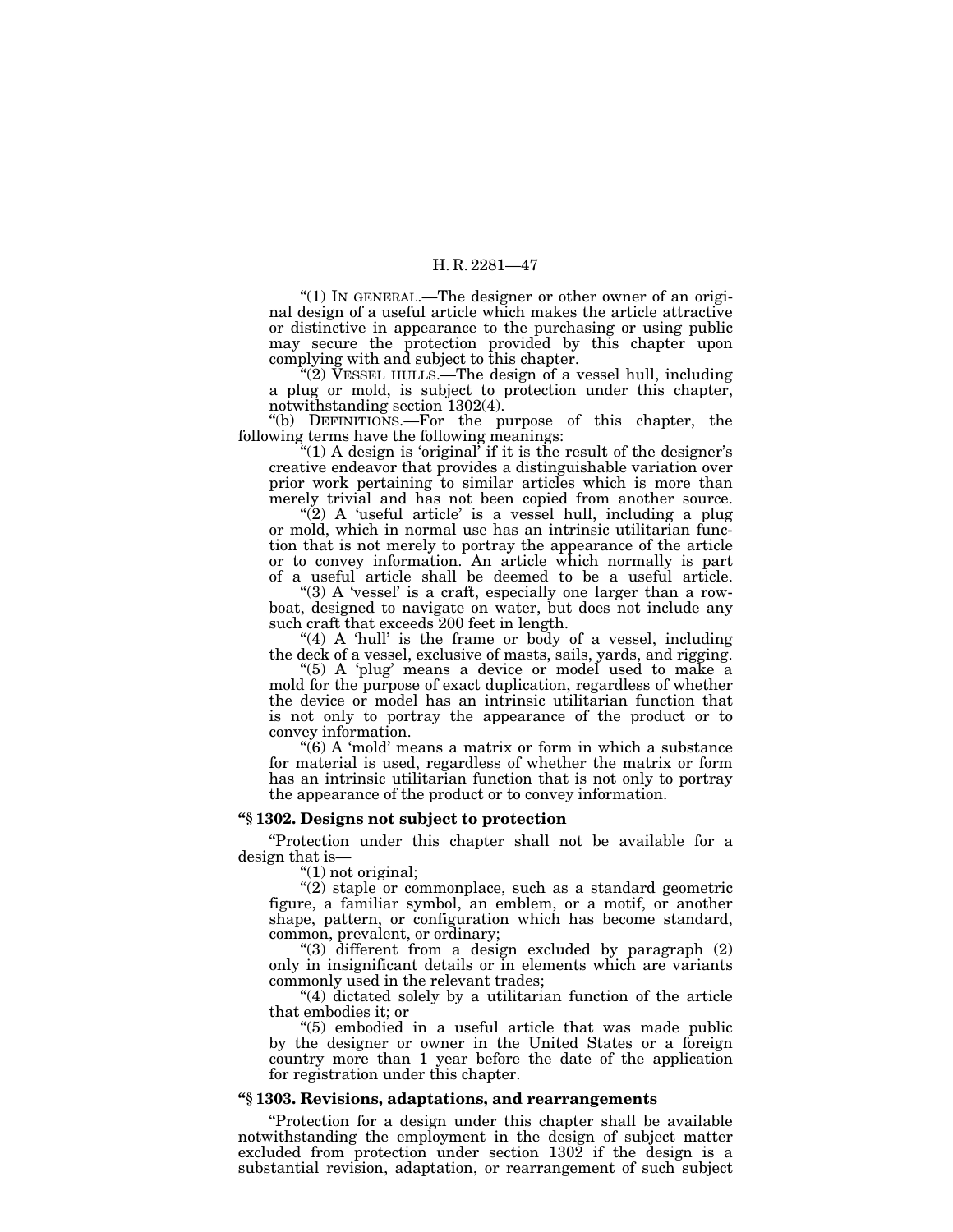matter. Such protection shall be independent of any subsisting protection in subject matter employed in the design, and shall not be construed as securing any right to subject matter excluded from protection under this chapter or as extending any subsisting protection under this chapter.

#### **''§ 1304. Commencement of protection**

''The protection provided for a design under this chapter shall commence upon the earlier of the date of publication of the registration under section 1313(a) or the date the design is first made public as defined by section 1310(b).

#### **''§ 1305. Term of protection**

''(a) IN GENERAL.—Subject to subsection (b), the protection provided under this chapter for a design shall continue for a term of 10 years beginning on the date of the commencement of protection under section 1304.

''(b) EXPIRATION.—All terms of protection provided in this section shall run to the end of the calendar year in which they would otherwise expire.

''(c) TERMINATION OF RIGHTS.—Upon expiration or termination of protection in a particular design under this chapter, all rights under this chapter in the design shall terminate, regardless of the number of different articles in which the design may have been used during the term of its protection.

#### **''§ 1306. Design notice**

"(a) CONTENTS OF DESIGN NOTICE. $-(1)$  Whenever any design for which protection is sought under this chapter is made public under section 1310(b), the owner of the design shall, subject to the provisions of section 1307, mark it or have it marked legibly with a design notice consisting of—

" $(\overrightarrow{A})$  the words 'Protected Design', the abbreviation 'Prot'd Des.', or the letter 'D' with a circle, or the symbol '\*D\*';

"(B) the year of the date on which protection for the design commenced; and

 $C$ ) the name of the owner, an abbreviation by which the name can be recognized, or a generally accepted alternative designation of the owner.

Any distinctive identification of the owner may be used for purposes of subparagraph (C) if it has been recorded by the Administrator before the design marked with such identification is registered.

"(2) After registration, the registration number may be used instead of the elements specified in subparagraphs  $(B)$  and  $(C)$ of paragraph (1).

"(b) LOCATION OF NOTICE.—The design notice shall be so located and applied as to give reasonable notice of design protection while the useful article embodying the design is passing through its normal channels of commerce.

"(c) SUBSEQUENT REMOVAL OF NOTICE.—When the owner of a design has complied with the provisions of this section, protection under this chapter shall not be affected by the removal, destruction, or obliteration by others of the design notice on an article.

#### **''§ 1307. Effect of omission of notice**

''(a) ACTIONS WITH NOTICE.—Except as provided in subsection (b), the omission of the notice prescribed in section 1306 shall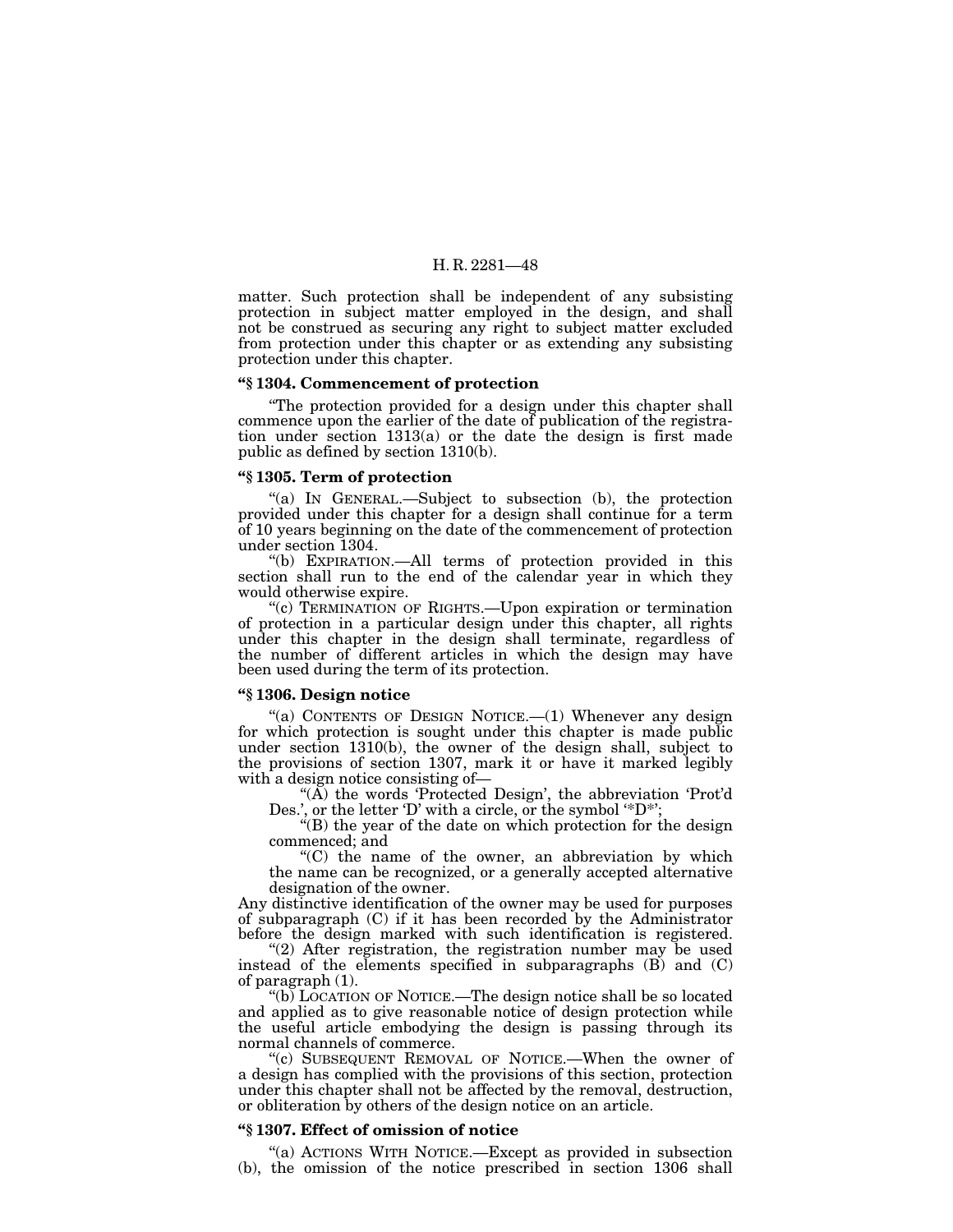not cause loss of the protection under this chapter or prevent recovery for infringement under this chapter against any person who, after receiving written notice of the design protection, begins an undertaking leading to infringement under this chapter.

''(b) ACTIONS WITHOUT NOTICE.—The omission of the notice prescribed in section 1306 shall prevent any recovery under section 1323 against a person who began an undertaking leading to infringement under this chapter before receiving written notice of the design protection. No injunction shall be issued under this chapter with respect to such undertaking unless the owner of the design reimburses that person for any reasonable expenditure or contractual obligation in connection with such undertaking that was incurred before receiving written notice of the design protection, as the court in its discretion directs. The burden of providing written notice of design protection shall be on the owner of the design.

#### **''§ 1308. Exclusive rights**

''The owner of a design protected under this chapter has the exclusive right to—

''(1) make, have made, or import, for sale or for use in trade, any useful article embodying that design; and

 $'(2)$  sell or distribute for sale or for use in trade any useful article embodying that design.

#### **''§ 1309. Infringement**

''(a) ACTS OF INFRINGEMENT.—Except as provided in subsection (b), it shall be infringement of the exclusive rights in a design protected under this chapter for any person, without the consent of the owner of the design, within the United States and during the term of such protection, to—

''(1) make, have made, or import, for sale or for use in trade, any infringing article as defined in subsection (e); or

"(2) sell or distribute for sale or for use in trade any such infringing article.

''(b) ACTS OF SELLERS AND DISTRIBUTORS.—A seller or distributor of an infringing article who did not make or import the article shall be deemed to have infringed on a design protected under this chapter only if that person—

" $(1)$  induced or acted in collusion with a manufacturer to make, or an importer to import such article, except that merely purchasing or giving an order to purchase such article in the ordinary course of business shall not of itself constitute such inducement or collusion; or

"(2) refused or failed, upon the request of the owner of the design, to make a prompt and full disclosure of that person's source of such article, and that person orders or reorders such article after receiving notice by registered or certified mail of the protection subsisting in the design.

''(c) ACTS WITHOUT KNOWLEDGE.—It shall not be infringement under this section to make, have made, import, sell, or distribute, any article embodying a design which was created without knowledge that a design was protected under this chapter and was copied from such protected design.

"(d) ACTS IN ORDINARY COURSE OF BUSINESS.—A person who incorporates into that person's product of manufacture an infringing article acquired from others in the ordinary course of business,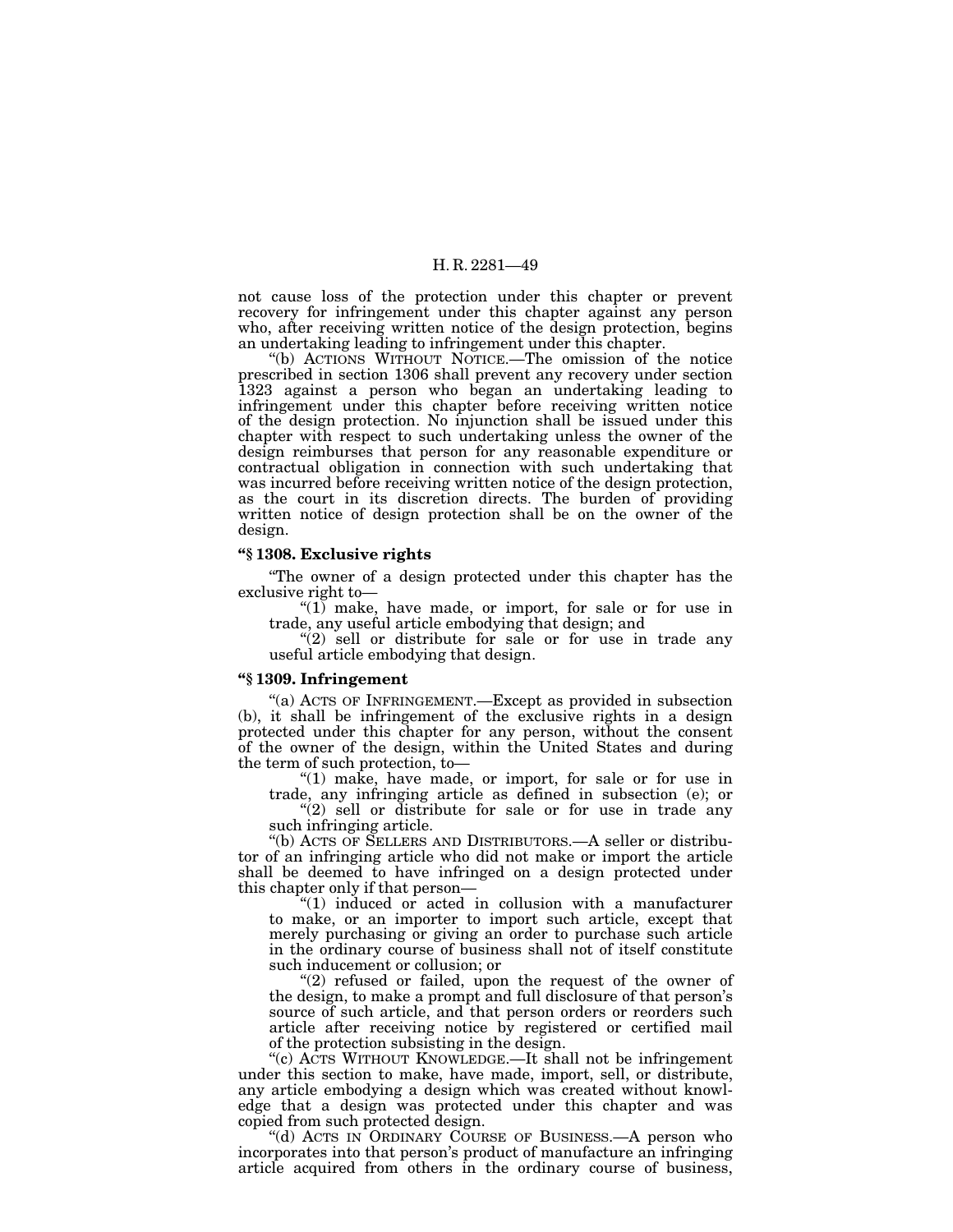or who, without knowledge of the protected design embodied in an infringing article, makes or processes the infringing article for the account of another person in the ordinary course of business, shall not be deemed to have infringed the rights in that design under this chapter except under a condition contained in paragraph (1) or (2) of subsection (b). Accepting an order or reorder from the source of the infringing article shall be deemed ordering or reordering within the meaning of subsection (b)(2).

''(e) INFRINGING ARTICLE DEFINED.—As used in this section, an 'infringing article' is any article the design of which has been copied from a design protected under this chapter, without the consent of the owner of the protected design. An infringing article is not an illustration or picture of a protected design in an advertisement, book, periodical, newspaper, photograph, broadcast, motion picture, or similar medium. A design shall not be deemed to have been copied from a protected design if it is original and not substantially similar in appearance to a protected design.

"(f) ESTABLISHING ORIGINALITY.—The party to any action or proceeding under this chapter who alleges rights under this chapter in a design shall have the burden of establishing the design's originality whenever the opposing party introduces an earlier work which is identical to such design, or so similar as to make prima facie showing that such design was copied from such work.

''(g) REPRODUCTION FOR TEACHING OR ANALYSIS.—It is not an infringement of the exclusive rights of a design owner for a person to reproduce the design in a useful article or in any other form solely for the purpose of teaching, analyzing, or evaluating the appearance, concepts, or techniques embodied in the design, or the function of the useful article embodying the design.

#### **''§ 1310. Application for registration**

''(a) TIME LIMIT FOR APPLICATION FOR REGISTRATION.—Protection under this chapter shall be lost if application for registration of the design is not made within 2 years after the date on which the design is first made public.

(b) WHEN DESIGN IS MADE PUBLIC.—A design is made public when an existing useful article embodying the design is anywhere publicly exhibited, publicly distributed, or offered for sale or sold to the public by the owner of the design or with the owner's consent.

''(c) APPLICATION BY OWNER OF DESIGN.—Application for registration may be made by the owner of the design.

''(d) CONTENTS OF APPLICATION.—The application for registration shall be made to the Administrator and shall state—

" $(1)$  the name and address of the designer or designers" of the design;

" $(2)$  the name and address of the owner if different from the designer;

"(3) the specific name of the useful article embodying the design;

"(4) the date, if any, that the design was first made public, if such date was earlier than the date of the application;

''(5) affirmation that the design has been fixed in a useful article; and

''(6) such other information as may be required by the Administrator.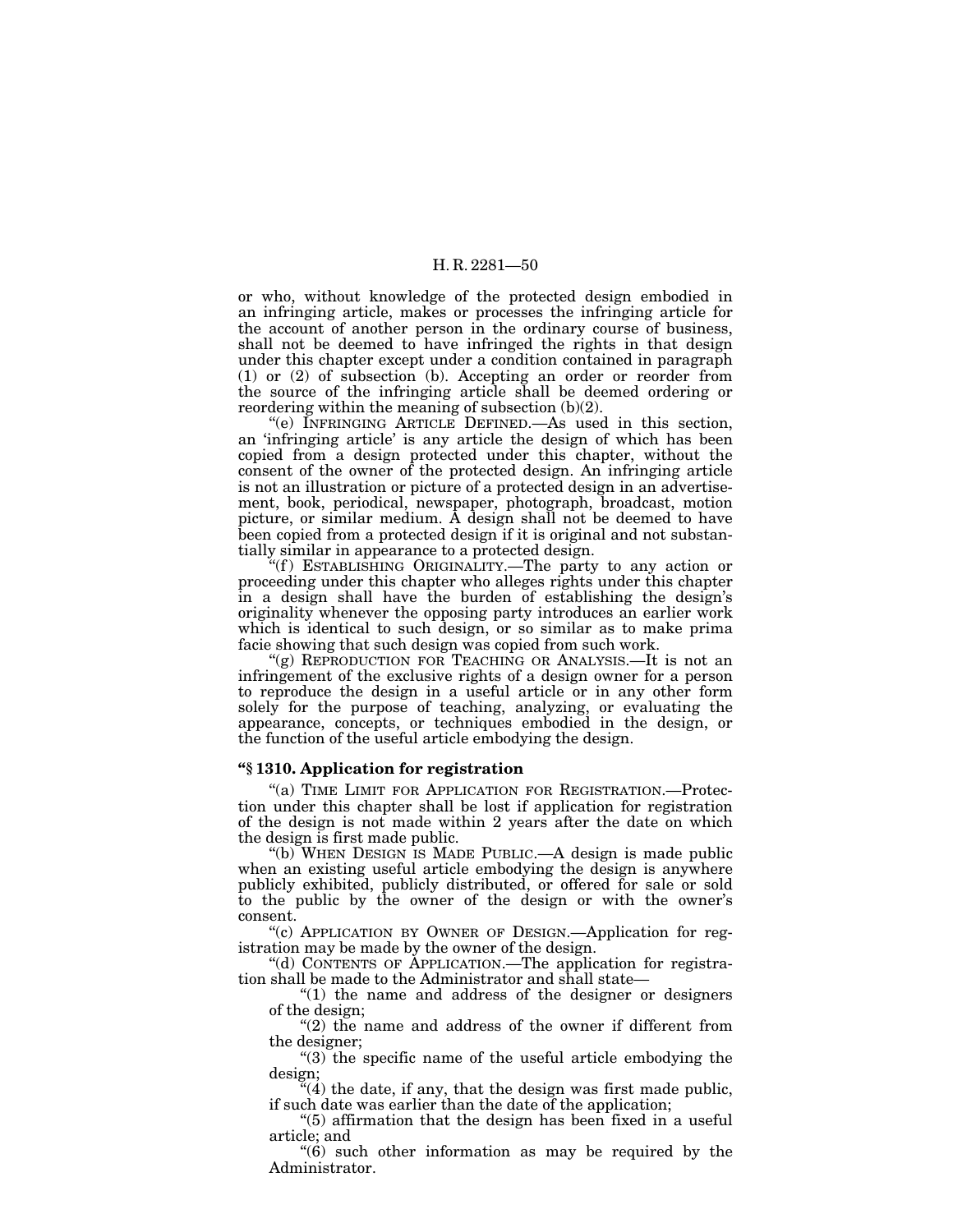The application for registration may include a description setting forth the salient features of the design, but the absence of such a description shall not prevent registration under this chapter.

"(e) SWORN STATEMENT.—The application for registration shall be accompanied by a statement under oath by the applicant or the applicant's duly authorized agent or representative, setting forth, to the best of the applicant's knowledge and belief—

" $(1)$  that the design is original and was created by the designer or designers named in the application;

 $\tilde{f}(2)$  that the design has not previously been registered on behalf of the applicant or the applicant's predecessor in title; and

''(3) that the applicant is the person entitled to protection and to registration under this chapter.

If the design has been made public with the design notice prescribed in section 1306, the statement shall also describe the exact form and position of the design notice.

 $f(f)$  EFFECT OF ERRORS.—(1) Error in any statement or assertion as to the utility of the useful article named in the application under this section, the design of which is sought to be registered, shall not affect the protection secured under this chapter.

''(2) Errors in omitting a joint designer or in naming an alleged joint designer shall not affect the validity of the registration, or the actual ownership or the protection of the design, unless it is shown that the error occurred with deceptive intent.

"(g) DESIGN MADE IN SCOPE OF EMPLOYMENT.—In a case in which the design was made within the regular scope of the designer's employment and individual authorship of the design is difficult or impossible to ascribe and the application so states, the name and address of the employer for whom the design was made may be stated instead of that of the individual designer.

''(h) PICTORIAL REPRESENTATION OF DESIGN.—The application for registration shall be accompanied by two copies of a drawing or other pictorial representation of the useful article embodying the design, having one or more views, adequate to show the design, in a form and style suitable for reproduction, which shall be deemed a part of the application.

"(i) DESIGN IN MORE THAN ONE USEFUL ARTICLE.—If the distinguishing elements of a design are in substantially the same form in different useful articles, the design shall be protected as to all such useful articles when protected as to one of them, but not more than one registration shall be required for the design.

"(j) APPLICATION FOR MORE THAN ONE DESIGN.—More than one design may be included in the same application under such conditions as may be prescribed by the Administrator. For each design included in an application the fee prescribed for a single design shall be paid.

#### **''§ 1311. Benefit of earlier filing date in foreign country**

''An application for registration of a design filed in the United States by any person who has, or whose legal representative or predecessor or successor in title has, previously filed an application for registration of the same design in a foreign country which extends to designs of owners who are citizens of the United States, or to applications filed under this chapter, similar protection to that provided under this chapter shall have that same effect as if filed in the United States on the date on which the application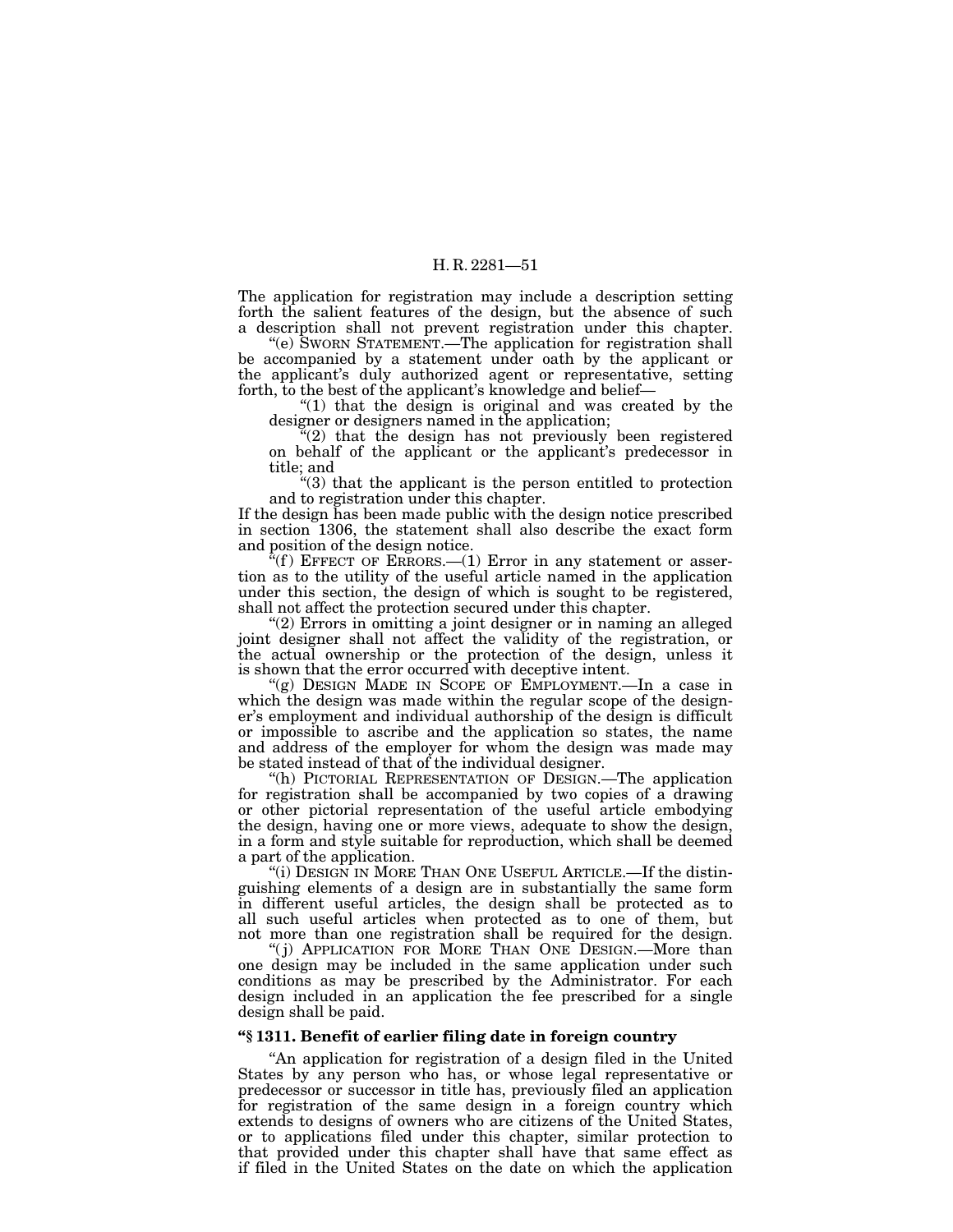was first filed in such foreign country, if the application in the United States is filed within 6 months after the earliest date on which any such foreign application was filed.

#### **''§ 1312. Oaths and acknowledgments**

''(a) IN GENERAL.—Oaths and acknowledgments required by this chapter—

''(1) may be made—

''(A) before any person in the United States authorized by law to administer oaths; or

''(B) when made in a foreign country, before any diplomatic or consular officer of the United States authorized to administer oaths, or before any official authorized to administer oaths in the foreign country concerned, whose authority shall be proved by a certificate of a diplomatic or consular officer of the United States; and

" $(2)$  shall be valid if they comply with the laws of the State or country where made.

''(b) WRITTEN DECLARATION IN LIEU OF OATH.—(1) The Administrator may by rule prescribe that any document which is to be filed under this chapter in the Office of the Administrator and which is required by any law, rule, or other regulation to be under oath, may be subscribed to by a written declaration in such form as the Administrator may prescribe, and such declaration shall be in lieu of the oath otherwise required.

"(2) Whenever a written declaration under paragraph (1) is used, the document containing the declaration shall state that willful false statements are punishable by fine or imprisonment, or both, pursuant to section 1001 of title 18, and may jeopardize the validity of the application or document or a registration resulting therefrom.

#### **''§ 1313. Examination of application and issue or refusal of registration**

''(a) DETERMINATION OF REGISTRABILITY OF DESIGN; REGISTRA- TION.—Upon the filing of an application for registration in proper form under section 1310, and upon payment of the fee prescribed under section 1316, the Administrator shall determine whether or not the application relates to a design which on its face appears to be subject to protection under this chapter, and, if so, the Register shall register the design. Registration under this subsection shall be announced by publication. The date of registration shall be the date of publication.

''(b) REFUSAL TO REGISTER; RECONSIDERATION.—If, in the judgment of the Administrator, the application for registration relates to a design which on its face is not subject to protection under this chapter, the Administrator shall send to the applicant a notice of refusal to register and the grounds for the refusal. Within 3 months after the date on which the notice of refusal is sent, the applicant may, by written request, seek reconsideration of the application. After consideration of such a request, the Administrator shall either register the design or send to the applicant a notice of final refusal to register.

"(c) APPLICATION TO CANCEL REGISTRATION.—Any person who believes he or she is or will be damaged by a registration under this chapter may, upon payment of the prescribed fee, apply to the Administrator at any time to cancel the registration on the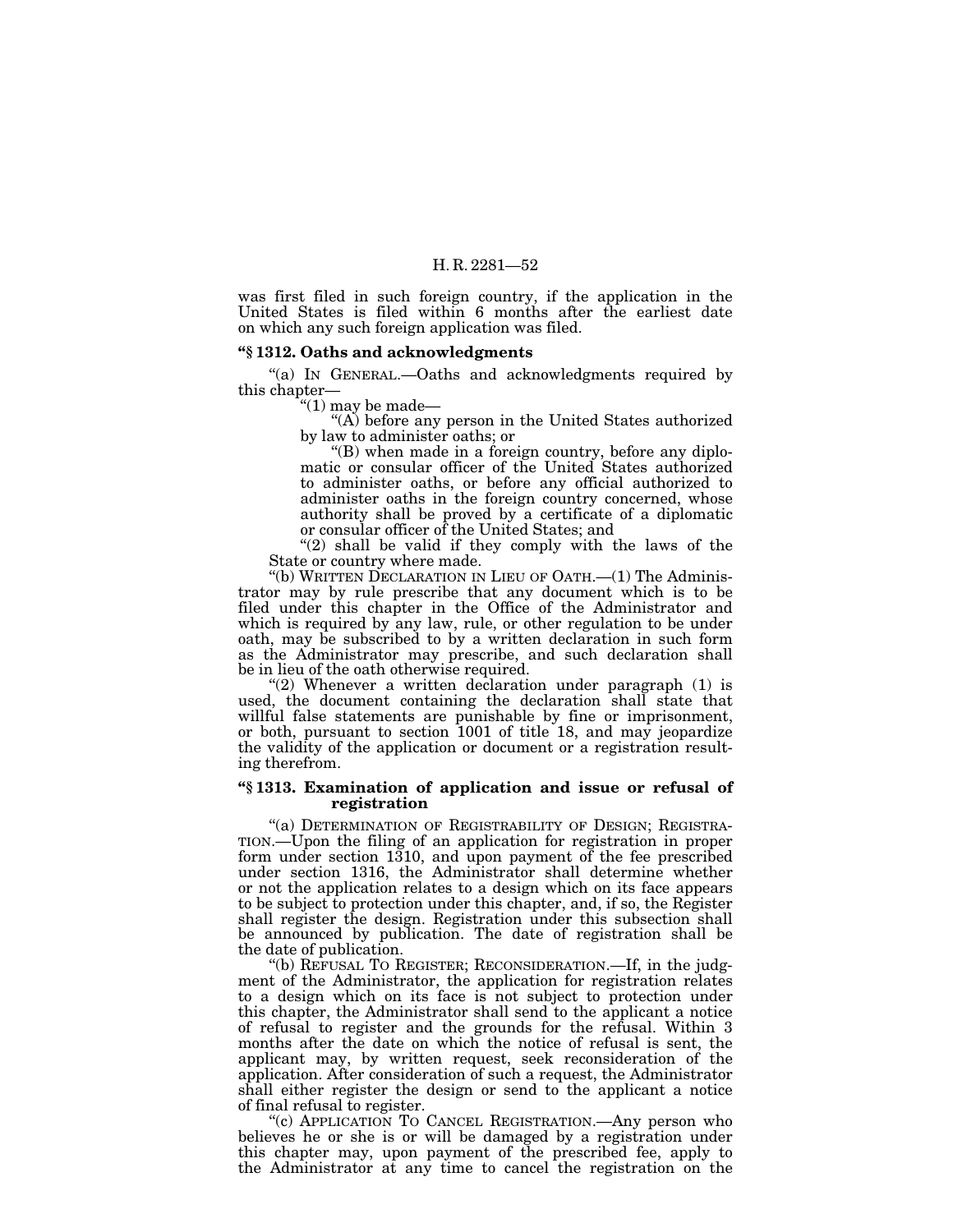ground that the design is not subject to protection under this chapter, stating the reasons for the request. Upon receipt of an application for cancellation, the Administrator shall send to the owner of the design, as shown in the records of the Office of the Administrator, a notice of the application, and the owner shall have a period of 3 months after the date on which such notice is mailed in which to present arguments to the Administrator for support of the validity of the registration. The Administrator shall also have the authority to establish, by regulation, conditions under which the opposing parties may appear and be heard in support of their arguments. If, after the periods provided for the presentation of arguments have expired, the Administrator determines that the applicant for cancellation has established that the design is not subject to protection under this chapter, the Administrator shall order the registration stricken from the record. Cancellation under this subsection shall be announced by publication, and notice of the Administrator's final determination with respect to any application for cancellation shall be sent to the applicant and to the owner of record.

#### **''§ 1314. Certification of registration**

''Certificates of registration shall be issued in the name of the United States under the seal of the Office of the Administrator and shall be recorded in the official records of the Office. The certificate shall state the name of the useful article, the date of filing of the application, the date of registration, and the date the design was made public, if earlier than the date of filing of the application, and shall contain a reproduction of the drawing or other pictorial representation of the design. If a description of the salient features of the design appears in the application, the description shall also appear in the certificate. A certificate of registration shall be admitted in any court as prima facie evidence of the facts stated in the certificate.

#### **''§ 1315. Publication of announcements and indexes**

''(a) PUBLICATIONS OF THE ADMINISTRATOR.—The Administrator shall publish lists and indexes of registered designs and cancellations of designs and may also publish the drawings or other pictorial representations of registered designs for sale or other distribution.

''(b) FILE OF REPRESENTATIVES OF REGISTERED DESIGNS.—The Administrator shall establish and maintain a file of the drawings or other pictorial representations of registered designs. The file shall be available for use by the public under such conditions as the Administrator may prescribe.

#### **''§ 1316. Fees**

''The Administrator shall by regulation set reasonable fees for the filing of applications to register designs under this chapter and for other services relating to the administration of this chapter, taking into consideration the cost of providing these services and the benefit of a public record.

#### **''§ 1317. Regulations**

''The Administrator may establish regulations for the administration of this chapter.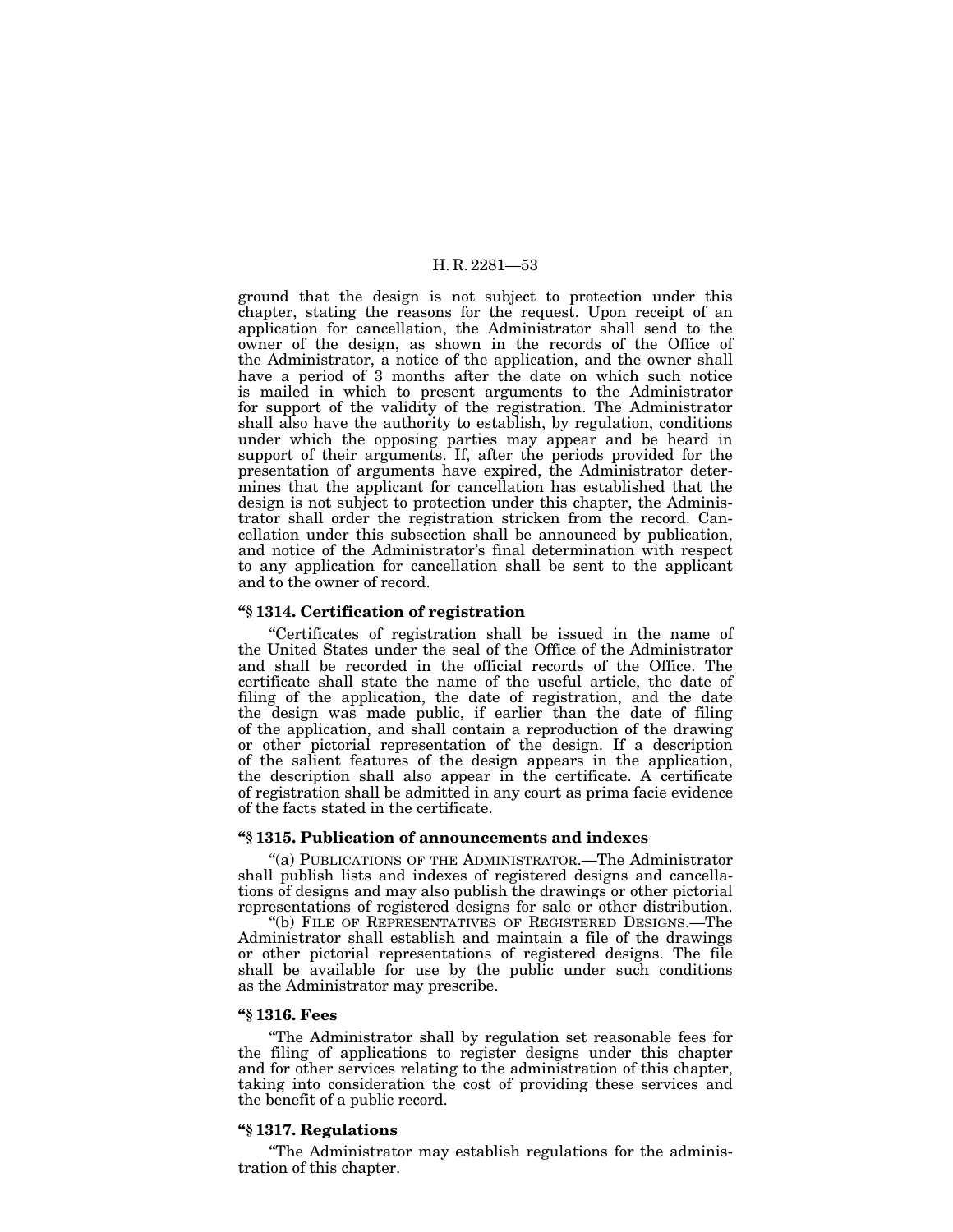#### **''§ 1318. Copies of records**

''Upon payment of the prescribed fee, any person may obtain a certified copy of any official record of the Office of the Administrator that relates to this chapter. That copy shall be admissible in evidence with the same effect as the original.

#### **''§ 1319. Correction of errors in certificates**

''The Administrator may, by a certificate of correction under seal, correct any error in a registration incurred through the fault of the Office, or, upon payment of the required fee, any error of a clerical or typographical nature occurring in good faith but not through the fault of the Office. Such registration, together with the certificate, shall thereafter have the same effect as if it had been originally issued in such corrected form.

#### **''§ 1320. Ownership and transfer**

"(a) PROPERTY RIGHT IN DESIGN.—The property right in a design subject to protection under this chapter shall vest in the designer, the legal representatives of a deceased designer or of one under legal incapacity, the employer for whom the designer created the design in the case of a design made within the regular scope of the designer's employment, or a person to whom the rights of the designer or of such employer have been transferred. The person in whom the property right is vested shall be considered the owner of the design.

''(b) TRANSFER OF PROPERTY RIGHT.—The property right in a registered design, or a design for which an application for registration has been or may be filed, may be assigned, granted, conveyed, or mortgaged by an instrument in writing, signed by the owner, or may be bequeathed by will.

''(c) OATH OR ACKNOWLEDGEMENT OF TRANSFER.—An oath or acknowledgment under section 1312 shall be prima facie evidence of the execution of an assignment, grant, conveyance, or mortgage under subsection (b).

''(d) RECORDATION OF TRANSFER.—An assignment, grant, conveyance, or mortgage under subsection (b) shall be void as against any subsequent purchaser or mortgagee for a valuable consideration, unless it is recorded in the Office of the Administrator within 3 months after its date of execution or before the date of such subsequent purchase or mortgage.

# **''§ 1321. Remedy for infringement**

''(a) IN GENERAL.—The owner of a design is entitled, after issuance of a certificate of registration of the design under this chapter, to institute an action for any infringement of the design.

''(b) REVIEW OF REFUSAL TO REGISTER.—(1) Subject to paragraph (2), the owner of a design may seek judicial review of a final refusal of the Administrator to register the design under this chapter by bringing a civil action, and may in the same action, if the court adjudges the design subject to protection under this chapter, enforce the rights in that design under this chapter.

" $(2)$  The owner of a design may seek judicial review under this section if—

"(A) the owner has previously duly filed and prosecuted to final refusal an application in proper form for registration of the design;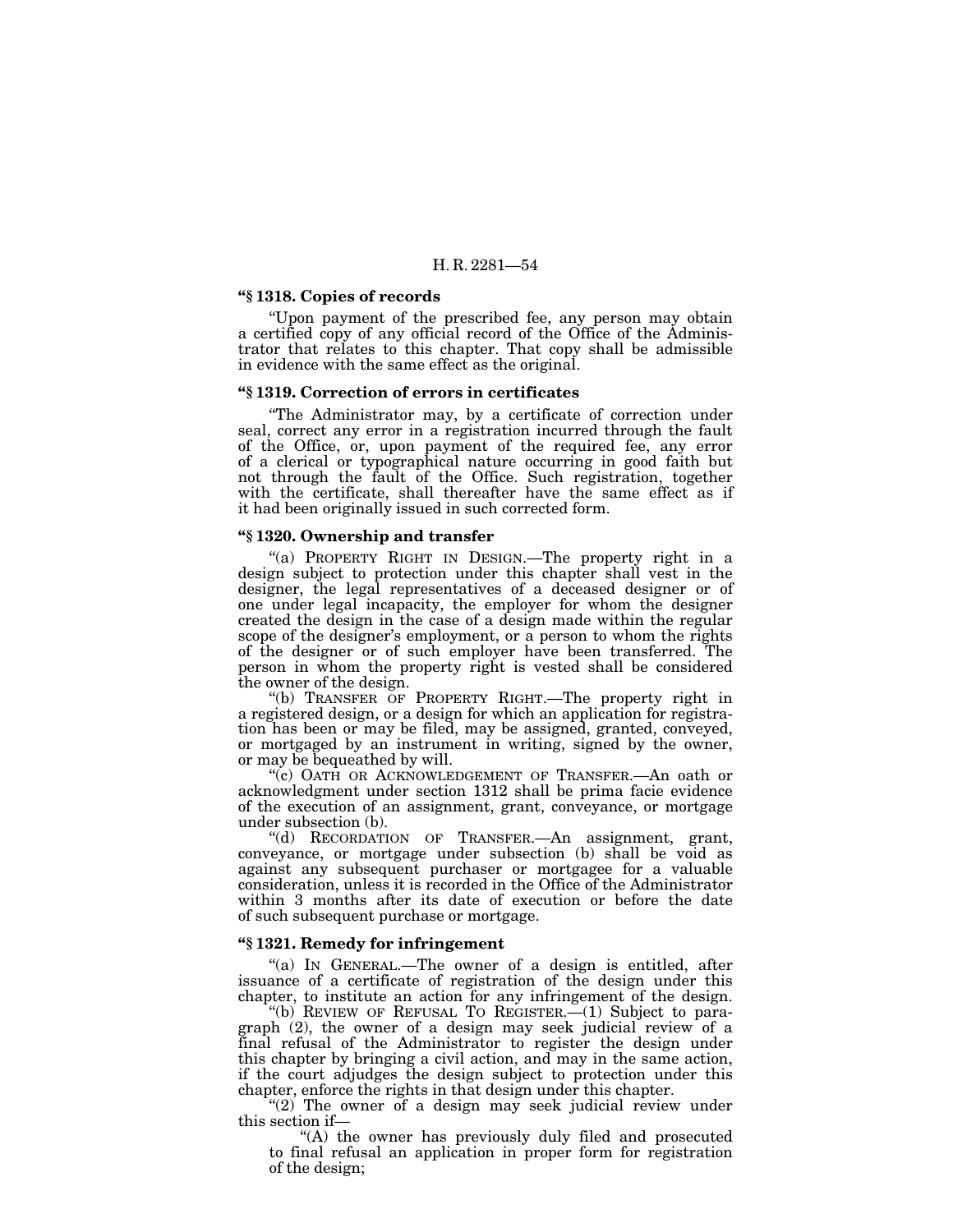''(B) the owner causes a copy of the complaint in the action to be delivered to the Administrator within 10 days after the commencement of the action; and

''(C) the defendant has committed acts in respect to the design which would constitute infringement with respect to a design protected under this chapter.

''(c) ADMINISTRATOR AS PARTY TO ACTION.—The Administrator may, at the Administrator's option, become a party to the action with respect to the issue of registrability of the design claim by entering an appearance within 60 days after being served with the complaint, but the failure of the Administrator to become a party shall not deprive the court of jurisdiction to determine that issue.

''(d) USE OF ARBITRATION TO RESOLVE DISPUTE.—The parties to an infringement dispute under this chapter, within such time as may be specified by the Administrator by regulation, may determine the dispute, or any aspect of the dispute, by arbitration. Arbitration shall be governed by title 9. The parties shall give notice of any arbitration award to the Administrator, and such award shall, as between the parties to the arbitration, be dispositive of the issues to which it relates. The arbitration award shall be unenforceable until such notice is given. Nothing in this subsection shall preclude the Administrator from determining whether a design is subject to registration in a cancellation proceeding under section 1313(c).

#### **§ 1322. Injunctions**

''(a) IN GENERAL.—A court having jurisdiction over actions under this chapter may grant injunctions in accordance with the principles of equity to prevent infringement of a design under this chapter, including, in its discretion, prompt relief by temporary restraining orders and preliminary injunctions.<br>
"(b) DAMAGES FOR INJUNCTIVE RELIEF

INJUNCTIVE RELIEF WRONGFULLY OBTAINED.—A seller or distributor who suffers damage by reason of injunctive relief wrongfully obtained under this section has a cause of action against the applicant for such injunctive relief and may recover such relief as may be appropriate, including damages for lost profits, cost of materials, loss of good will, and punitive damages in instances where the injunctive relief was sought in bad faith, and, unless the court finds extenuating circumstances, reasonable attorney's fees.

### **''§ 1323. Recovery for infringement**

"(a) DAMAGES.—Upon a finding for the claimant in an action for infringement under this chapter, the court shall award the claimant damages adequate to compensate for the infringement. In addition, the court may increase the damages to such amount, not exceeding \$50,000 or \$1 per copy, whichever is greater, as the court determines to be just. The damages awarded shall constitute compensation and not a penalty. The court may receive expert testimony as an aid to the determination of damages.

''(b) INFRINGER'S PROFITS.—As an alternative to the remedies provided in subsection (a), the court may award the claimant the infringer's profits resulting from the sale of the copies if the court finds that the infringer's sales are reasonably related to the use of the claimant's design. In such a case, the claimant shall be required to prove only the amount of the infringer's sales and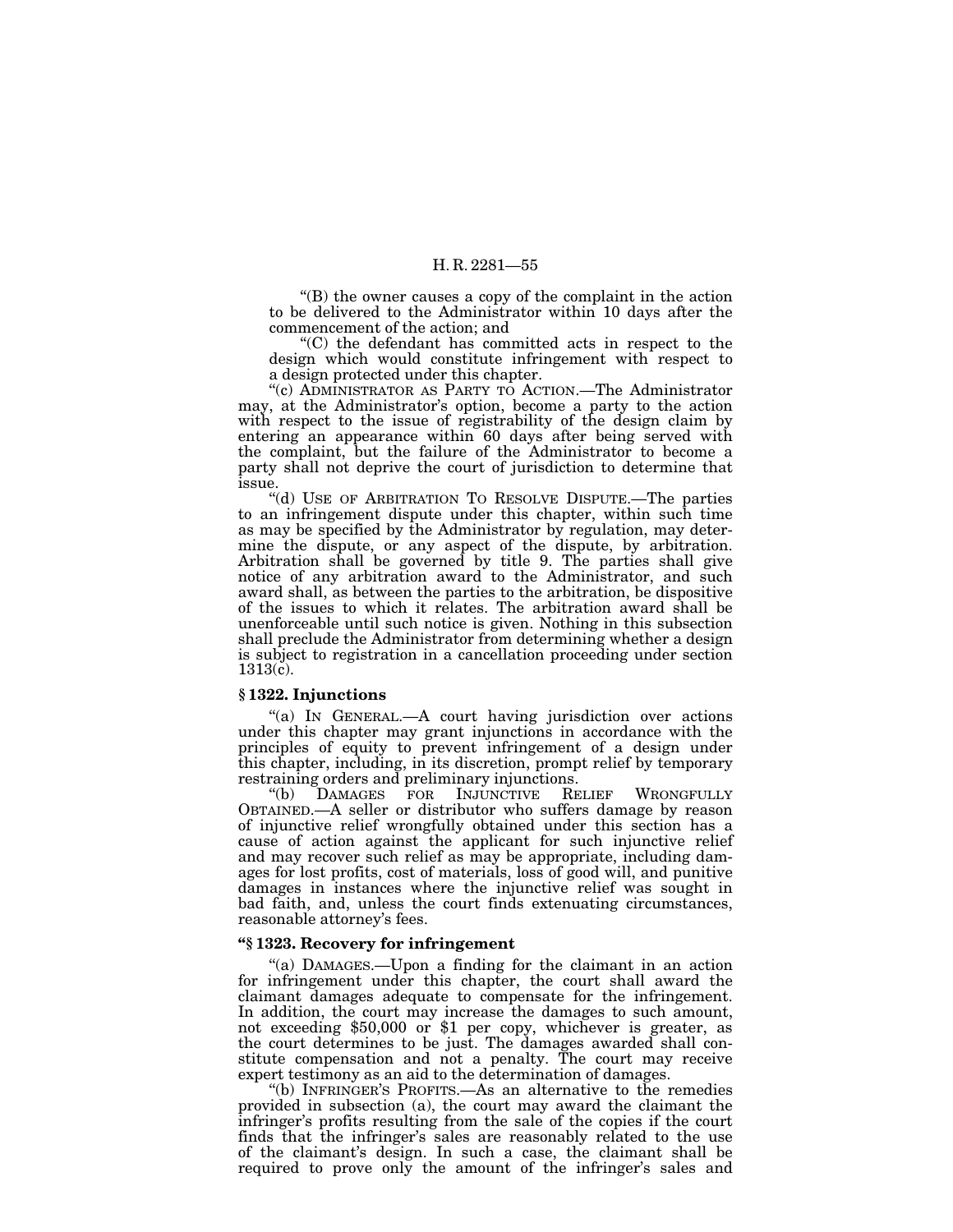the infringer shall be required to prove its expenses against such sales.

''(c) STATUTE OF LIMITATIONS.—No recovery under subsection (a) or (b) shall be had for any infringement committed more than 3 years before the date on which the complaint is filed.

''(d) ATTORNEY'S FEES.—In an action for infringement under this chapter, the court may award reasonable attorney's fees to the prevailing party.

''(e) DISPOSITION OF INFRINGING AND OTHER ARTICLES.—The court may order that all infringing articles, and any plates, molds, patterns, models, or other means specifically adapted for making the articles, be delivered up for destruction or other disposition as the court may direct.

### **''§ 1324. Power of court over registration**

''In any action involving the protection of a design under this chapter, the court, when appropriate, may order registration of a design under this chapter or the cancellation of such a registration. Any such order shall be certified by the court to the Administrator, who shall make an appropriate entry upon the record.

#### **''§ 1325. Liability for action on registration fraudulently obtained**

"Any person who brings an action for infringement knowing that registration of the design was obtained by a false or fraudulent representation materially affecting the rights under this chapter, shall be liable in the sum of \$10,000, or such part of that amount as the court may determine. That amount shall be to compensate the defendant and shall be charged against the plaintiff and paid to the defendant, in addition to such costs and attorney's fees of the defendant as may be assessed by the court.

#### **''§ 1326. Penalty for false marking**

"(a) In GENERAL.—Whoever, for the purpose of deceiving the public, marks upon, applies to, or uses in advertising in connection with an article made, used, distributed, or sold, a design which is not protected under this chapter, a design notice specified in section 1306, or any other words or symbols importing that the design is protected under this chapter, knowing that the design is not so protected, shall pay a civil fine of not more than \$500 for each such offense.

''(b) SUIT BY PRIVATE PERSONS.—Any person may sue for the penalty established by subsection (a), in which event one-half of the penalty shall be awarded to the person suing and the remainder shall be awarded to the United States.

#### **''§ 1327. Penalty for false representation**

''Whoever knowingly makes a false representation materially affecting the rights obtainable under this chapter for the purpose of obtaining registration of a design under this chapter shall pay a penalty of not less than \$500 and not more than \$1,000, and any rights or privileges that individual may have in the design under this chapter shall be forfeited.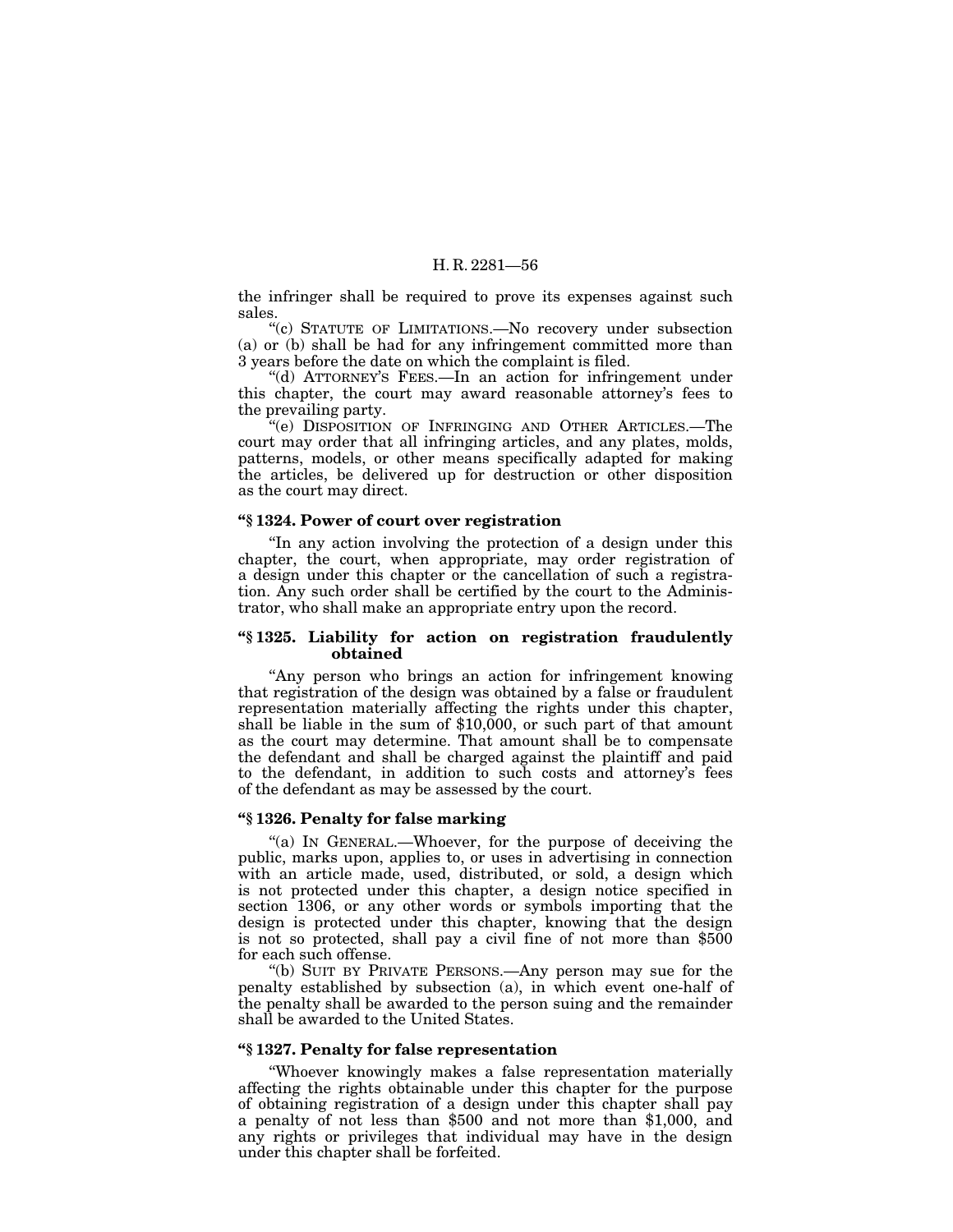#### **''§ 1328. Enforcement by Treasury and Postal Service**

''(a) REGULATIONS.—The Secretary of the Treasury and the United States Postal Service shall separately or jointly issue regulations for the enforcement of the rights set forth in section 1308 with respect to importation. Such regulations may require, as a condition for the exclusion of articles from the United States, that the person seeking exclusion take any one or more of the following actions:

(1) Obtain a court order enjoining, or an order of the International Trade Commission under section 337 of the Tariff Act of 1930 excluding, importation of the articles.

"(2) Furnish proof that the design involved is protected under this chapter and that the importation of the articles would infringe the rights in the design under this chapter.

"(3) Post a surety bond for any injury that may result if the detention or exclusion of the articles proves to be unjustified.

''(b) SEIZURE AND FORFEITURE.—Articles imported in violation of the rights set forth in section 1308 are subject to seizure and forfeiture in the same manner as property imported in violation of the customs laws. Any such forfeited articles shall be destroyed as directed by the Secretary of the Treasury or the court, as the case may be, except that the articles may be returned to the country of export whenever it is shown to the satisfaction of the Secretary of the Treasury that the importer had no reasonable grounds for believing that his or her acts constituted a violation of the law.

# **''§ 1329. Relation to design patent law**

''The issuance of a design patent under title 35, United States Code, for an original design for an article of manufacture shall terminate any protection of the original design under this chapter.

# **''§ 1330. Common law and other rights unaffected**

''Nothing in this chapter shall annul or limit—

" $(1)$  common law or other rights or remedies, if any, available to or held by any person with respect to a design which has not been registered under this chapter; or

"(2) any right under the trademark laws or any right protected against unfair competition.

# **''§ 1331. Administrator; Office of the Administrator**

"In this chapter, the 'Administrator' is the Register of Copyrights, and the 'Office of the Administrator' and the 'Office' refer to the Copyright Office of the Library of Congress.

#### **''§ 1332. No retroactive effect**

''Protection under this chapter shall not be available for any design that has been made public under section 1310(b) before the effective date of this chapter.''.

#### **SEC. 503. CONFORMING AMENDMENTS.**

(a) TABLE OF CHAPTERS.—The table of chapters for title 17, United States Code, is amended by adding at the end the following: **''13. Protection of Original Designs** ................................................................ **1301''.**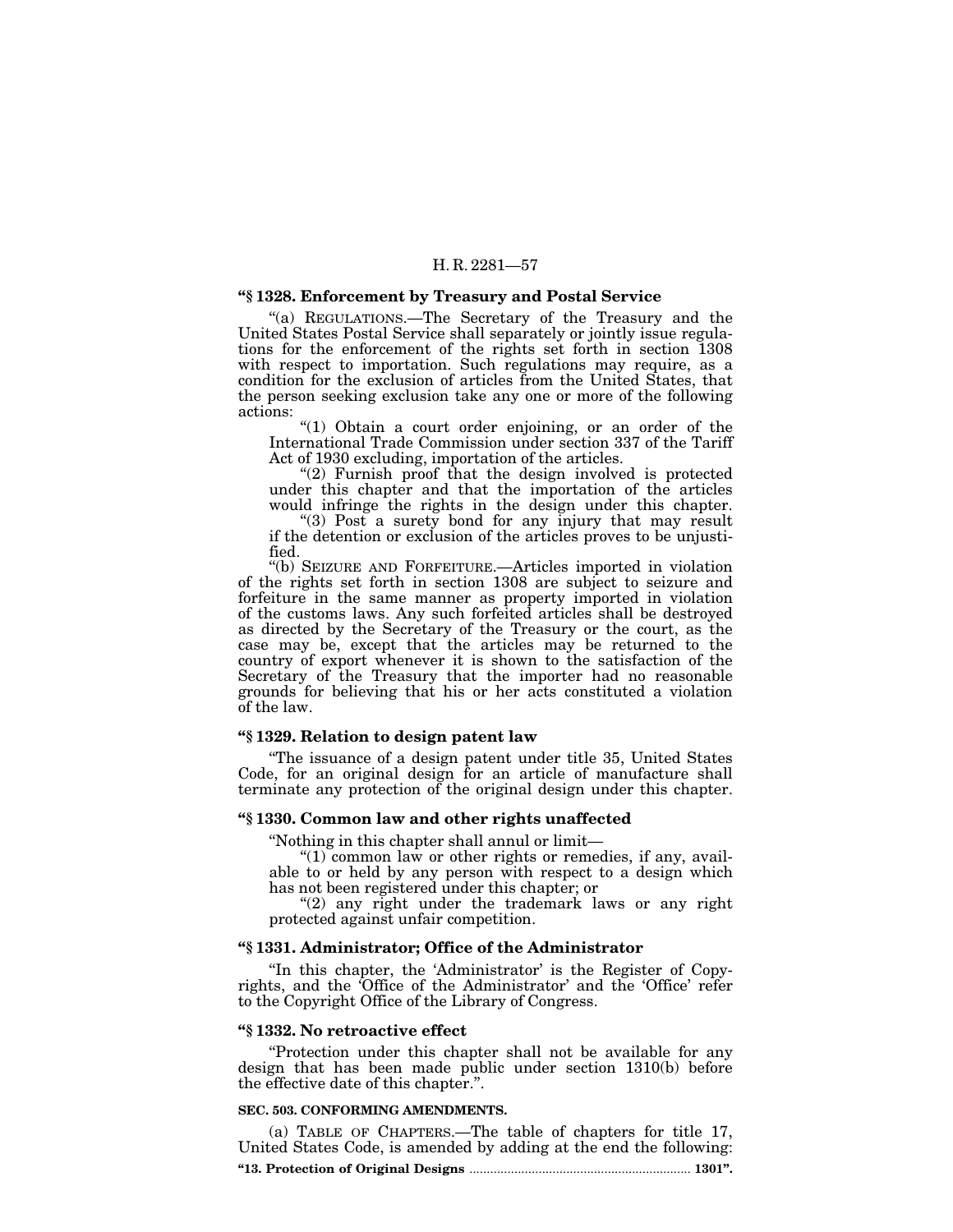(b) JURISDICTION OF DISTRICT COURTS OVER DESIGN ACTIONS.— (1) Section 1338(c) of title 28, United States Code, is amended by inserting ", and to exclusive rights in designs under chapter 13 of title 17," after "title 17".

(2)(A) The section heading for section 1338 of title 28, United States Code, is amended by inserting ''**designs,**'' after ''**mask works,**''.

(B) The item relating to section 1338 in the table of sections at the beginning of chapter 85 of title 28, United States Code, is amended by inserting ''designs,'' after ''mask works,''.

(c) PLACE FOR BRINGING DESIGN ACTIONS.—(1) Section 1400(a) of title 28, United States Code, is amended by inserting ''or designs'' after ''mask works''.

(2) The section heading for section 1400 of title 28, United States Code, is amended to read as follows:

#### **''Patents and copyrights, mask works, and designs''.**

(3) The item relating to section 1400 in the table of sections at the beginning of chapter 87 of title 28, United States Code, is amended to read as follows:

#### ''1400. Patents and copyrights, mask works, and designs.''.

(d) ACTIONS AGAINST THE UNITED STATES.—Section 1498(e) of title 28, United States Code, is amended by inserting ", and to exclusive rights in designs under chapter 13 of title 17," after ''title 17''.

#### **SEC. 504. JOINT STUDY OF THE EFFECT OF THIS TITLE.**

(a) IN GENERAL.—Not later than 1 year after the date of the enactment of this Act, and not later than 2 years after such date of enactment, the Register of Copyrights and the Commissioner of Patents and Trademarks shall submit to the Committees on the Judiciary of the Senate and the House of Representatives a joint report evaluating the effect of the amendments made by this title.

(b) ELEMENTS FOR CONSIDERATION.—In carrying out subsection (a), the Register of Copyrights and the Commissioner of Patents and Trademarks shall consider—

(1) the extent to which the amendments made by this title has been effective in suppressing infringement of the design of vessel hulls;

(2) the extent to which the registration provided for in chapter 13 of title 17, United States Code, as added by this title, has been utilized;

(3) the extent to which the creation of new designs of vessel hulls have been encouraged by the amendments made by this title;

(4) the effect, if any, of the amendments made by this title on the price of vessels with hulls protected under such amendments; and

(5) such other considerations as the Register and the Commissioner may deem relevant to accomplish the purposes of the evaluation conducted under subsection  $\overline{a}$ ).